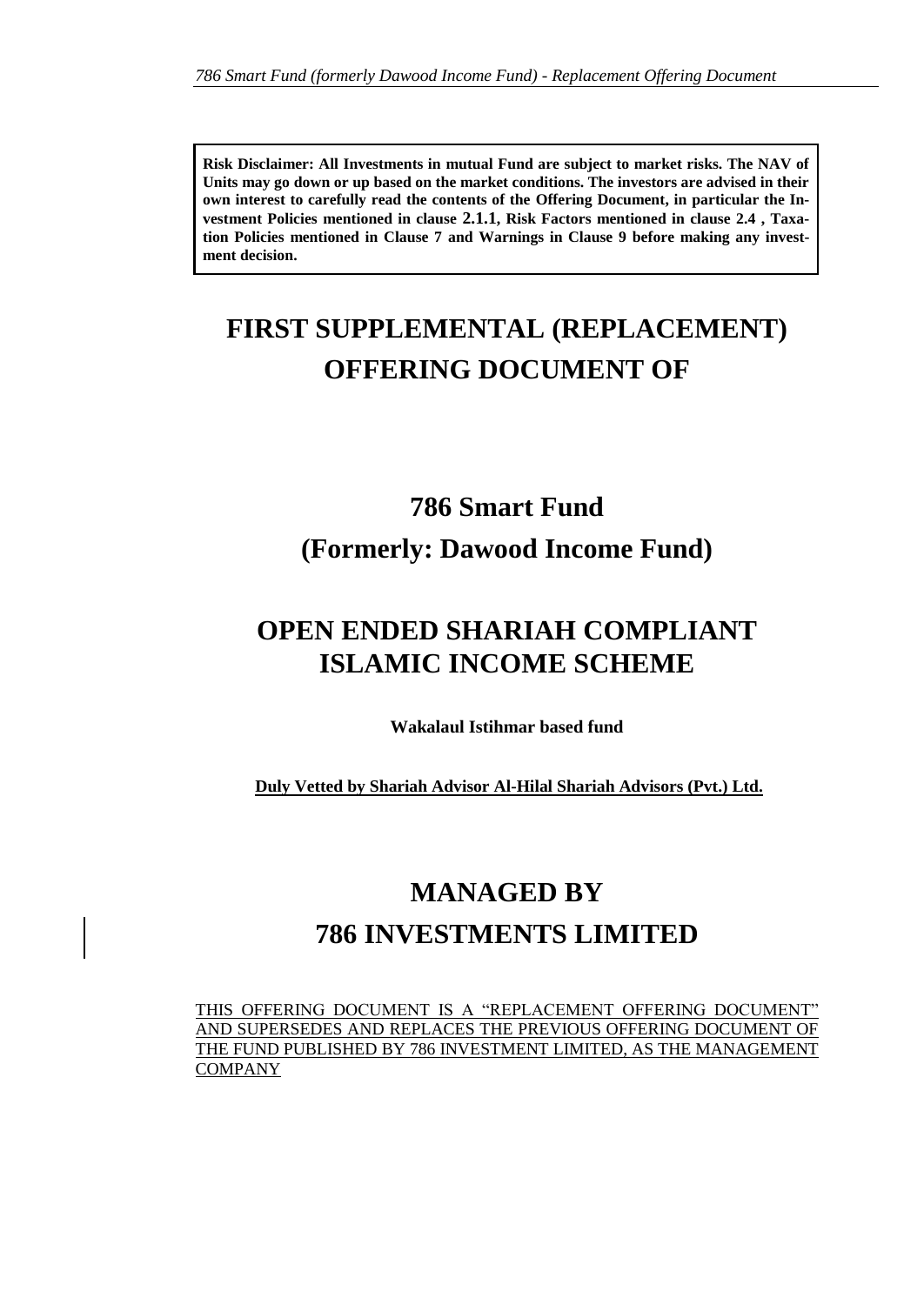| <b>CLAUSE</b> | <b>TABLE OF CONTENTS</b>                                                                         | <b>PAGE</b><br>NO. |
|---------------|--------------------------------------------------------------------------------------------------|--------------------|
| 1.            | <b>CONSTITUTION OF THE SCHEME</b>                                                                | <u>737</u>         |
| 1.1           | Constitution                                                                                     | 737                |
| 1.2           | Trust Deed (the "Deed")                                                                          | 737                |
| 1.3           | <b>Modification of Trust Deed</b>                                                                | <u>737</u>         |
| 1.4           | Duration                                                                                         | 737                |
| 1.5           | Trust property                                                                                   | 737                |
| 1.6           | Initial Offer and Initial Period                                                                 | 838                |
| 1.7           | Transaction in Units after Initial Offering Period                                               | 838                |
| 1.8           | <b>Offering Document</b>                                                                         | 838                |
| 1.9           | Modification of Offering Document                                                                | 838                |
| 1.10          | Responsibility of the Management Company for information given in this Document                  | 838                |
| 2.            | INVESTMENT OBJECTIVES, INVESTMENT POLICY, RESTRICTIONS, RISK<br><b>DISCLOSURE AND DISCLAIMER</b> | 838                |
| 2.1           | <b>Investment Objective</b>                                                                      | 838                |
| 2.2           | Disposal of Haram Income                                                                         | 11344              |
| 2.3           | Changes in Investment Policy                                                                     | 11344              |
| 2.4           | <b>Investment Restrictions</b>                                                                   | 11344              |
| 2.5           | <b>Shariah Compliant Financing Arrangements</b>                                                  | 13313              |
| 2.6           | <b>Restriction of Transactions with Connected Persons</b>                                        | 14314              |
| 2.7           | <b>Risk Disclosure</b>                                                                           | 14314              |
| 2.8           | Disclaimer                                                                                       | 16316              |
| 3.            | <b>OPERATORS AND PRINCIPALS</b>                                                                  | 16316              |
| 3.1           | <b>Management Company</b>                                                                        | 16316              |
| 3.2           | Board of Directors of the Management Company                                                     | 16316              |
| 3.3           | Existing Schemes under Management and their performance                                          | 19319              |
| 3.4           | Role and Responsibilities of the Management Company                                              | 20320              |
| 3.5           | Maintenance of Unit Holders Register                                                             | 23323              |
| 3.6           | Role of the Trustee                                                                              | 23323              |
| 3.7           | <b>Shariah Advisor</b>                                                                           | 25325              |
| 3.8           | <b>Transfer Agent</b>                                                                            | 26326              |
| 3.9           | Custodian                                                                                        | 26326              |
| 3.10          | Distributors/Facilitators                                                                        | <u> 27327</u>      |
| 3.11          | Auditors                                                                                         | 27327              |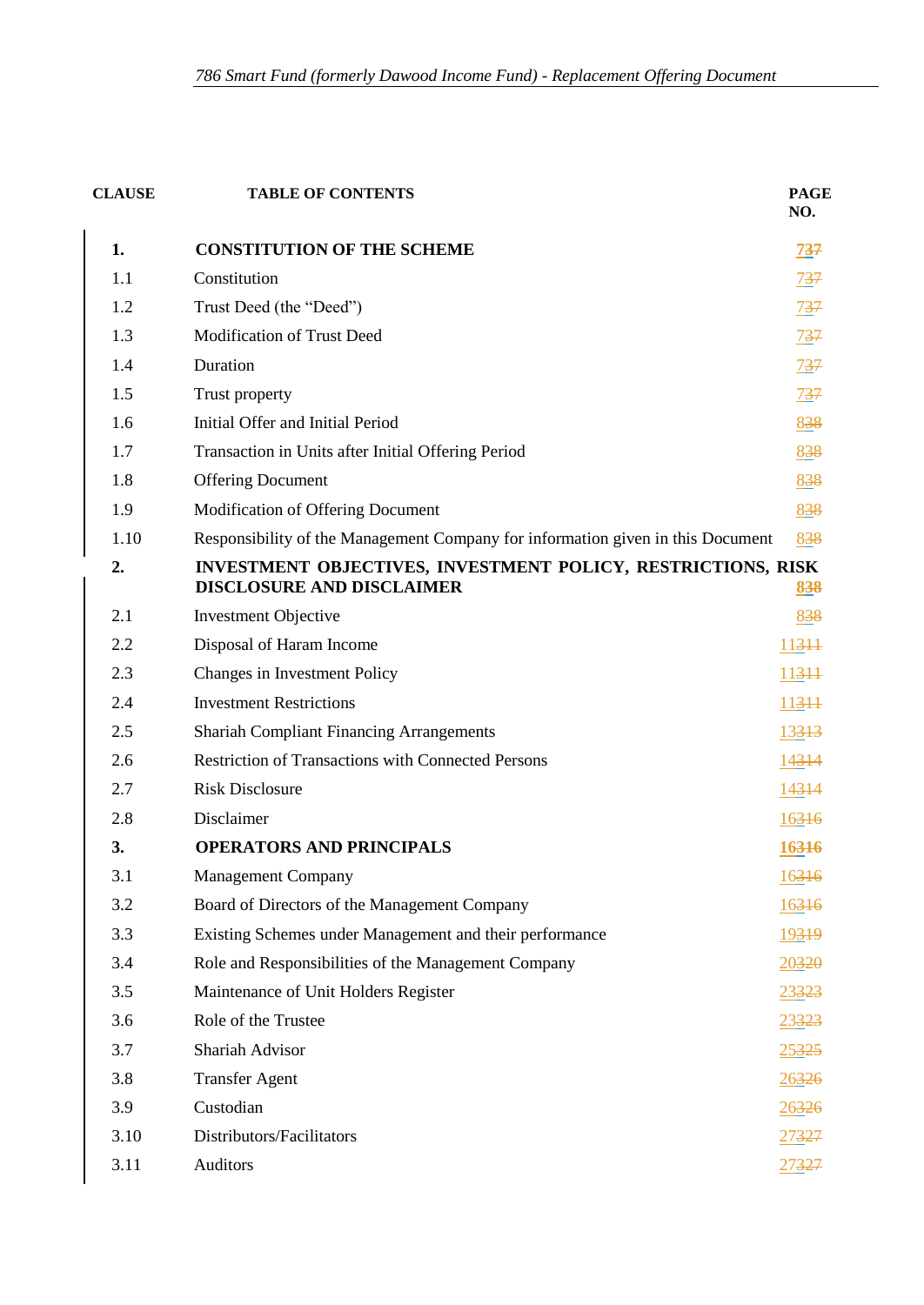| 3.12 | <b>Legal Advisors</b>                                                               | 28328 |
|------|-------------------------------------------------------------------------------------|-------|
| 3.13 | <b>Bankers</b>                                                                      | 28328 |
| 3.14 | Rating of the Scheme                                                                | 29329 |
| 3.15 | Minimum Fund Size                                                                   | 29329 |
| 4.   | <b>CHARACTERISTICS OF UNITS</b>                                                     | 29329 |
| 4.1  | Units                                                                               | 29329 |
| 4.2  | <b>Classes of Units</b>                                                             | 30330 |
| 4.3  | Types of B Units                                                                    | 30330 |
| 4.4  | Procedure for Purchase of Units                                                     | 34333 |
| 4.5  | Procedure for Redemption of Units                                                   | 38338 |
| 4.6  | Purchase (Public Offer) and Redemption (Repurchase) of Units outside Pakistan       | 40340 |
| 4.7  | Determination of Redemption (Repurchase) Price                                      | 41341 |
| 4.8  | Procedure for Requesting Change in Unit Holder Particulars                          | 41341 |
| 4.9  | Procedure for Pledge / Lien / Charge of Units                                       | 43343 |
| 4.10 | Temporary Change in Method of Dealing, Suspension of Dealing and Queue System 44344 |       |
| 5.   | <b>DISTRIBUTION POLICY</b>                                                          | 45345 |
| 5.1  | Declaration of Dividend                                                             | 45345 |
| 5.2  | Determination of Distributable Income                                               | 46346 |
| 5.3  | Payment of Dividend                                                                 | 46346 |
| 5.4  | Dispatch of Dividend Warrants/Advice                                                | 46346 |
| 5.5  | Reinvestment of Dividend                                                            | 46346 |
| 5.6  | <b>Bonus Units</b>                                                                  | 46346 |
| 5.7  | Closure of Register                                                                 | 47347 |
| 6.   | <b>FEE AND CHARGES</b>                                                              | 47347 |
| 6.1  | Fees and Charges Payable by an Investor                                             | 47347 |
| 6.2  | Fees and Charges Payable by the Fund                                                | 48348 |
| 6.3  | <b>Formation Costs</b>                                                              | 49349 |
| 6.4  | Other costs and expenses                                                            | 49349 |
| 7.   | <b>TAXATION</b>                                                                     | 50350 |
| 7.1  | Taxation on the Income of the Fund                                                  | 50350 |
| 7.2  | Withholding tax                                                                     | 50350 |
| 7.3  | Zakat on Fund                                                                       | 51351 |
| 7.4  | <b>Taxation and Zakat on Unit Holders</b>                                           | 51351 |
| 7.5  | Disclaimer                                                                          | 51351 |
| 8.   | <b>REPORTS TO UNIT HOLDERS</b>                                                      | 52352 |
| 8.1  | <b>Account Statement</b>                                                            | 52352 |
| 8.2  | <b>Financial Reporting</b>                                                          | 52352 |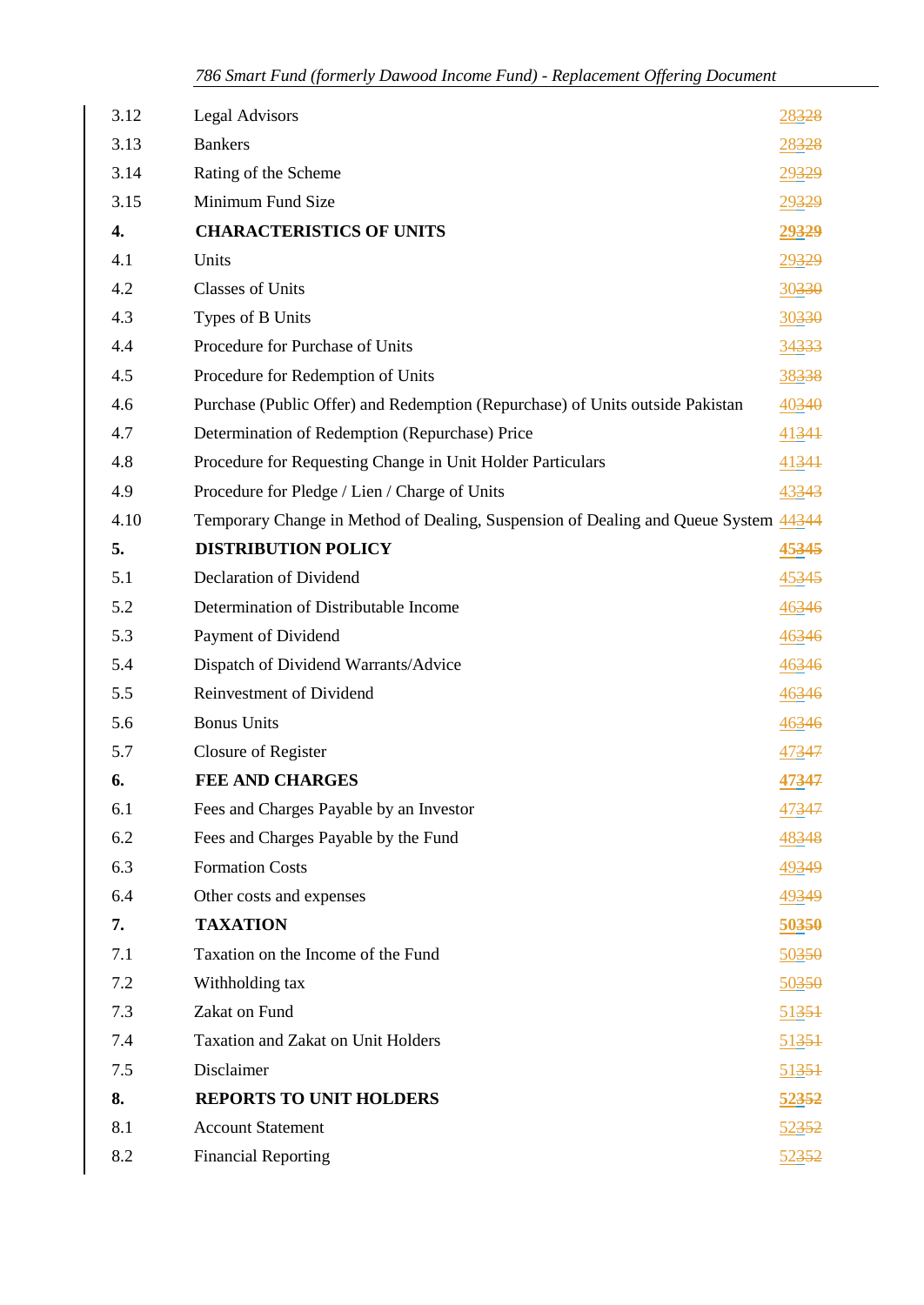| 8.3             | <b>Trustee Report</b>                          | 52352 |
|-----------------|------------------------------------------------|-------|
| 8.4             | <b>Fund Manager Report</b>                     | 52352 |
| 9.              | <b>WARNING AND DISCLAIMER</b>                  | 53353 |
| 9.1             | Warning                                        | 53353 |
| 9.2             | Disclaimer                                     | 53353 |
| 10.             | <b>GENERAL INFORMATION</b>                     | 53353 |
| 10.1            | Accounting Period / Financial Year of the Fund | 53353 |
| 10.2            | <b>Inspection of Constitutive Documents</b>    | 53353 |
| 10.3            | Transfer of Management Rights of the Fund      | 53353 |
| 10.4            | Extinguishment/Revocation of the Fund          | 54354 |
| 10.5            | Procedure and manner of Revocation of the Fund | 54354 |
| 10.6            | Distribution of proceeds on Revocation         | 54354 |
| <b>GLOSSARY</b> |                                                | 55355 |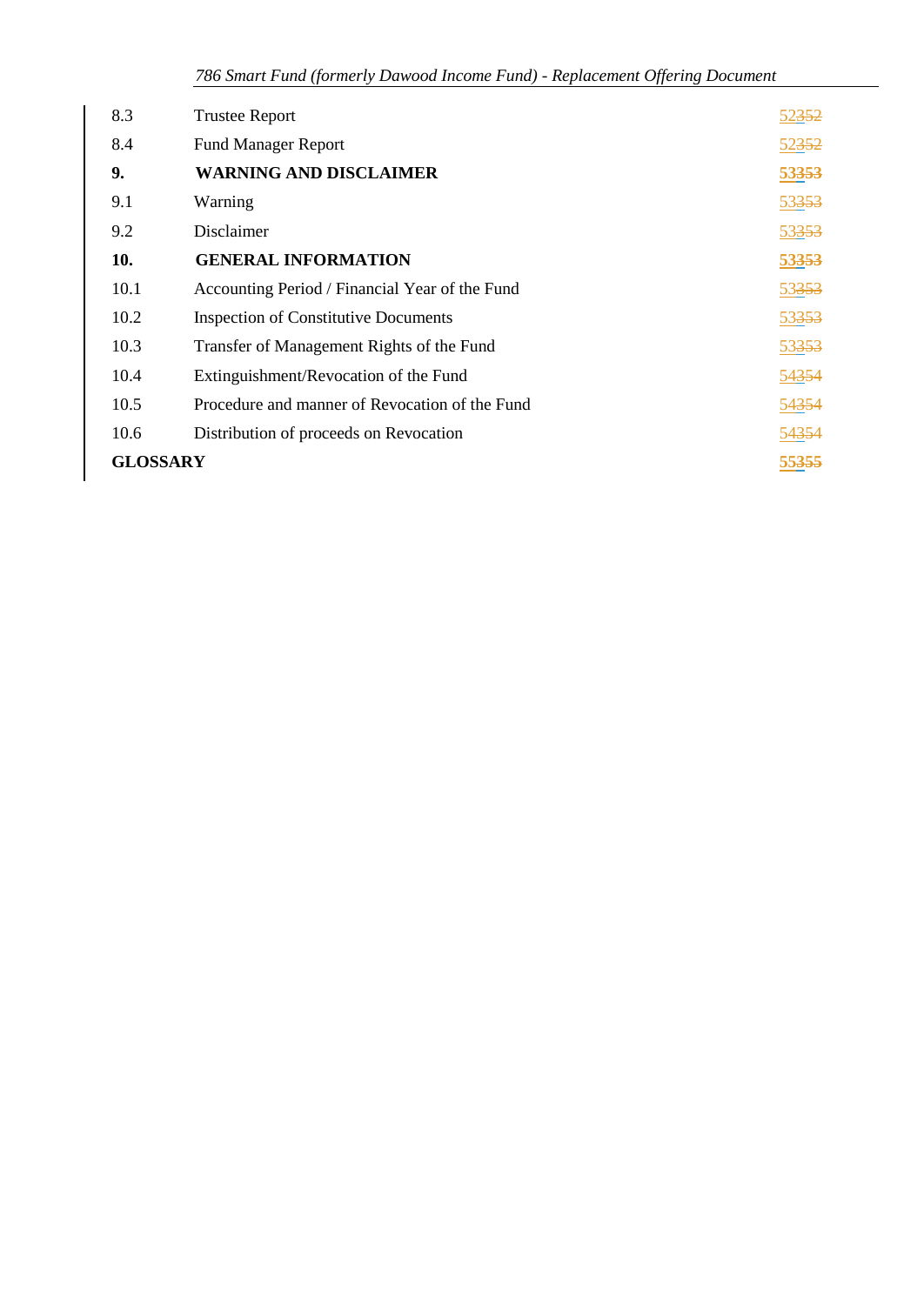#### **REPLACEMENT OFFERING DOCUMENT**

**(Second Supplemental to the Replacement Offering Document)**

**OF**

**786 Smart Fund (786 SF) (Formerly: Dawood Income Fund) (Open-Ended Shariah Compliant Income Scheme)**

#### **MANAGED BY**

**786 Investments Limited**

#### **[An Asset Management Company Registered under the Non-Banking Finance Companies (Establishment and Regulation) Rules, 2003]**

#### **Date of Publication of this Offering Document XXX XX, 2019**

The **786 Smart Fund** *(formerly DAWOOD Income Fund)* (the Fund/the Scheme/the Trust/the Unit Trust/ 786 SF) has been established through a Trust Deed (the Deed) dated April 8, 2003, under the Trust Act, 1882 entered into and between **786 Investments Limited**, the Management Company, and **MCB Financial Services Limited**, the Trustee and is authorized under the Non Banking Finance Companies (Establishment and Regulation) Rules, 2003 (the "Rules") and Non-Banking Finance Companies and Notified Entities Regulation, 2008 ("Regulations").

#### **REGULATORY APPROVAL AND CONSENT**

#### **Approval of the Securities and Exchange Commission of Pakistan**

The Securities and Exchange Commission of Pakistan (SECP) has authorized the offer of Units of 786 Smart Fund *(formerly DAWOOD Income Fund)* and has registered 786 SF as a notified entity under the Non-Banking Finance Companies and Notified Entities Regulations 2008 ("Regulations") vide letter no. SC/MF-ED/230/2003 dated April 18, 2003. SECP has approved this Offering Document, under the Regulations vide letter No. XXXXXX dated XXXX, 2018.

**It must be clearly understood that in giving this approval, SECP does not take any responsibility for the financial soundness of the Fund nor for the accuracy of any statement made or any opinion expressed in this Offering Document.**

#### **Replacement Offering Document**

This Offering Document is in replacement of the Offering Document of 786 Smart Fund formerly DAWOOD Income Fund published on XXXXXXX by 786 Investments Limited, as the Management Company, which stands superseded by this Offering Document of the Open-end Scheme.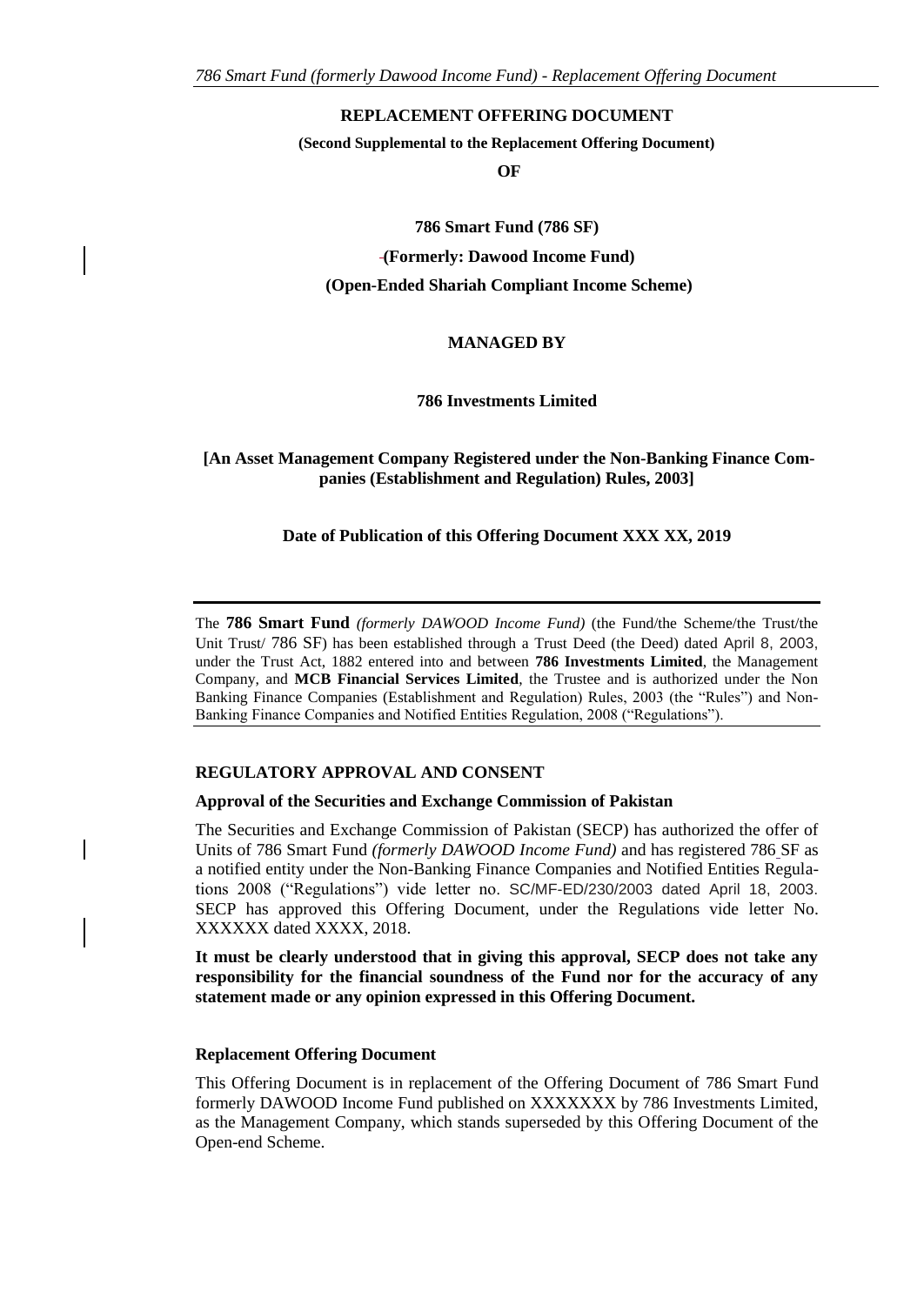This Offering Document sets out the arrangements covering the basic structure of the **786 Smart Fund***(formerly DAWOOD Income Fund)* (the "Fund", the "Scheme"). It sets forth information about the Fund that a prospective investor should know before investing in any class of Unit of the Fund. The provisions of the Trust Deed, the Rules, the Regulations (*and the Shariah guidelines*), circulars, directives etc. as specified hereafter govern this Replacement Offering Document.

If prospective investor has any doubt about the contents of this Replacement Offering Document, he/she/it should consult one or more from amongst their investment advisers, Shariah advisor, legal advisers, bank managers, stockbrokers, or financial advisers to seek independent professional advice

**Investors must recognize that the investments involve varying levels of risk. The portfolio of the Fund consists of investments, listed as well as unlisted that are subject to market fluctuations and risks inherent in all such investments. Neither the value of the Units in the Fund nor the dividend declared by the Fund is, or can be, assured. Investors are requested to read the Risk Disclosure and Warnings statement contained in Clause 2.4 and Clause 9 respectively in this Replacement Offering Document.**

**(All Investments of the Fund shall be in adherence to the Islamic Shariah. It is possible that adherence to the Islamic Shariah will cause the Fund to perform differently from Funds with similar objectives, but that are not subject to the requirements of Islamic Shariah.)**

#### **Filing of the Offering Document**

The Management Company has filed a copy of the Offering Document signed by the Chief Executive along with the Trust Deed with SECP. Copies of the following documents can be inspected at the registered office of the Management Company or the place of business of the Trustee:

- License No. SCD/AMCW/DCML/114/2017 dated October 19, 2017 renewed by SECP to **786 Investments Limited** to carry out Asset Management Services and Investment Advisory Services respectively;
- SECP's Letter No. **SCD/NBFC-II/DMMF/193/2011** dated April 27, 2011 approving the appointment of **MCB Financial Services Limited** as the Trustee of the Fund;
- Replacement Trust Deed of 786 Smart Fund *(formerly DAWOOD Income Fund)* dated XXXX, 2018;
- SECP's Letter No. letter no. SC/MF-ED/230/2003 dated April 18, 2003 registering the Fund in terms of Regulation 44 of the NBFC and Notified Entities Regulations 2008;
- Letter No. DCML/4/2016 dated June 2, 2016 from Rauf and Ghaffar Law Associates, Advocates, legal advisers of the Fund, consenting to act as an adviser
- Letter from **Grant Thornton Anjum Asim** Chartered Accountants Auditor of the Fund, consenting to the issue of statements and reports;
- Letters dated March 15, 2018 from AL Hilal Shariah Advisors (Pvt) Limited Shariah Advisers of the Fund, consenting to act as Shariah advisers of the Fund and consenting on the contents of the Offering Document respectively;
- SECP's letter XXXXXXXXXXXX dated XXXX, 2018 approving this Offering Document.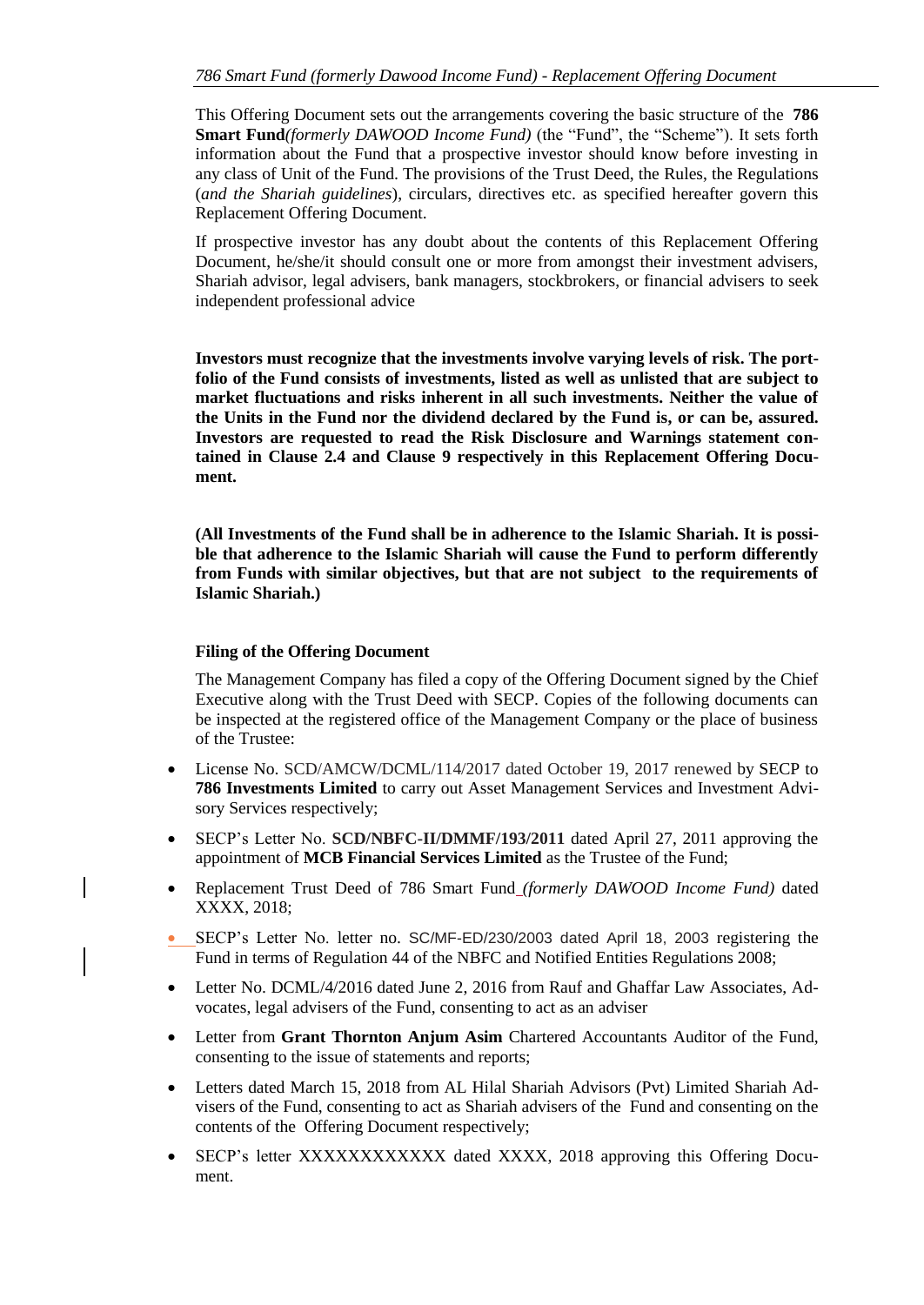# <span id="page-6-0"></span>**1. CONSTITUTION OF THE SCHEME**

### <span id="page-6-1"></span>**1.1 Constitution**

The Fund is an open-end Fund and has been constituted by a Trust Deed entered into at Karachi on April 08, 2003 and the replacement Trust Deed Dated XXX XX, 20XX between:

**786 Investments Limited,** a Non-Banking Finance Company incorporated under the Companies Ordinance 1984 and licensed by SECP to undertake asset management services, with its principal place of business at G-3, Ground Floor, BRR Tower, Hassan Ali Street, Off I.I. Chundrigar Road, Karachi, as the Management Company; and

**MCB Financial Services Limited Trustee** incorporated in Pakistan under the Companies Act 2017 and registered by SECP to act as a Trustee of the Collective Investment Scheme, having its registered office at 4th Floor, Perdesi House 2/1 R-Y Old Queens Road Karachi -74200, as the Trustee**.** 

### <span id="page-6-2"></span>**1.2 Trust Deed (the "Deed")**

The Deed is subject to and governed by the Non-Banking Finance Companies (Establishment and Regulations) Rules, 2003 and Non-Banking Finance Companies and Notified Entities Regulations, 2008, Securities and Exchange Ordinance 1969, Companies Ordinance 1984 and all other applicable laws and regulations. The terms and conditions in the Deed and any supplemental deed(s) shall be binding on each Unit Holder. In the event of any conflict between the Offering Document and the Deed the latter shall supersede and prevail over the provisions contained in this Offering Document. In the event of any conflict between the Deed and the Rules or Regulations and Circulars issued by SECP, the latter shall supersede and prevail over the provisions contained in the Deed.

Furthermore, all Investments of the Fund Property shall be in accordance with the Islamic Shariah as advised by the Shariah Advisor. The Fund shall also be subject to the rules and the regulations framed by the State Bank of Pakistan with regard to the foreign investments made by the Fund and investments made in the Fund from outside Pakistan in foreign currency.

### <span id="page-6-3"></span>**1.3 Modification of Trust Deed**

The Trustee and the Management Company, acting together and with the approval of SECP and the Shariah Advisor, shall be entitled by supplemental deed(s) to modify, alter or add to the provisions of the Deed to such extent as may be required to ensure compliance with any applicable laws, Rules and Regulations.

Where the Deed has been altered or supplemented, the Management Company shall duly notify to the Unit Holders and posted on their official website.

### <span id="page-6-4"></span>**1.4 Duration**

The duration of the Fund is perpetual**.** However, SECP or the Management Company may wind it up or revoke, on the occurrence of certain events as specified in the Regulations or **Clause** 10.4 this document.

### <span id="page-6-5"></span>**1.5 Trust property**

The aggregate proceeds of all Units issued from time to time after deducting Duties and Charges, Transactions Costs and any applicable Sales Load , shall constitute part of the Trust Property and includes the Investment and all income, profit and other benefits arising therefrom and all cash, bank balances and other assets and property of every description for the time being held or deemed to be held upon trust by the Trustee for the benefit of the Unit Holder(s) pursuant to the Deed but does not include any amount payable to the Unit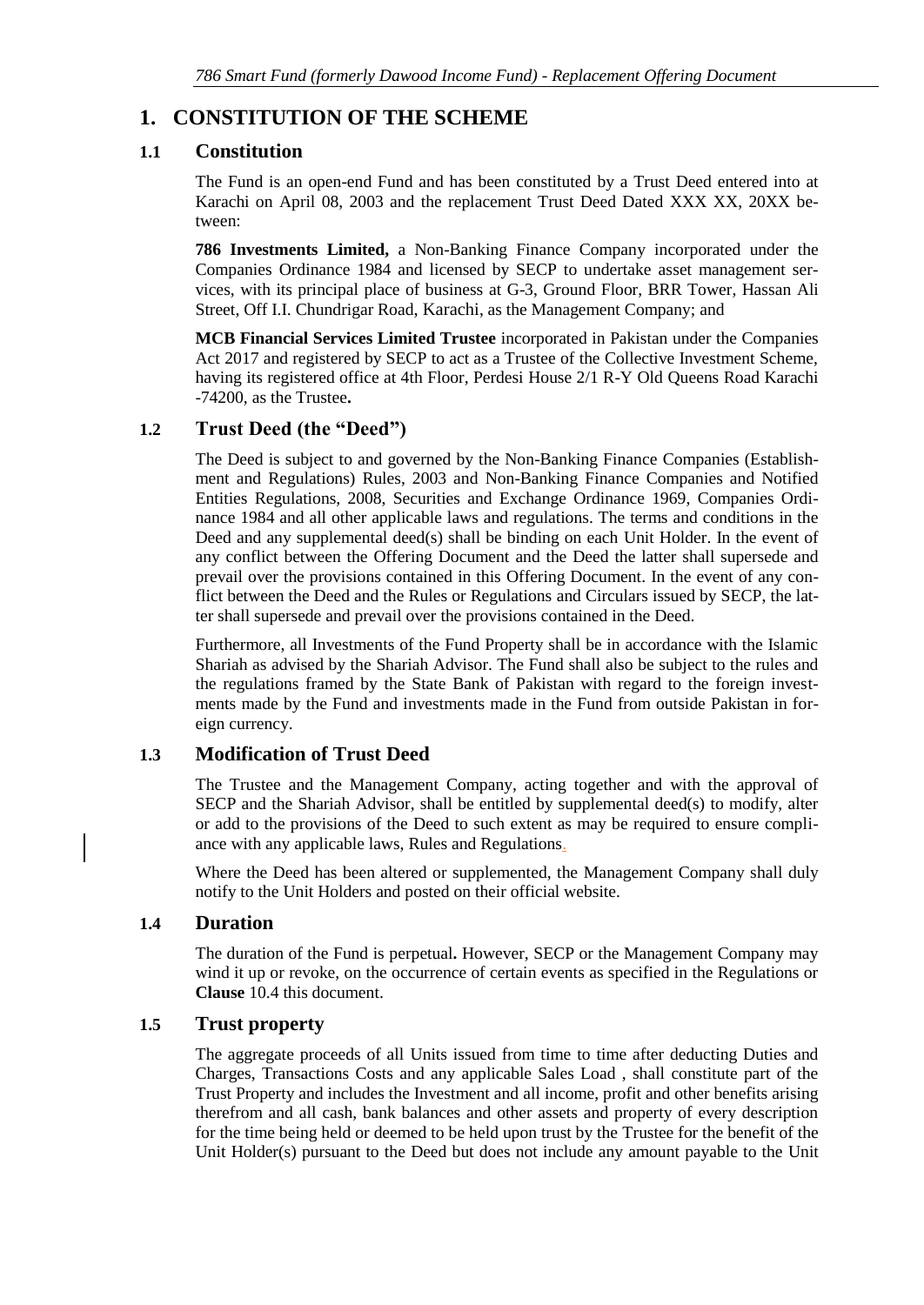Holders as distribution. However, any profit earned on the amount payable to the Unit Holders as distribution shall become part of the Trust Property.

### <span id="page-7-0"></span>**1.6 Initial Offer and Initial Period**

Initial Offer was made during the Initial Period for ten (10) Days and began at the start of the banking hours on May 19, 2003 and ended at the close of the banking hours on May 30, 2003 during this period, Units were issued at an Initial Price of Rs.100 per Unit and subsequently at the price calculated and announced by the Management Company for every Dealing Day.

### <span id="page-7-1"></span>**1.7 Transaction in Units after Initial Offering Period**

Subsequently the Public Offering will be made at the Offer Price and redeemed at the Redemption Price. The Management Company will fix the Offer (Purchase) and Redemption (Repurchase) Prices for every Dealing Day on the basis of the Net Asset Value (NAV). The NAV based price shall be fixed after adjusting for the Sales Load as the case may be and any Transaction Costs that may be applicable. Except for circumstances elaborated in Clause 10.4 of this Offering Document, such prices shall be applicable to Purchase and Redemption requests, complete in all respects, received during the Business Hours on the Dealing Day.

### <span id="page-7-2"></span>**1.8 Offering Document**

The provisions of the Trust Deed, the Rules, the Regulations, circulars and the Directive issued by the Commission and the guidelines issued by Shariah Advisor govern this Offering Document. It sets forth information about the Fund that a prospective investor should know before investing in any Unit. Prospective investors in their own interest are advised to carefully read this Offering Document to understand the Investment Policy, Risk Factors and Warning and Disclaimer and should also consult their legal, financial and/or other professional adviser before investing.

### <span id="page-7-3"></span>**1.9 Modification of Offering Document**

This Replacement Offering Document will be updated to take account of any relevant material changes relating to the Fund. Such changes shall be subject to prior consent of the Trustee and Shariah Advisor and approval from the Securities and Exchange Commission of Pakistan (SECP) and shall be circulated to all Unit Holders and/ or publicly notified by advertisements in the newspapers subject to the provisions of the Rules and the Regulations and duly posted on official website of the Management Company.

### <span id="page-7-4"></span>**1.10 Responsibility of the Management Company for information given in this Document**

Management Company accepts the responsibility for the information contained in this Offering Document as being accurate at the date of its publication.

# <span id="page-7-5"></span>**2. INVESTMENT OBJECTIVES, INVESTMENT POLICY, RESTRICTIONS, RISK DISCLOSURE AND DISCLAIMER**

### <span id="page-7-6"></span>**2.1 Investment Objective**

The Investment Objective of the Fund is to provide competitive risk adjusted returns to its investors by investing in a diversified portfolio of long, medium and short term Shariah compliant debt instruments while taking in to account liquidity considerations.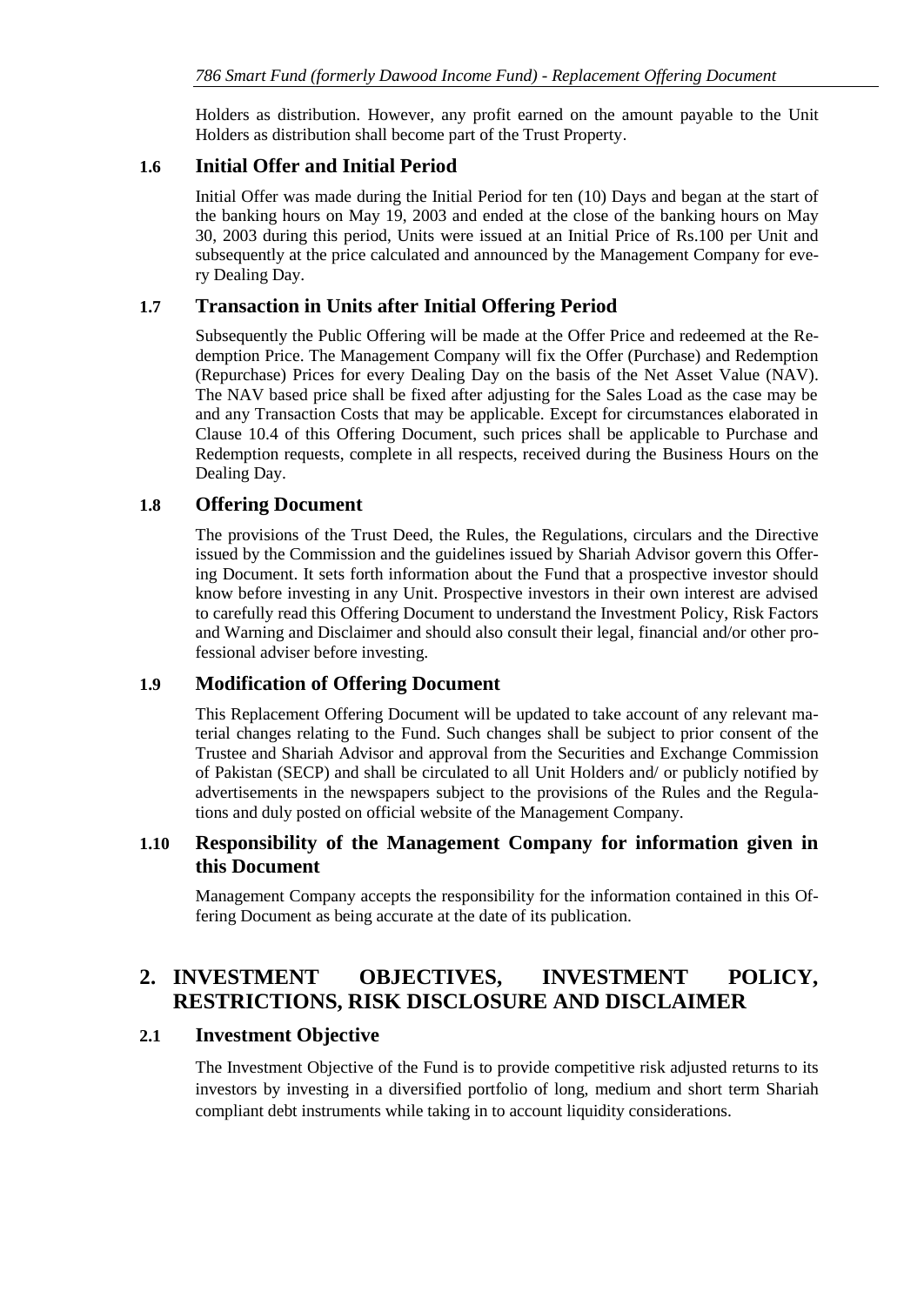### **2.1.1 Investment Policy**

786 Investment Ltd. '786 IL' shall manage the Fund on purely Shariah compliance basis by investing in designated Authorized Investments approved by the Shariah Advisor and thus providing Shariah compliant returns to the investors of the Fund. Hence no portion of the Fund property shall be invested in any investment which as per the opinion of Shariah Advisor is non Shariah compliant.

The Fund would invest in diversified portfolio of long, medium and short term Shariah compliant income instruments in order to maximize risk adjusted income for the investors.

**786 Smart Fund** in line with its Investment Objectives will invest in Authorized Investments.

### **Authorized Investments**

The maximum and minimum weightings of the Fund at any time in the Authorized Investments shall be as follows.

|                                        |                                                                                                                                                                                                                                                                                                                                                                                                                                                                                                                  |               | <b>Minimum Rating</b> | <b>Minimum</b>                                        | <b>Maximum</b>                                        |  |
|----------------------------------------|------------------------------------------------------------------------------------------------------------------------------------------------------------------------------------------------------------------------------------------------------------------------------------------------------------------------------------------------------------------------------------------------------------------------------------------------------------------------------------------------------------------|---------------|-----------------------|-------------------------------------------------------|-------------------------------------------------------|--|
| <b>Authorized Investments</b><br>S.No. |                                                                                                                                                                                                                                                                                                                                                                                                                                                                                                                  | <b>Entity</b> | <b>Instrument</b>     | <b>Investment</b><br>as a $%$ to<br><b>Net Assets</b> | <b>Investment</b><br>as a $%$ to<br><b>Net Assets</b> |  |
| $\overline{1}$                         | Shariah Compliant Government Secu-<br>rities not exceeding 90 days maturity<br>and Cash at Bank (excluding TDR)<br>with licensed Islamic Banks and/or<br>Islamic Branches/Windows of Con-<br>ventional Banks.                                                                                                                                                                                                                                                                                                    | A-            | N/A                   | 25%<br>(Minimum<br>exposure at<br>all times)          | 100%                                                  |  |
| $\overline{2}$                         | Bank Deposits and placement of funds<br>not exceeding six months with licensed<br>Islamic Banks, Islamic Financial In-<br>stitutions / DFIs or Islamic Branch-<br>es/Windows of Conventional Banks                                                                                                                                                                                                                                                                                                               | $A -$         | $A -$                 | $0\%$                                                 | 75%                                                   |  |
| 3                                      | MTS and Spread Transactions as ap-<br>proved by the Shariah Advisors in eli-<br>gible securities                                                                                                                                                                                                                                                                                                                                                                                                                 | N/A           | N/A                   | 0%                                                    | 40%                                                   |  |
| $\overline{4}$                         | Shariah Compliant Government Secu-<br>rities/Government guaranteed/Sukuks                                                                                                                                                                                                                                                                                                                                                                                                                                        | N/A           | N/A                   | 0%                                                    | 75%                                                   |  |
| $\overline{5}$                         | Secured and unsecured, listed and/or<br>privately placed Shariah Compliant<br>debt Securities/                                                                                                                                                                                                                                                                                                                                                                                                                   | N/A           | $A-$                  | $0\%$                                                 | 50%                                                   |  |
| $6 \overline{6}$                       | Shariah Compliant non-traded securi-<br>ties with maturity of less than and<br>equal to <sub>.</sub> $six(6)$ months including but<br>not limited to Bank Deposits with li-<br>censed Islamic Banks and/or Islamic<br>Branches/Windows of Conventional<br>Banks - Placement of funds under<br>money market instruments, Shariah<br><b>Compliant Commercial Papers,</b><br>Mudarabah, Murabaha, Musharakahs,<br>Istisna, Salam and Ijarah arrangement<br>with Banks, and Development Finan-<br>cial Institutions. | N/A           | $A-$                  | 0%                                                    | 50%                                                   |  |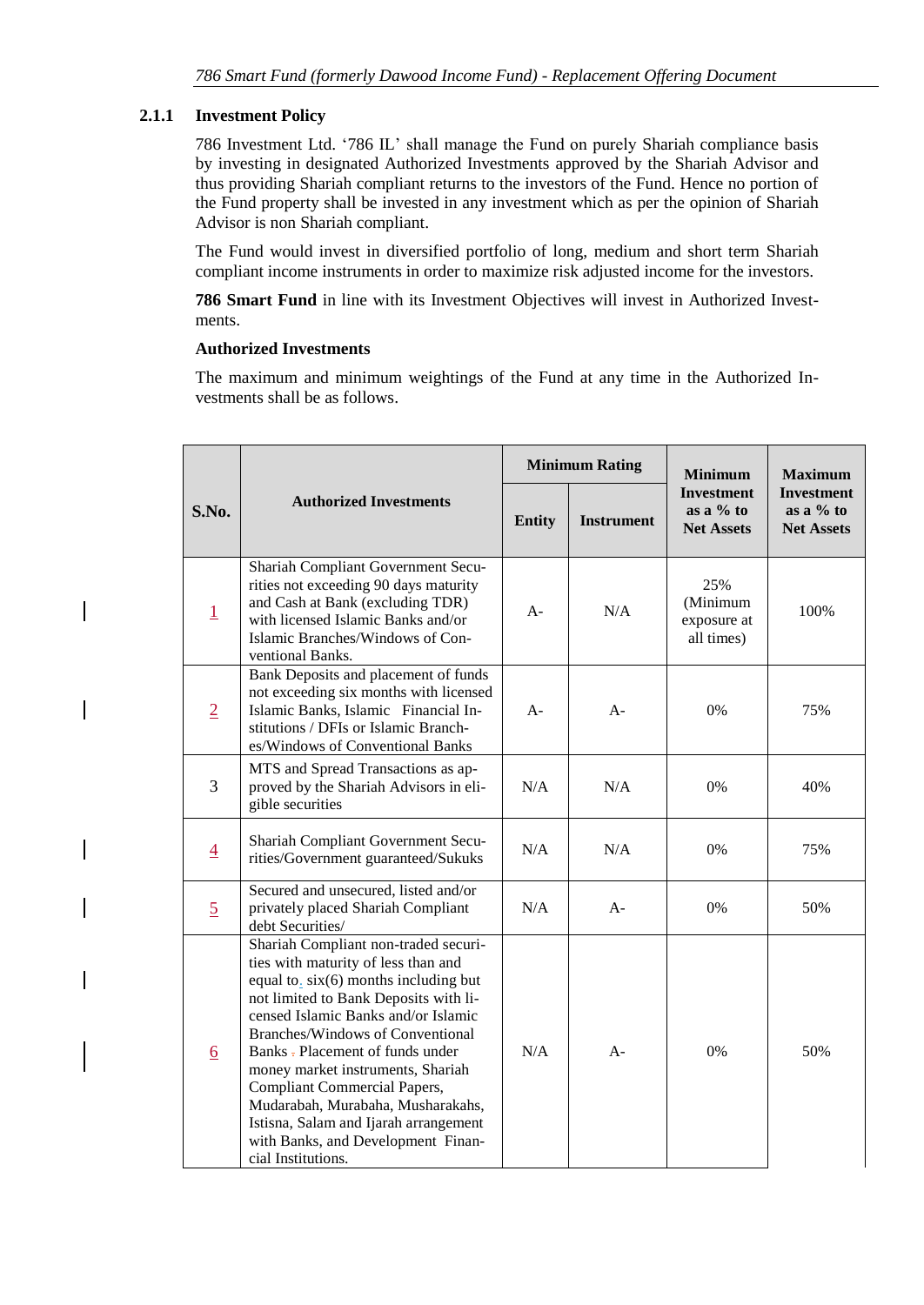|       |                |                                                                                                                                                                                                                                                                                                                                                                                                                                                                                | <b>Minimum Rating</b> |                   | <b>Minimum</b>                                        | <b>Maximum</b>                                        |
|-------|----------------|--------------------------------------------------------------------------------------------------------------------------------------------------------------------------------------------------------------------------------------------------------------------------------------------------------------------------------------------------------------------------------------------------------------------------------------------------------------------------------|-----------------------|-------------------|-------------------------------------------------------|-------------------------------------------------------|
| S.No. |                | <b>Authorized Investments</b>                                                                                                                                                                                                                                                                                                                                                                                                                                                  | <b>Entity</b>         | <b>Instrument</b> | <b>Investment</b><br>as a $%$ to<br><b>Net Assets</b> | <b>Investment</b><br>as a $%$ to<br><b>Net Assets</b> |
|       | $\overline{1}$ | Shariah Compliant non-traded securi-<br>ties with maturity exceeding six(6)<br>months including but not limited to<br>Bank Deposits with licensed Islamic<br>Banks and/or Islamic Branch-<br>es/Windows of Conventional Banks<br>and Placement of funds under money<br>market instruments, Shariah Compliant<br>Commercial Papers, Mudarabah, Mu-<br>rabaha, Musharakahs, Istisna, Salam<br>and Ijarah arrangement with Banks,<br>and Development Financial Institu-<br>tions. | N/A                   | $A -$             | 0%                                                    | 15%                                                   |
|       | 8              | Deposits (Current /<br>Saving / PLS accounts, term deposits),<br>Certificate of Deposits (CODs), Cer-<br>tificate of Investments (COIs),<br>Certificate of Musharka with Micro-<br>finance Bank, NBFCs and Modaraba                                                                                                                                                                                                                                                            | $\overline{A}$        | N/A               | 0%                                                    | 25%                                                   |
|       | $\overline{9}$ | Authorised Shariah Compliant In-<br>vestments outside Pakistan including<br>Islamic mutual funds shall be subject<br>to prior approvals and guidelines (if<br>any) of SECP, SBP and Shariah Advi-<br>sor.                                                                                                                                                                                                                                                                      | A                     | A                 | 0%                                                    | 30% (Sub-<br>ject to a cap<br>of USD 15<br>million)   |
|       | 10             | Any other Shariah Compliant instru-<br>ments/ securities that may be permit-<br>ted or approved by the SECP and Sha-<br>riah Advisor of the Scheme from time<br>to time.                                                                                                                                                                                                                                                                                                       | $A -$                 | $A -$             | 0%                                                    | As allowed<br>by the<br>Commission                    |

#### **Benchmark**

The performance of the Fund shall be compared against a benchmark based on six (6) months average deposit rates of three (3) A rated scheduled Islamic Banks or Islamic widows of conventional banks as selected by MUFAP.

#### **2.1.1.1 Outside Pakistan Investment:**

The Trustee shall, if requested by 786 Investments Limited, open Bank Accounts titled "MCB FSL Trustee 786 Smart Fund" in foreign countries where investments are made on account of the Fund, if such investments necessitate opening and operation of Bank Accounts by the Trustee. For this purpose, the Trustee shall be deemed to be authorized to sign and submit the prescribed account opening forms of such Banks. The opening, operation and maintenance of such Bank Accounts in foreign countries shall always be subject to the approval of the State Bank of Pakistan (SBP) & SECP and the exchange control regulations, as well as any directives of the SBP and the Commission. Any such proposal by 786 Investments Limited shall be submitted to the Commission and SBP with the prior consent of the Trustee. While opening and operating any type of account and/or making investments in Outside Pakistan countries on the instructions of Management Company, if the Trustee is required to provide any indemnities to Outside Pakistan parties then Trustee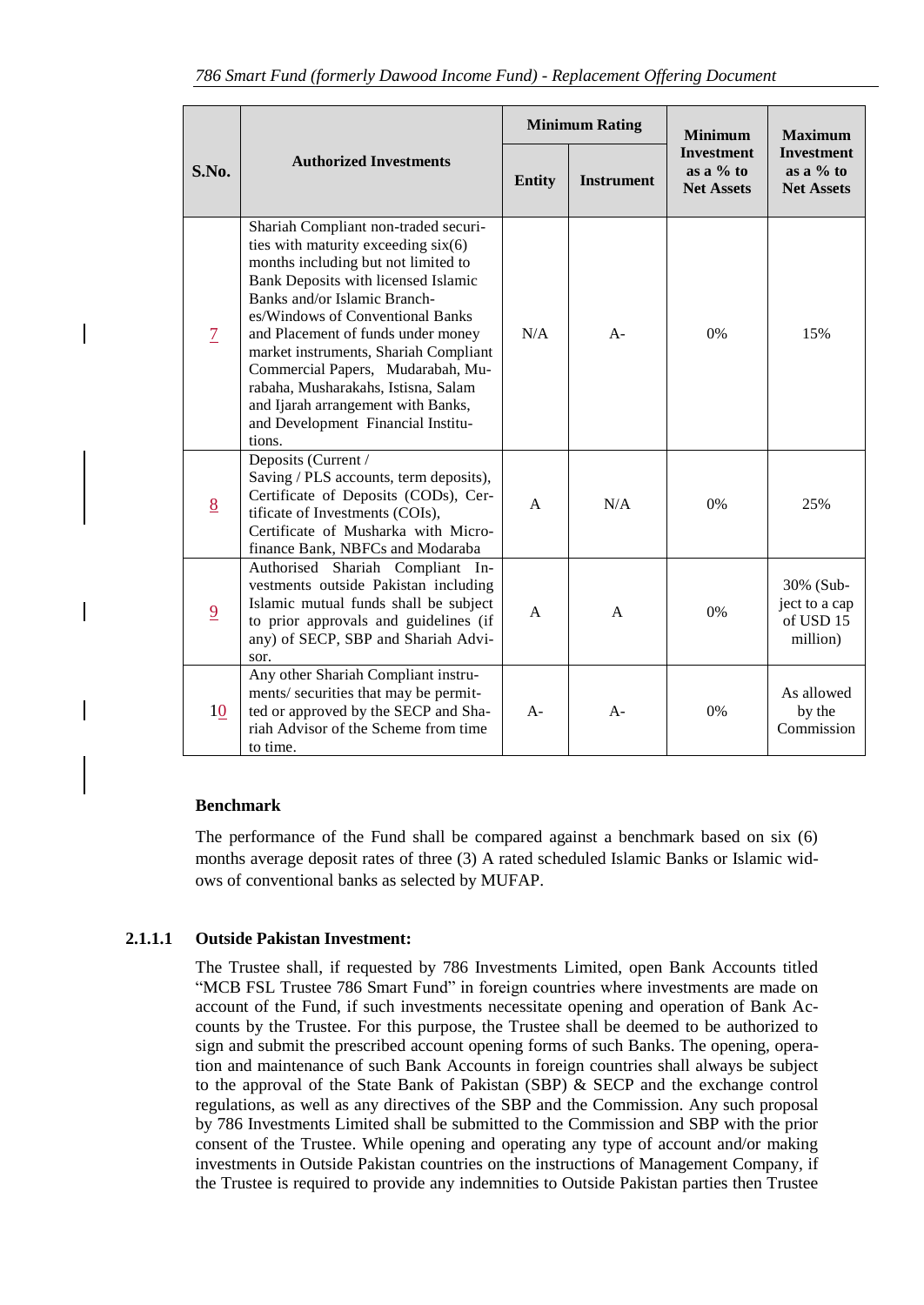and the Fund would be counter indemnified by 786 Investments Limited to such extent.

#### **2.1.2 Risk Control in the Investment Process**

Investment process requires disciplined risk management. 786 Investments Limited would incorporate adequate safeguards for controlling risks in the portfolio construction process. The investment restrictions and management strategy defined in Clause 2.3 will reduce risk and result in portfolio diversification.

786 Investments Limited investment team aims to identify securities after appropriate credit evaluation of the securities proposed to be invested. In addition to its in-house research, 786 Investments Limited will be guided by external research as well as the ratings of recognized credit rating agencies.

#### **2.1.3 Management Company Can Alter Investment Mix**

The Management Company can from time to time alter the weightings, subject to the specified limits as per Clause 2.1.1 above, between the various types of investments if it is of the view that market conditions so warrant. The Funds not invested in the foregoing avenues shall be placed as deposit with scheduled banks.

### <span id="page-10-0"></span>**2.2 Disposal of Haram Income**

Where some Haram income accrues to the Fund, it will be donated as charity to approved/registered charitable institution in order to purify the Fund's income. This will be done in accordance with the guidelines issued by the Shariah Advisor from time to time.

#### <span id="page-10-1"></span>**2.3 Changes in Investment Policy**

The investment policy will be governed by the Regulations and/or SECP directives as well as the Shariah Advisors. Any Fundamental change in the Investment Policy will be implemented only after obtaining prior approval from SECP and Shariah Advisors by and giving 90 days prior notice to the Unit Holders as specified in the regulation.

#### <span id="page-10-2"></span>**2.4 Investment Restrictions**

- (a) The Trust Property shall be subject to such exposure limits or other prohibitions as are provided in the Regulations, Trust Deed, this Offering Document of the Fund, circulars and directives and shall also be subject to any exemptions that may be specifically given to the Fund by SECP and are explicitly mentioned under the heading Exceptions to Investment Restriction in this offering document or subsequently in writing. If and so long as the value of the holding in a particular company or sector shall exceed the limit imposed by the Regulations, the Management Company shall not purchase any further Investments in such company or sector. In the event Exposure limits are exceeded due to corporate actions including taking up rights or bonus issue and/or owing to appreciation or depreciation in value of any Investment, disposal of any Investment or Redemption of Units, the excess exposure shall be regularized in such manner and within such time as specified in the Regulations, circular or notification issued by SECP from time to time.
- (b) The Management Company, on behalf of the Fund, shall not enter into transactions with any broker that exceeds the limit provided in the Regulations and or circulars and notifications issued by the Commission from time to time.

Transactions relating to money market instruments and debt securities do not fall under this clause.

(c) The Management Company on behalf of the Scheme shall not: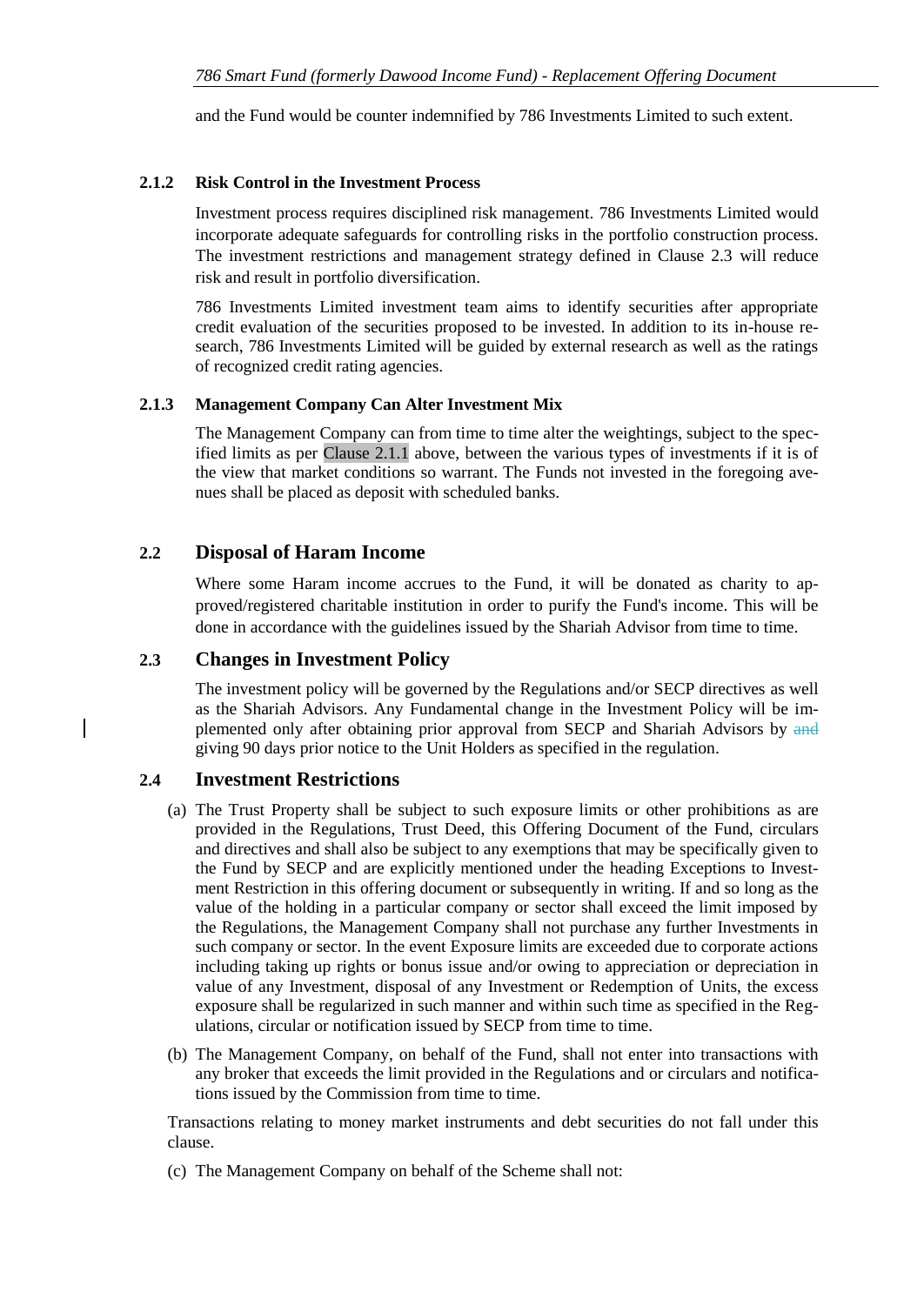- i. Make Investments in Non-Shariah complied instruments and against the guidelines of Shariah Advisor of the Fund.
- ii. Purchase or sell
	- a. Bearer securities;
	- b. Securities on margin
	- c. Real estate, commodities or commodity contracts
	- d. Securities which result in assumption of unlimited liability (actual or contingent);
	- e. Anything other than Authorized Investments as defined herein;
- iii. Participate in a joint account with others in any transaction;
- iv. Take exposure to equities;
- v. Affect a short sale in a security whether listed or unlisted;
- vi. Purchase any security in a forward contract
- vii. Take Exposure in any other Collective Investment Scheme.
- viii. Lend, assume, guarantee, endorse or otherwise become directly or contingently liable for or in connection with any obligation or indebtedness of any person as specified in the Regulation;
- ix. Make any investment which will vest with the Management Company or its group the management or control of the affairs of the investee company.
- x. Invest in securities of the Management Company
- xi. Issue a senior security which is either stock or represents indebtedness, without the prior written approval of the Commission
- xii. Apply for de-listing from stock exchange, unless it has obtained prior written approval of the Commission.
- xiii. Sell or issue Units for consideration other than cash unless permitted by the Commission on the basis of structure and investment policy of the Scheme.
- xiv. Merge with, acquire or take over any scheme, unless it has obtained the prior approval of the SECP in writing to the scheme of such merger, acquisition or take over.
- xv. Invest the subscription money until the closure of initial offering period.
- xvi. Enter on behalf of the Scheme, into underwriting or sub-underwriting contracts.
- xvii. Subscribe to an issue underwritten, co-underwritten or sub-underwritten by group companies of the Management Company.
- xviii. Pledge any of the securities held or beneficially owned by the Scheme except as allowed under the Regulations.
- xix. Accept deposits
- xx. Make a loan or advance money to any person from the assets of the Scheme
- xxi. The Management Company on behalf of the scheme shall not take exposure of more than thirty five (35%) of the total net assets of the scheme in any single group. For this purpose "group" means person having at least 30% common directors or 30% or more shareholding in any other company, as per publicly disclosed information.
- xxii. Take exposure of more than ten per cent (10%) of its Net Assets in the Management Company's listed group companies and such exposure shall only be made through secondary market;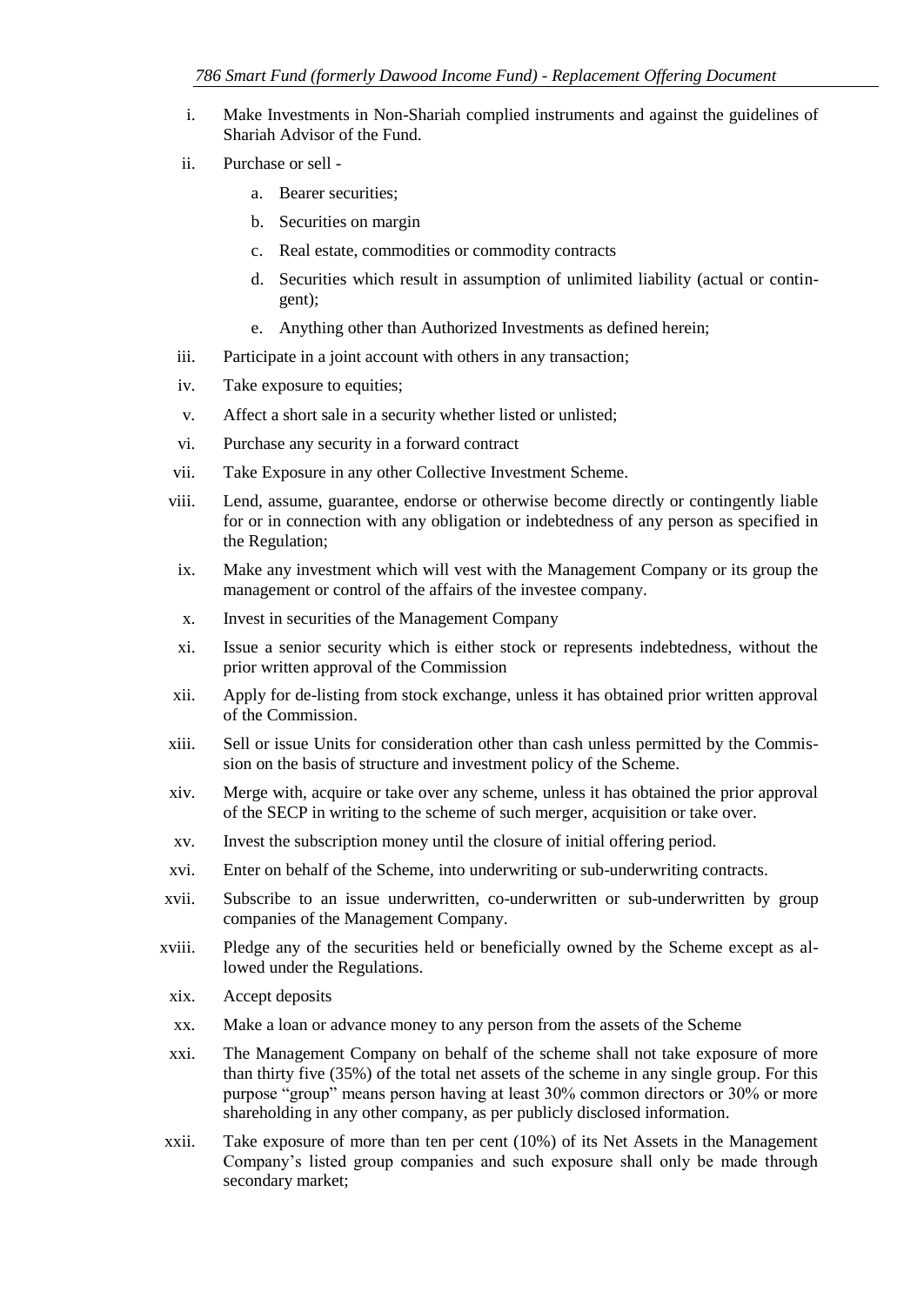- xxiii. Exposure in any single entity other than government securities issued by Federal Government shall not exceed an amount equal to 15% of the total net assets of the scheme, subject to maximum exposure to any debt issue of a company shall not exceed 15% of that issue; whichever is lower. in all other cases the exposure limit of ten percent (10%) as specified in Regulation No. 55(5) of the Regulation shall prevail
	- xxiv. The Management Company shall not invest more than thirty five per cent (35%) of total Net Assets of the Scheme in securities of any one sector as per classification of the stock exchange.
- xxiii.xxv. Rating of any Shariah-compliant banking security in the portfolio shall not be lower than A- and all other Shariah-compliant securities rating will not be lower than A-.
- xxiv.xxvi. Rating of any NBFC and Modaraba with which Funds are placed shall not be lower than A-.
- $x \times x \times y$  Rating of any bank with which Funds are placed shall not be lower than A-, and rating of DFI shall not be lower than A-.
- xxvi.xxviii. Weighted average time to maturity of net assets in debt/money market securities shall not exceed 4 years excluding Shariah Compliant Government Securities.
- xxvii.xxix. The Fund shall not place funds (including TDR, PLS saving deposit, COD, COM, COI, money market placements and other clean placements of funds) of more than 25% of net assets of the Fund or as specified by SECP with all microfinance banks, non-bank finance companies and Modarabas
	- (d) Where the Exposure of the Scheme exceeds the limits specified in sub-clause (c) above because of corporate actions or due to market price increase or decrease in Net Assets of the Scheme, the excess Exposure shall be regularized within Four (4) months of the breach of limits.
	- (e) In case of redemptions requests are pending due to constraint of liquidity in the Fund, for more than the period as stipulated in the Regulations, the Management Company shall not make any fresh investment or rollover of any investment.
	- (f) The Management Company on behalf of the Fund shall maintain cash and near cash instruments as per applicable Regulations, Circulars or Directives issued by the Commission. The present limit for the fund is 25% of net assets.

#### **Exemption to Investment Restrictions**

In order to protect the right of the Unit Holders, the Management Company may take an Exposure in any Shariah Compliant unauthorized investment due to recovery of any default proceeding of any counter party of any Authorized Investment with the approval of  $\qquad$  the Commission.

### <span id="page-12-0"></span>**2.5 Shariah Compliant Financing Arrangements**

(a) Subject to any statutory requirements for the time being in force and to the terms and conditions herein contained, the Management Company may arrange borrowing for account of the Scheme, with the approval of the Trustee, from Banks, Financial Institutions, or such other companies as specified by the Commission from time to time. The borrowing, however, shall not be resorted to, except for meeting the redemption requests and shall be repayable within a period of ninety days and such borrowing shall not exceed fifteen (15) percent of the net Assets or such other limit as specified by the Commission of the scheme at the time of financing.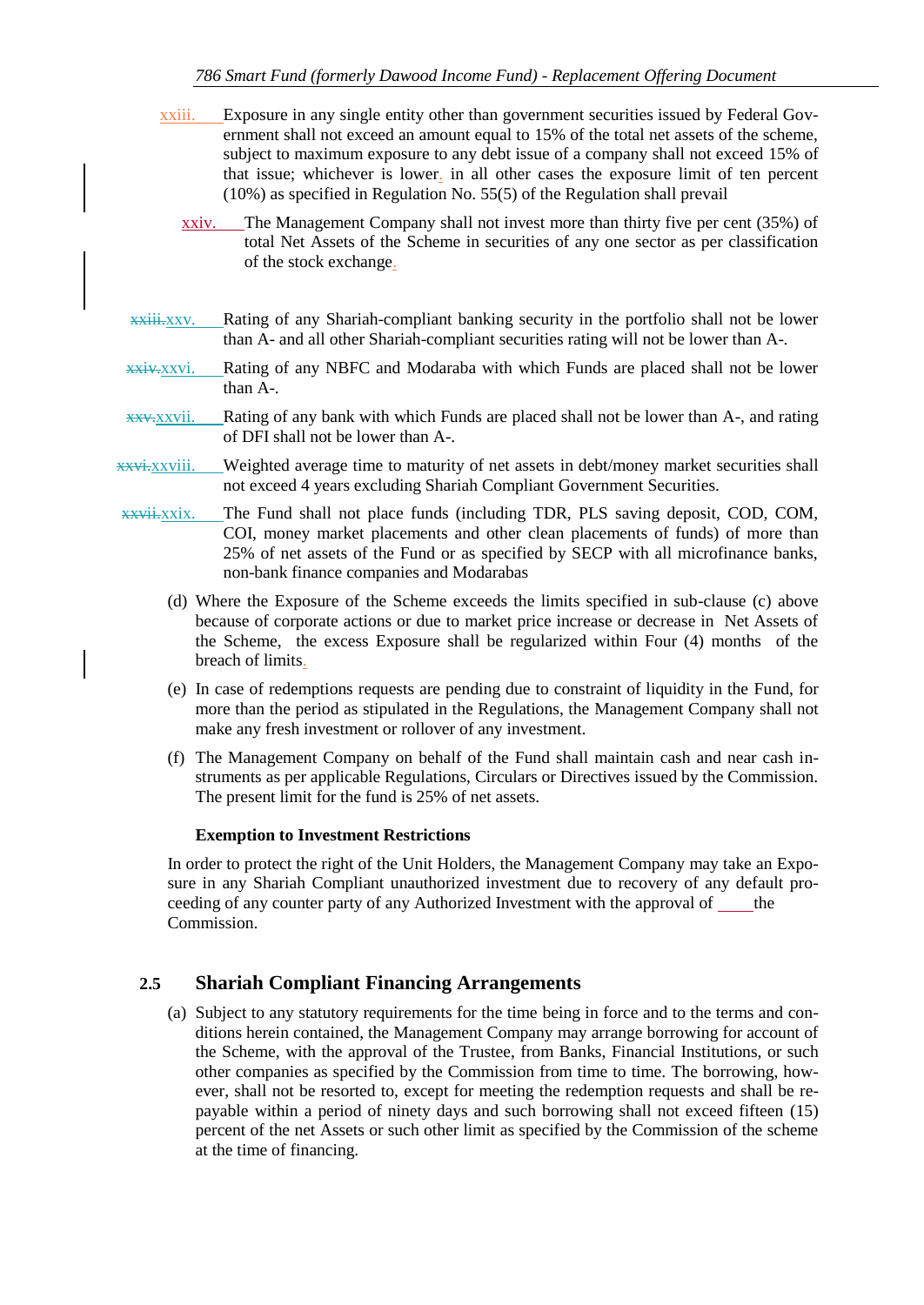If subsequent to such borrowing, the Net Assets are reduced as a result of depreciation in the market value of the Trust Property or redemption of Units, the Management Company shall not be under any obligation to reduce such financing.

- (b) The charges payable to any Bank or institution against financing on account of the Fund as permissible above shall not be higher than the normal prevailing bank charges or normal market rates for similar service and/or facility
- (c) Neither the Trustee, nor the Management Company shall be required to issue any guarantee or provide security over their own assets for securing such financings from banks, financial institutions and non-banking finance companies. The Trustee or the Management Company shall not in any manner be liable in their personal capacities for repayment of such financings.
- (d) For the purposes of securing any such borrowing, the Trustee may on the instruction of the Management Company mortgage, charge or pledge in any manner all or any part of the Trust Property provided that the aggregate amount secured by such mortgage, charge or pledge shall not exceed the limits provided under the Regulations and/or any law for the time being in force.
- (e) Neither the Trustee nor the Management Company shall incur any liability by reason of any loss to the Trust or any loss that a Unit Holder(s) may suffer by reason of any depletion in the Net Asset Value that may result from any financing arrangement made hereunder in good faith.
- (f) All financing shall be carried out based on Shariah compliant contracts with the prior approval from the Shariah advisor.

### <span id="page-13-0"></span>**2.6 Restriction of Transactions with Connected Persons**

- (a) The Management Company in relation to the Scheme shall not invest in any security of a company if any director or officer of the Management Company owns more than five per cent of the total amount of securities issued, or, the directors and officers of the Management Company own more than ten per cent of those securities collectively subject to exemption provided in the Regulations.
- (b) The Management Company on behalf of the Scheme shall not without the approval of its Board of Directors in writing and consent of the Trustee, purchase or sell any security from or to any Connected Person or employee of the Management Company.
- (c) Provided that above shall not be applicable on sale or redemptions of Units.
- (d) For the purpose of sub-paragraphs (a) and (b) above the term director, officer and employee shall include spouse, lineal ascendants and descendants, brothers and sisters.
- (e) All transactions carried out by or on behalf of the Scheme with connected person(s) shall be made as provided in the Constitutive Documents, and shall be disclosed in the Scheme's annual reports.

#### <span id="page-13-1"></span>**2.7 Risk Disclosure**

Investors must realize that all investments in mutual Funds and securities are subject to market risks. Our target return / dividend range cannot be guaranteed and it should be clearly understood that the portfolio of the Fund is subject to market price fluctuations and other risks inherent in all such investments. The risks emanate from various factors that include, but are not limited to:

**(1) Government Regulation Risk** - Government policies or regulations are more prevalent in some securities and financial instruments than in others. Funds that invest in such securities may be affected due to change in these regulations or policies, which directly or indi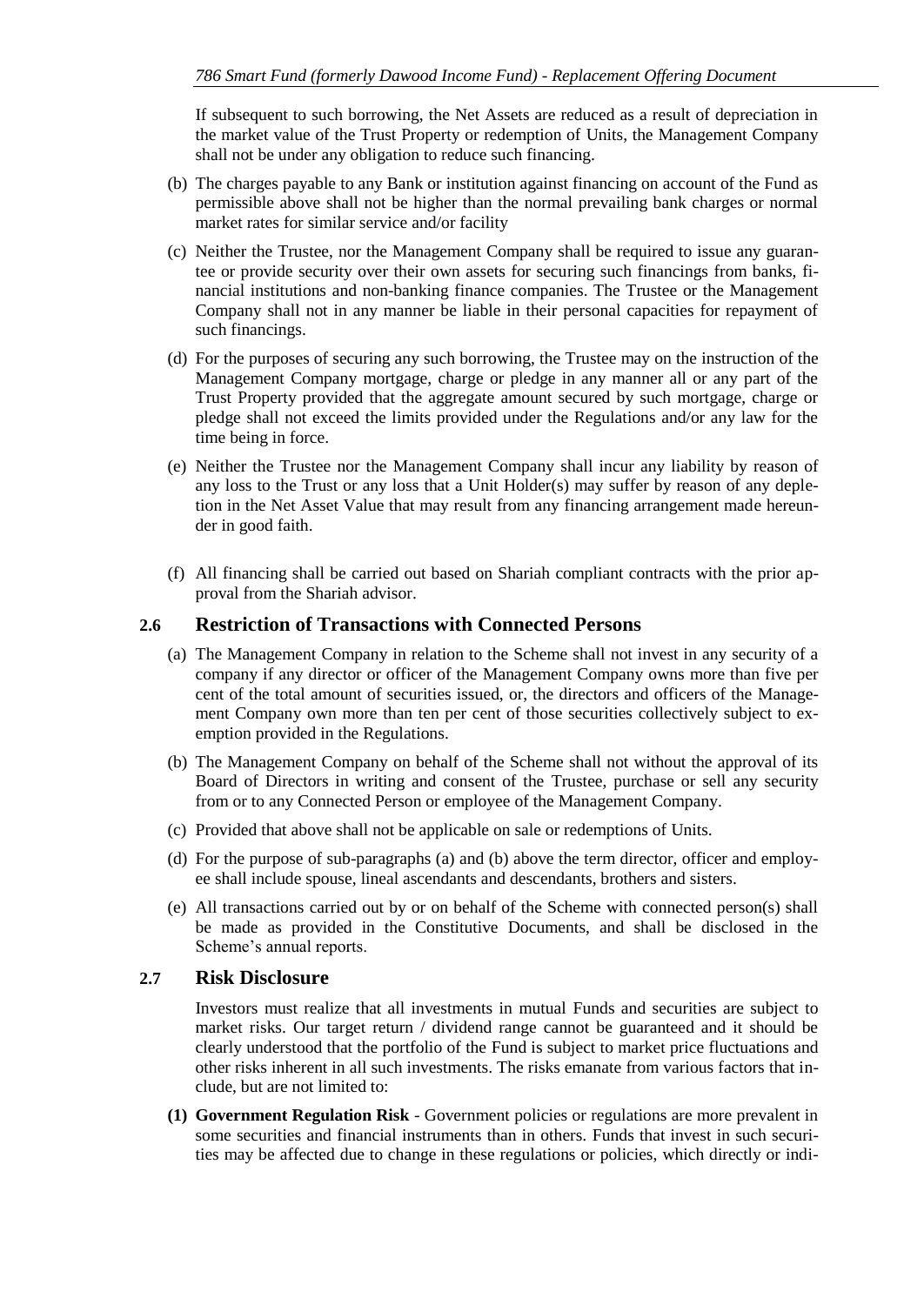rectly affect the structure of the security and/or in extreme cases a governmental or court order could restrain payment of capital, principal or income.

- **(2) Credit Risk**  Credit Risk comprises Default Risk and Credit Spread Risk. Each can have negative impact on the value of the income and money market instruments including Sukuks etc:
	- *Default Risk* The risk that the issuer of the security will not be able to pay the obligation, either on time or at all;
	- *Credit Spread Risk* The risk that there may be an increase in the difference between the return/markup rate of any issuer's security and the return/markup rate of a risk free security. The difference between this return/mark up rates is called a "credit spread". Credit spreads are based on macroeconomic events in the domestic or global financial markets. An increase in credit spread will decrease the value of income and including money market instruments;
- **(3) Price Risk**  The price risk is defined as when the value of the Fund, due to its holdings in such securities rises and falls as a result of change in interest rates.
- **(4) Liquidity Risk**  Liquidity risk is the possibility of deterioration in the price of a security in the Fund when it is offered for sale in the secondary market.
- **(5) Settlement Risk**  At times, the Fund may encounter settlement risk in purchasing / investing and maturing / selling its investments which may affect the Fund's performance etc.
- **(6) Reinvestment Rate Risk** –In a declining interest/ markup rate economic environment, there is a risk that maturing securities or coupon payments will be reinvested at lower rates, which shall reduce the return of the Fund compared to return earned in the preceding quarters.
- **(7) Events Risk -** There may be adjustments to the performance of the Fund due to events including but not limited to, natural calamities, market disruptions, mergers, nationalization, insolvency and changes in tax law.
- **(8) Redemption Risk** There may be special circumstances in which the redemption of Units may be suspended or the redemption payment may not occur within six working days of receiving a request for redemption from the investor.
- **(9) Distribution Risk:** Dividend distribution may also be liable to tax because the distributions are made out of the profits earned by the Fund, and not out of the profits earned by each Unit holder. Unit holders who invest in a fund before distribution of dividends may be liable to pay tax even though they may not have earned any gain on their investment as return of capital to investors upon distribution is also taxable.
- **(10) Shariah non-compliance Risk:** The risk associated with employing funds in investments that are not consistent with the principles of Shariah.
- **2.7.1 Disclosure:** There may be times when a portion of the investment portfolio of the Scheme is not compliant either with the investment policy or the minimum investment criteria of the assigned 'category'. This non-compliance may be due to various reasons including, adverse market conditions, liquidity constraints or investment – specific issues. Investors are advised to study the latest Fund Manager Report specially portfolio composition and Financial Statements of the Scheme to determine what percentage of the assets of the Scheme, if any, is not in compliance with the minimum investment criteria of the assigned category. The latest monthly Fund Manager Report as per the format prescribed by Mutual Funds Association of Pakistan (MUFAP) and financial statements of the Scheme are avail-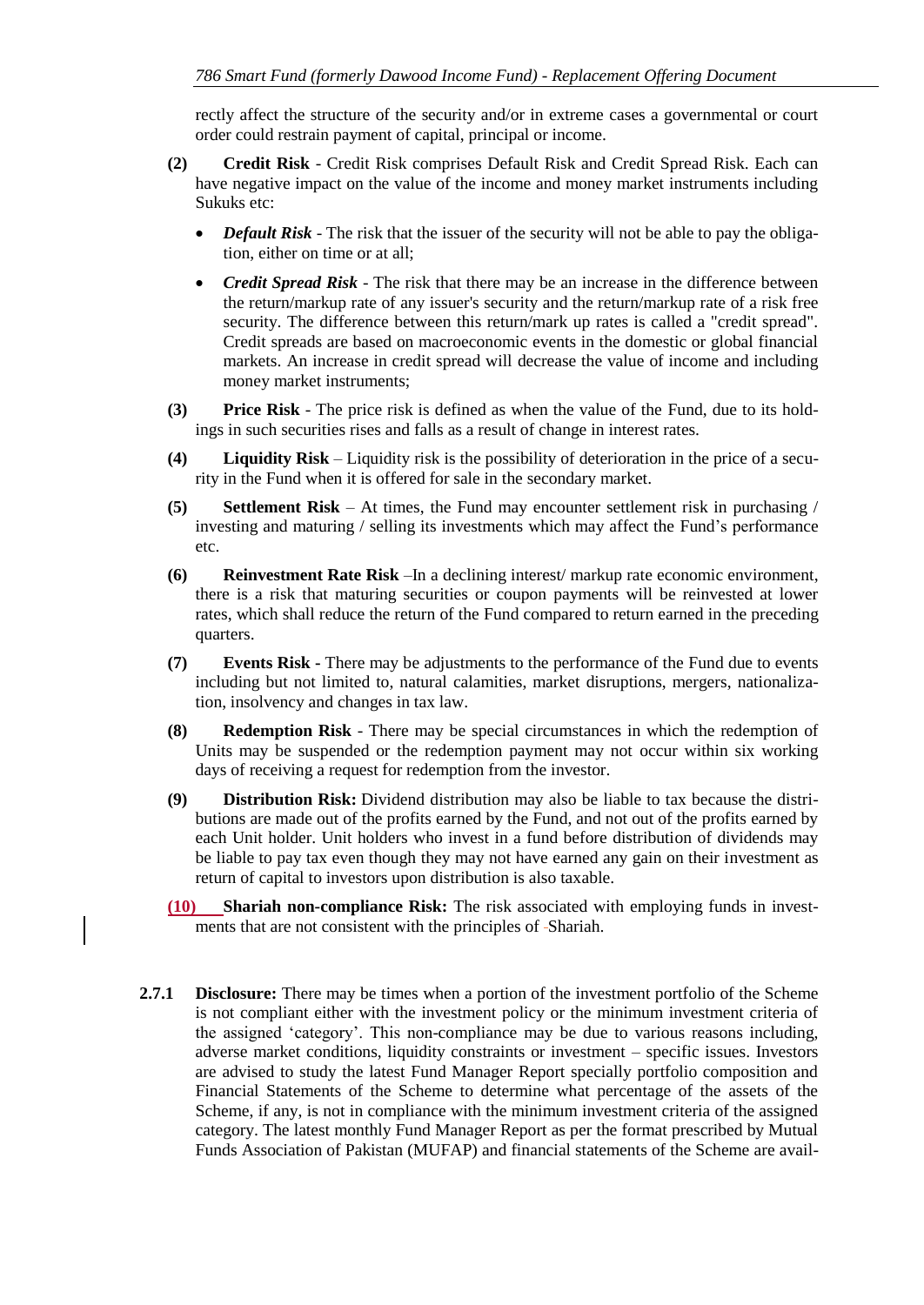able on the website of the Management Company and can be obtained by calling / writing to the Management Company.

### <span id="page-15-0"></span>**2.8 Disclaimer**

The Units of the Trust are not bank deposits and are neither issued by, insured by, obligations of, nor otherwise supported by SECP, any Government agency, the Trustee (except to the extent specifically stated in this document and the Deed) or any of the shareholders of the Management Company or any other bank or financial institution.

# <span id="page-15-1"></span>**3. OPERATORS AND PRINCIPALS**

### <span id="page-15-2"></span>**3.1 Management Company**

786 Investments Limited was incorporated on September 18,1990 as a public limited company in Pakistan, with its registered office at G-3, Ground Floor BRR Tower, Hassan Ali Street, OFF I.I. Chundrigarh Road, Karachi 74000 Pakistan. The company is re-registered as a Non-Banking Financing Company under the Non-Banking Financing Companies (Establishment and Regulation) Rules, 2003 (the NBFC Rules). The Company has obtained the license to carry out investment advisory services and asset management services under the NBFC rules and NBFC and Notified Entities Regulations, 2008 (the NBFC regulations). Funds under Management and Credit rating;

#### o **Mutual Funds**

786 Smart Fund (Formerly Dawood Income Fund)

786 Rising Star Fund (Formerly Dawood Islamic Fund)

First Dawood Mutual Fund

#### o **Credit Rating**

PACRA rating for 786 Investments Limited: AM (3)

#### **3.1.1 Organization Share Holding Pattern:**

786 Investments Limited is listed on Pakistan Stock Exchange Limited [\(www.psx.com.pk\)](http://www.psx.com.pk/). The free float shares of the company are 4,410,820 shares. The majority share holders are BRR Guardian Modaraba, First Dawood Investment Bank Limited and the Bank of Khyber.

### <span id="page-15-3"></span>**3.2 Board of Directors of the Management Company**

| Name, Occupation, Address                                                                                                                | <b>Other Directorship</b>       |
|------------------------------------------------------------------------------------------------------------------------------------------|---------------------------------|
| Chairperson-Independent Director<br>Mrs. Shafqat Sultana<br>Address: House #54, Street 33 of khaya-<br>ban-e-Sehar, Phase V DHA, Karachi | N <sub>i</sub>                  |
| Chief Executive (Director)<br>Miss. Tara Uzra Dawood<br>Address: F-12 Dawood Colony, Stadium                                             | Pakistan State Oil Company Ltd. |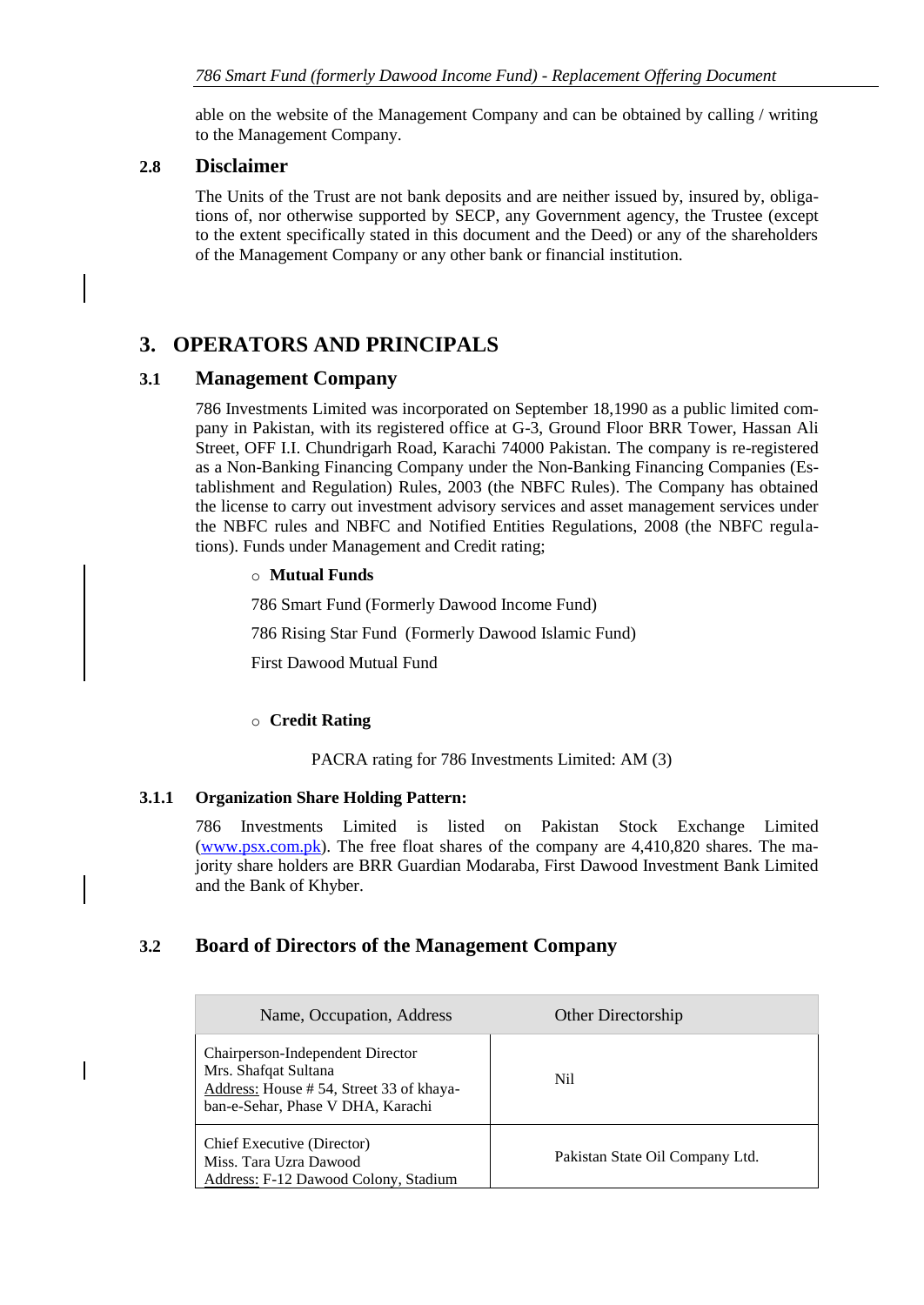| Road, Karachi                                                                                                                                                                                                                                                                                                                                                                                                                                                                                                                                                                             |                                                                                                                                              |
|-------------------------------------------------------------------------------------------------------------------------------------------------------------------------------------------------------------------------------------------------------------------------------------------------------------------------------------------------------------------------------------------------------------------------------------------------------------------------------------------------------------------------------------------------------------------------------------------|----------------------------------------------------------------------------------------------------------------------------------------------|
| Non-Executive Director<br>upation, Address<br>Ms. Charname Hidavatultahadan Director<br>Address Gulzaman 7, Super 34, Street 33 of khayaban-<br>iress: F-12 Dawood Colony, Stadium<br>Address: F-12<br>Road, Karachi<br>Karachi<br>Non-Executive Director<br>Ms. Charmaine Hidayatullah<br>Non-Exectatve Director<br>hammad Izgar Khan<br>reps: Flat # 1, State Life Flats Frams<br>  HW9011110-i-Land Clifton Karachi<br>Syed Shabaha<br>Address! Bourge Karaght # s<br>/II, 5 <sup>th</sup> Street, Phase IV,<br>Non-Executive Director<br>NON-Executive-Director Ghaziani Heights Main | Other Directorship<br>Nörth Urban Cities Program<br>Nii<br>North Urban Cities Program<br>Nii<br>Nil<br>Equity International (Pvt) Ltd<br>Nıl |
| Ahmed Salman Munir                                                                                                                                                                                                                                                                                                                                                                                                                                                                                                                                                                        | Nil                                                                                                                                          |
| Non-Executive Director<br>Syed Farhan Abbas<br>Address: House # 89/II, 5 <sup>th</sup> Street, Phase IV,<br>DHA Karachi                                                                                                                                                                                                                                                                                                                                                                                                                                                                   | Equity International (Pvt) Ltd                                                                                                               |
| <b>Non-Executive Director</b><br>Mr. Tahir Mehmood<br>Address: E-110, Ghaziani Heights Main<br>University Road Karachi                                                                                                                                                                                                                                                                                                                                                                                                                                                                    | N <sub>i</sub>                                                                                                                               |

### **Profile of the directors:**

#### **Shafqat Sultana - Chairperson (Independent Director)**

Mrs. Sultana is the President and CEO of First Women Bank Limited, having 37 years of professional experience in banking industry. She is a Master of Political Sciences from Peshawar University and a great supporter for Women and Social Responsibility in Pakistan.

#### **Tara Uzra Dawood - Chief Executive Officer**

Ms. Dawood holds a Doctorate in Judicial Science from Harvard Law School and Bachelor of Arts Honors from Cornell University and Oxford University. Having specialization in mergers and acquisitions, corporate law and responsible investments, she worked for law firms in New York, Toronto, Amsterdam, Brussels and California before launching 786 Investments in 2003. She is on the Board of Directors of MUFAP and has also been appointed to the Faculty at Danube University Krems (Austria) as recommended by IIFA and EBAMA. She speaks globally at numerous international mutual fund and banking conferences as an authority on shariah-compliant finance as well as finance for women. She also served as an Independent Director on the Board of LESCO.

#### **Charmaine Hidayatullah**

Ms. Charmaine Hidayatullah is a banker by profession with over 30 years of diversified experience in the banking sector. She is serving as Head of Legal at Sindh Leasing Co. Ltd., she has a Master's degree in law and legislature (LLM) from the University of Karachi. She has served in important positions at First Women Bank Limited (FWBL) including as Head of Human Resource Department and Legal Advisor eventually being appointed as Acting President / CEO of FWBL during 2013-2014. Besides the above, Ms. Hidayatullah has played an active role in women development and has served as Chairperson of women entrepreneurship development (WED). She is also the Honorary Counsel General of Monaco since 2004.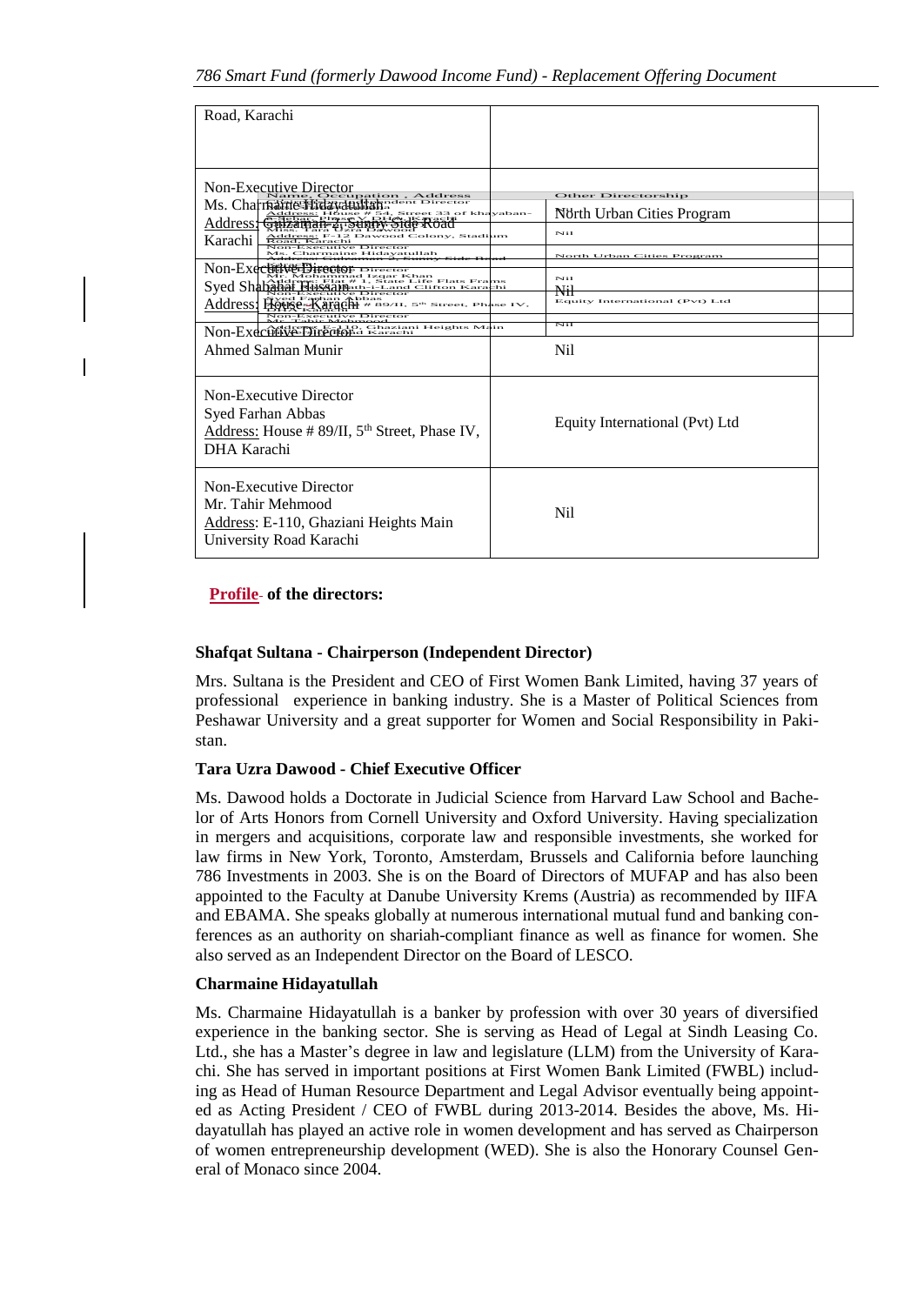#### **Syed Shabahat Hussain**

Syed Shabahat Hussain is a fellow member of Institute of Chartered Secretaries and Manager and Institute of Marketing Management. He has 45 years of experience as a seasoned banker from various local and international banks. He was last serving as Executive Director/CEO of Equity Participation Fund.

#### **Ahmed Salman Munir**

Mr. Ahmed Salman Munir is currently a management consultant, executive coach and innocence lawyer. He has more than 30 years of progressive experience working with Fortune 500 companies both inside and outside Pakistan. He started his career with Exxon Chemical Pakistan Ltd and gained first class experience in Industrial Relations and Company Secretarial functions, then moved on to The Chase Manhattan Bank and remained Head of Human Resource for 5 years in Pakistan. In 1991, he joined Asian Development Bank, Manila, Philippines and remained in human resource function for 16 years until 2007 gaining experience with 65 nationalities in a multilateral environment. When he took early retirement in 2007 to return to Pakistan, he was Principal Compensation and Benefits Specialist, looking after compensation affairs of 25 Asian Development Bank Offices around the world. After returning to Pakistan he remained Head of Human Resource with Summit Bank Ltd and a consultant until he retired in 2011. Thereafter he has worked as a consultant, visiting faculty at IBA, Karachi and an Executive Coach. Most recently, he worked as a consultant with Zarai Taraqiati Bank, Islamabad until Jan 2018.

Mr. Munir likes to give back to the society and work Pro Bono to help women, children and men in distress. He was on the Board of Trustees, International School Manila for 3 years and honorary Editor of Pakistan Labor Cases in 1981/82. At that time, he also taught at Punjab University Law College, Lahore. He is a University Blue and holds Tennis colors from the Punjab University and Government College Lahore.

#### **Syed Farhan Abbas**

Syed Farhan Abbas is a Senior Executive holds Business Graduate Degree (MBA). He possess over 18 years of progressive experience within the Financial/ Banking Industry of the country and sound understanding of Corporate, Commercial, Retail, SME & Islamic Banking products with specific expertise in the area of Credit & Marketing, Relationship Management, Credit Administration, Remedial Asset & Recovery Management, Front-line Operations, Sales Management, Business Development, Negotiation, Rescheduling & Restructuring, Litigations and Back Office Administration.

#### **Tahir Mehmood**

Mr. Tahir Mehmood is a Fellow Member of Institute of Corporate Secretaries of Pakistan and Associate member of Institute of Chartered secretaries and Manager (Chartered Secretary Stream). He is a Senior Executive with over 16 years of extensive experience in corporate affairs, financial advisory, merger and acquisitions.

#### **3.2.1 Profile of the Management**

#### **Tara Uzra Dawood - Chief Executive Officer:**

See details as stated above

#### **Tauqir Shamshad – Chief Operating Officer/ Chief Investment Officer**

Tauqir has over 25 years of diversified work experience in Finance, Resource Mobilization and Treasury, over the last 10 years he has been associated with the Asset Management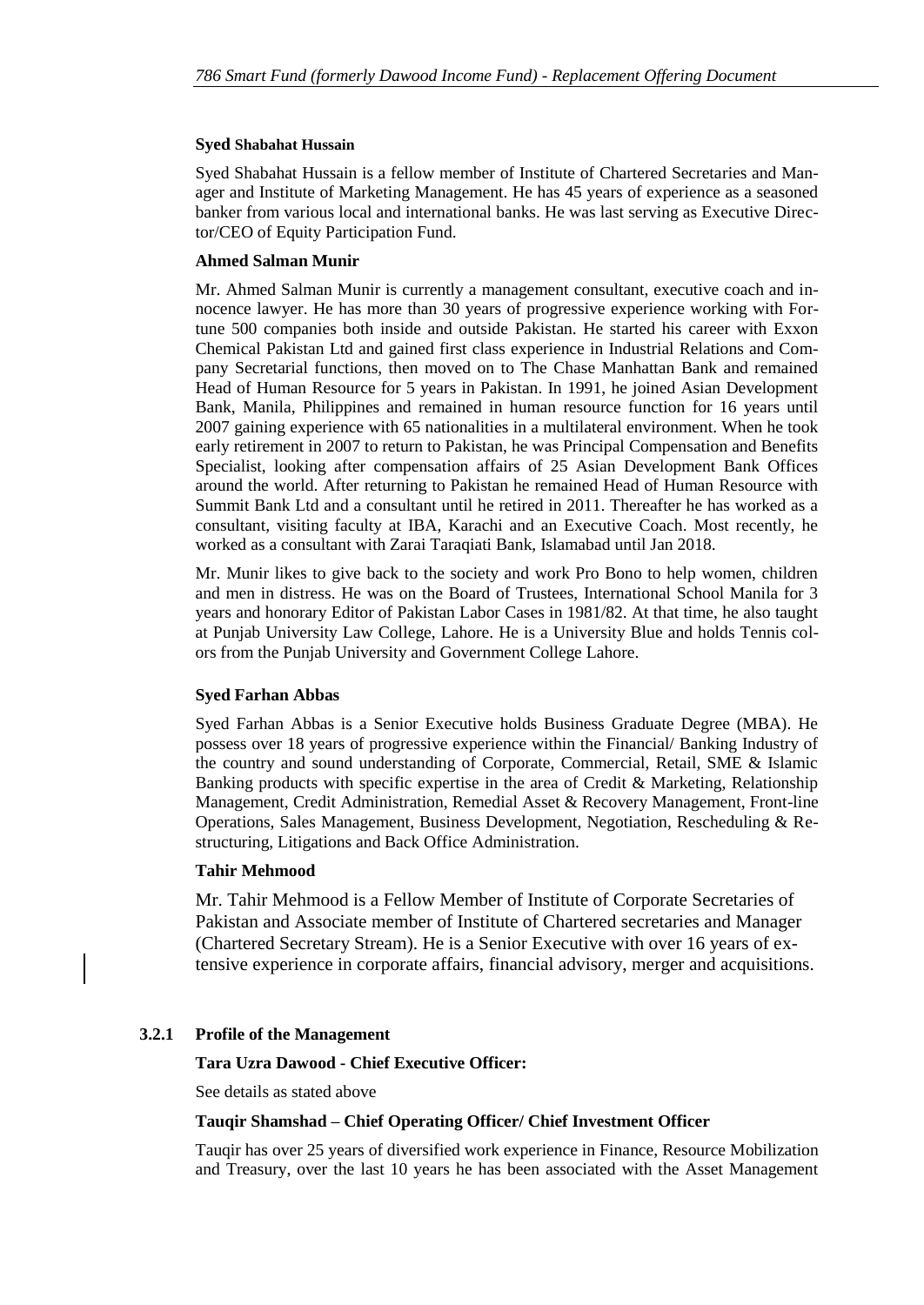Company. During this tenor, he played an instrumental role in the formation, flotation and management of Income Funds, Equity Funds and Shariah Compliant Funds as well as liaising with Regulators and Trustees. Before joining 786 Investments Ltd. was acting Chief Investment Officer at PICIC Asset Management Co. Ltd. after merger with HBL Asset Management Ltd. he was Head of Fixed Income. He holds Master's degree in Commerce and Post Graduate Diploma in Islamic Banking and Finance from University of Karachi.

#### **Talal Ismail Pasha – Chief Financial Officer & Company Secretary**

Talal has more than 10 years of experience of working in Finance/Accounts department of various local and Multinational organizations. He has worked with Commercial Importer, FMCG, Logistics, Retail, Asset Management Companies and Corporate Brokerage House.

Talal is Associate Member (ACMA) of ICMA Pakistan, He also holds Master of Business Administration Degree in Banking & Finance. He is a regular guest speaker at various universities.

His major experience include preparation of organization Financials Statements, Internal Controls, System development, Financial Reporting, Budgeting and KPI Analysis.

#### **Muhammad Abbas – AVP Finance**

Muhammad Abbas has received a degree in Masters in Business Administration (Banking & Finance) from Institute of Banking Finance & Management. He is known for his strong analytical skills and has provided reliability and integrity in performance.

He has an ample experience of over 16 years in Financial Institutions along with 7 years in Asset Management Industry. He is reputable veteran in investment management with hands on experience in financial related matters and his expertise includes management of fixed income and money market portfolios of the funds. He efficiently coordinates overall investment strategy and portfolio construction in alignment with the organization's strategic objectives, risk appetite, ALM, and capital objectives.

#### **Kamran Rafique – Head of Internal Audit & Compliance**

Mr. Kamran is a MBA-Finance. He has extensive experience of Accounting, Reporting, Secretarial Work & Operations of Fixed Income, Money Market, Equity, Shariah Compliant mutual funds. He is a goal-oriented team leader with a demonstrated track record of leading the preparation and reporting of daily Net Asset Values (NAVs), Funds Accounting, Settlements, Unit Holder Management, Compliance, Audit and Regulatory and Management Reporting and Periodic Financial Reports.

He has been associated with the asset management industry since 15 years and has an overall experience of over 17 years. He joined 786 as Head of Internal Audit and Compliance.

### <span id="page-18-0"></span>**3.3 Existing Schemes under Management and their performance**

| 786 Smart Fund (Formerly Dawood Income Fund) |                         |              |  |  |
|----------------------------------------------|-------------------------|--------------|--|--|
| Date of Launch:                              | 20 May 2003             |              |  |  |
| Listing:                                     | Pakistan Stock Exchange |              |  |  |
| <b>Par Value:</b>                            | Rs. 100                 |              |  |  |
| Net Assets (7 January -2019)                 | PKR462.46 million       |              |  |  |
| Net Assets Value (7 January 2019)            | <b>PKR 83.8563</b>      |              |  |  |
| <b>Stability Rating</b>                      | AA-(f) PACRA            |              |  |  |
| <b>Performance:</b>                          | Return (p.a.)           | Payout (PKR) |  |  |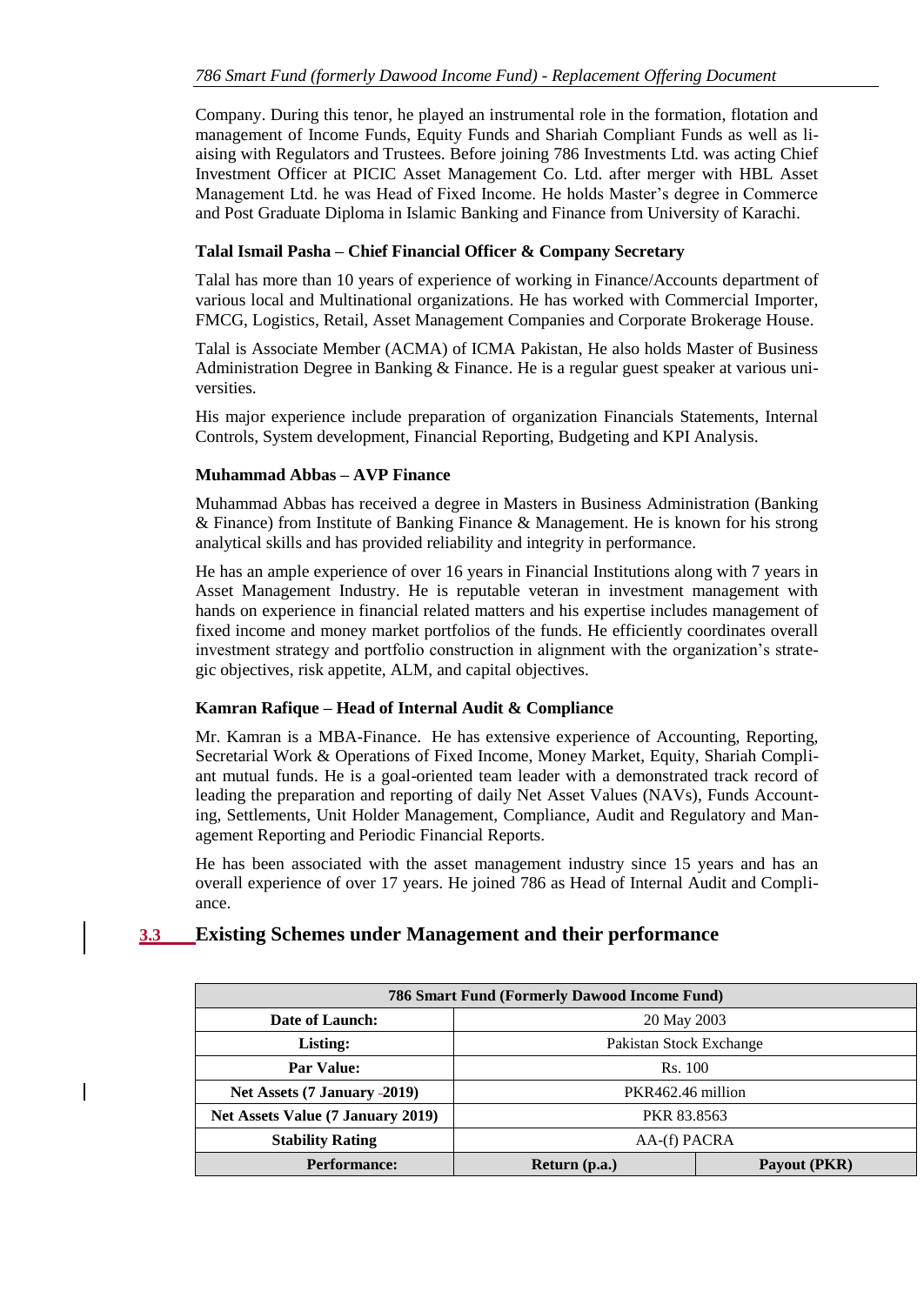| Period July 1 to Jun 30, 2018 | 11.89% | 9.66%  |
|-------------------------------|--------|--------|
| Period July 1 to Jun 30, 2017 | 16.29% | 11.96% |
| Period July 1 to Jun 30, 2016 | 22.61% | 32.79% |
| Period July 1 to Jun 30, 2015 | 6.41%  | $0\%$  |
| Period July 1 to Jun 30, 2014 | 6.18%  | 0%     |

| 786 Rising Star Fund (Formerly: Dawood Islamic Fund) |                         |         |  |  |
|------------------------------------------------------|-------------------------|---------|--|--|
| Date of Launch:                                      | 14 July 2007            |         |  |  |
| Listing:                                             | Pakistan Stock Exchange |         |  |  |
| <b>Par Value:</b>                                    | Rs.100                  |         |  |  |
| Net Assets (7 January 2019)                          | PKR 105.2 millions      |         |  |  |
| Net Assets Value (7 January 2019)                    | PKR 107.6077            |         |  |  |
| Rating                                               | MFR 3 Star -PACRA       |         |  |  |
| <b>Performance:</b>                                  | Return (p.a.)           | Payout  |  |  |
| Period July 1 to Jun 30, 2018                        | $-11.73%$               | 0.33%   |  |  |
| Period July 1 to Jun 30, 2017                        | 10.60%                  | 4.16%   |  |  |
| Period July 1 to Jun 30, 2016                        | 19.00%                  | 149.25% |  |  |
| Year Ending June 30, 2015                            | 6.34%                   | 0%      |  |  |
| Year Ending June 30, 2014                            | 12.48%                  | $0\%$   |  |  |

| <b>First Dawood Mutual Fund</b>          |                         |               |  |  |
|------------------------------------------|-------------------------|---------------|--|--|
| Date of Launch:                          | 22 March 2005           |               |  |  |
| Listing:                                 | Pakistan Stock Exchange |               |  |  |
| <b>Par Value:</b>                        | Rs. 10                  |               |  |  |
| Net Assets (7 January 2019)              | 250.64 millions         |               |  |  |
| <b>Net Assets Value (7 January 2019)</b> | 23.0707                 |               |  |  |
| Rating                                   | <b>MFR 5 Star-PACRA</b> |               |  |  |
| <b>Performance:</b>                      | Return (p.a.)           | <b>Payout</b> |  |  |
| Period July 1 to Jun 30, 2018            | $-3.05\%$               | 0.21%         |  |  |
| Period July 1 to Jun 30, 2017            | 50.52%                  | 9.02%         |  |  |
| Period July 1 to Jun 30, 2016            | $-14.46%$               | 0%            |  |  |
| Year Ending June 30, 2015                | 24.49%                  | 0%            |  |  |
| Year Ending June 30, 2014                | 26.72%                  | $0\%$         |  |  |

### <span id="page-19-0"></span>**3.33.4 Role and Responsibilities of the Management Company**

The Management Company shall manage, operate and administer the Scheme in accordance with the Rules, Regulations directives, circulars and guidelines issued by SECP, Shariah Advisor and this Deed and the Offering Document.

The Fund is based on the Shariah principles of "Wakalah tul Istismar", in which the Management Company in the capacity of Wakeel shall manage, operate and administer the Scheme and Fund Property in the interest of the Principal (Unit Holders) in good faith, and to the best of its ability.

#### **3.3.13.4.1 Administration of the Scheme**

The Management Company shall administer the Scheme in accordance with the Rules, the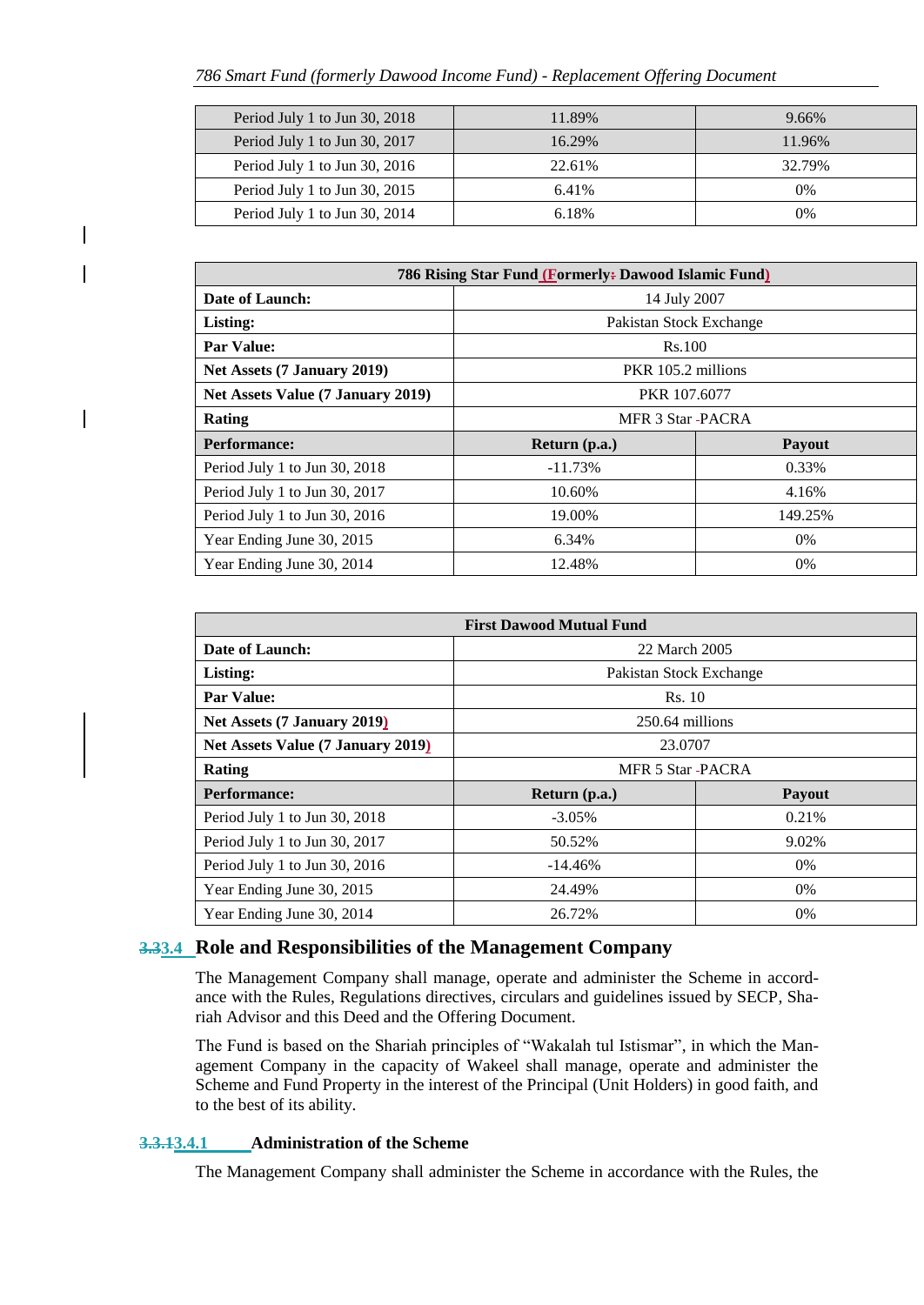Regulations, the Deed and this Offering Document, directives of the Shariah Advisor and the conditions (if any), which may be imposed by the Commission from time to time.

#### **3.3.23.4.2 Management of Fund Property**

The Management Company shall manage the Fund Property in a manner that ensures Shariah compliance and in the interest of the Unit Holders in good faith, to the best of its ability and without gaining any undue advantage for itself or any of its Connected Persons and group companies or its officers, and subject to the restrictions and limitations as provided in the Deed and the Rules and Regulations. Any purchase or sale of investments made under any of the provisions of the Deed shall be made by the Trustee according to the instructions of the Management Company in this respect, unless such instructions are in conflict with the provisions of the Deed or the Rules and Regulations. The Management Company shall not be liable for any loss caused to the Trust or to the value of the Fund Property due to elements or circumstances beyond its reasonable control.

The Management Company shall comply with the provisions of the Regulations, the Deed and this Offering Document of the Scheme for any act or matter to be done by it in the performance of its duties and such acts or matters may also be performed on behalf of the Management Company by any officer(s) or responsible official(s) of the Management Company or by any nominee or agent appointed by the Management Company and any act or matter so performed shall be deemed for all the purposes of the Deed to be the act of the Management Company. The Management Company shall be responsible for the acts and omissions of all persons to whom it may delegate any of its functions, as if these were its own acts and omissions and shall account to the Trustee for any loss in value of the Trust Property where such loss has been caused by willful act and / or omission or of its officers, officials or agents.

#### **3.3.33.4.3 Appointment of Distributors**

The Management Company, shall from time to time under intimation to the Trustee appoint, remove or replace one or more suitable persons, entities or parties as Distributor(s) for carrying on Distribution Function(s) at one or more location(s) locally or internationally. The Management Company may also itself act as a Distributor for carrying on Distribution Functions and updated list of distributors would be available on official website of the Management Company.

The Management Company shall ensure, where it delegates the Distribution Function, that:

i. The Distributors to whom it delegates have the required registration from Securities and Exchange Commission of Pakistan (SECP) in line with SRO 1160(I) 2015 dated 25, 2015 as registered service providers; and written contract with the Distributers clearly states the terms and conditions for avoidance of frauds and mis-selling of collective investment scheme.

The Management Company and Distributor shall not:

- i. involve either directly or indirectly in the mis-selling of Collective Investment Scheme;
- ii. sell units of Collective Investment Scheme directly or indirectly by making a false and mis-leading statement, concealing or omitting material facts of the Scheme and concealing the risk factors associated with the Scheme;
- (a) The Management Company or distributor shall take reasonable care to ensure suitability of the scheme to the investor.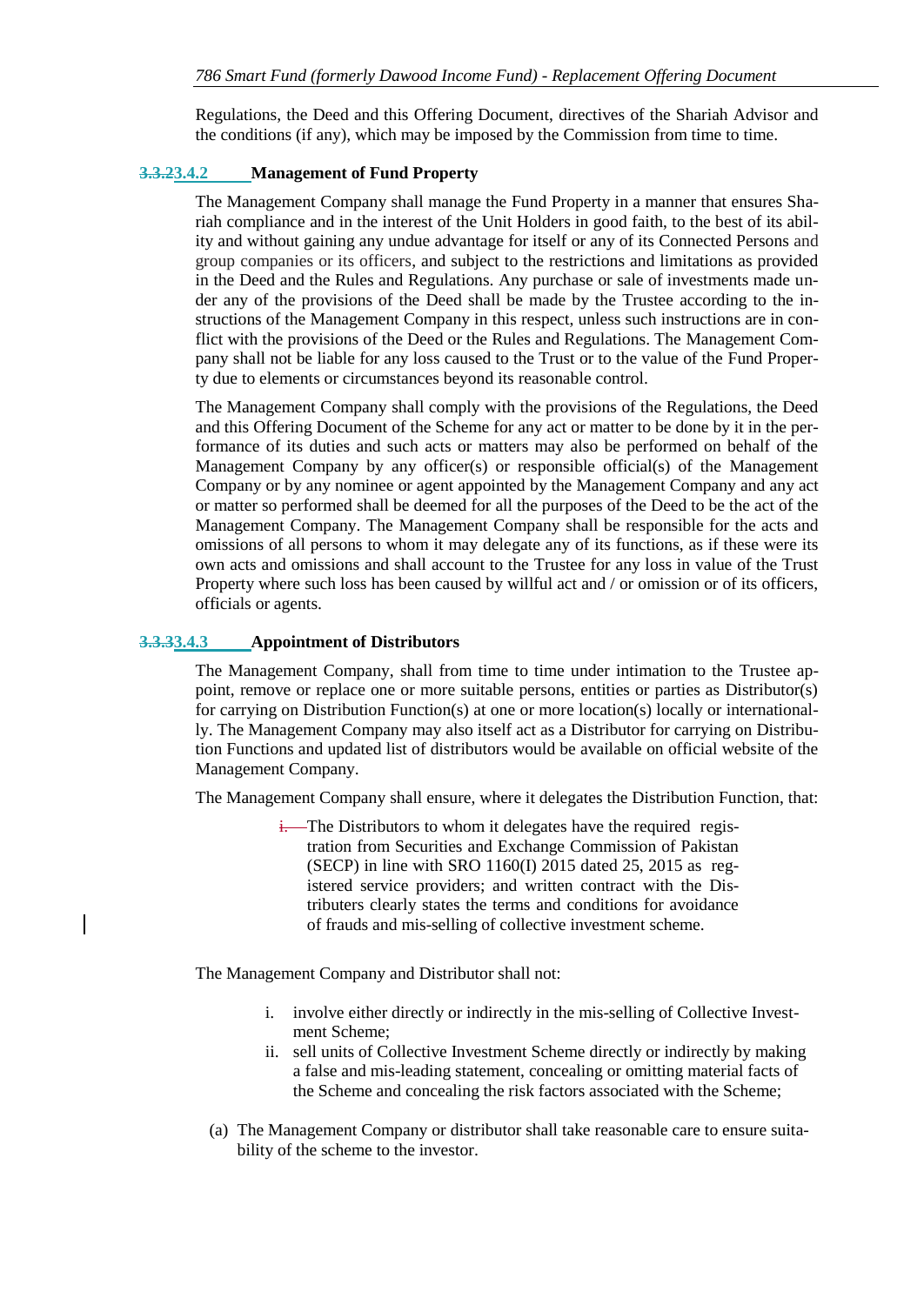- (b) The Management Company or distributor shall ensure that;
	- i. any performance reporting/ presentation is accompanied by all explanations, qualifications, limitations and other statements that are necessary to prevent such information from misleading investors.
	- ii. Promotional materials do not contain untrue statements or omit to state facts that are necessary in order to prevent the statements from being misleading, false or deceptive.
- (c) Performance is measured and presented after taking into account the risk-tolerance, investment objectives, level of understanding and knowledge of the recipient.

#### **3.3.43.4.4 Appointment of Investment Facilitator**

The Management Company may, at its own responsibility  $\&$  cost, from time to time appoint Investment Facilitators to assist it in promoting sales of Units. An update list of investment facilitators appointed by the Management Company shall be made available at all times on the websites of the Management Company.

The Management Company shall ensure, where it appoints the investment facilitator, that:

- a. the investment facilitator have acquired registration with the Mutual Funds Association of Pakistan (MUFAP) as registered service providers and are abiding by the code of conduct prescribed by the Association; and
- b. the written contract with the Investment facilitator clearly states the terms and conditions for avoidance of frauds and sales based upon misleading information

#### **3.3.53.4.5 Maintenance of Accounts and Records**

The Management Company shall maintain at its principal office, complete and proper accounts and records to enable a complete and accurate view to be formed of the assets and liabilities and the income and expenditure of the Scheme, all transactions for the account of the Scheme, amounts received by the Scheme in respect of issue of Units, payments made from the Scheme on redemption of the Units and by way of distributions and payments made at the termination of the Scheme. The Management Company shall maintain the books of accounts and other records of the Scheme for a period of not less than ten years.

The Management Company shall ensure that no entry and exit from the Scheme (including redemption and re-issuance of Units to the same Unit Holders on different NAVs) shall be allowed other than the following manners, unless permitted otherwise by the Commission under the Regulations:

- a) cash settled transaction based on the formal issuance and redemption requests
- b) Net off issuance and redemption transaction at same net asset value when redemption request is ready to disburse and rank at the top in the list of pending redemption requests (if any).

The Management Company shall clearly specify Cut-Off Timings (for acceptance of application forms of issuance, redemption, and conversion of Units of the Scheme) in this Offering Document, on its web site and at designated points. Such Cut-Off Timing shall uniformly apply on all Unit Holders.

The Management Company shall ensure all valid redemption request are paid based on ranking of the request in a queue.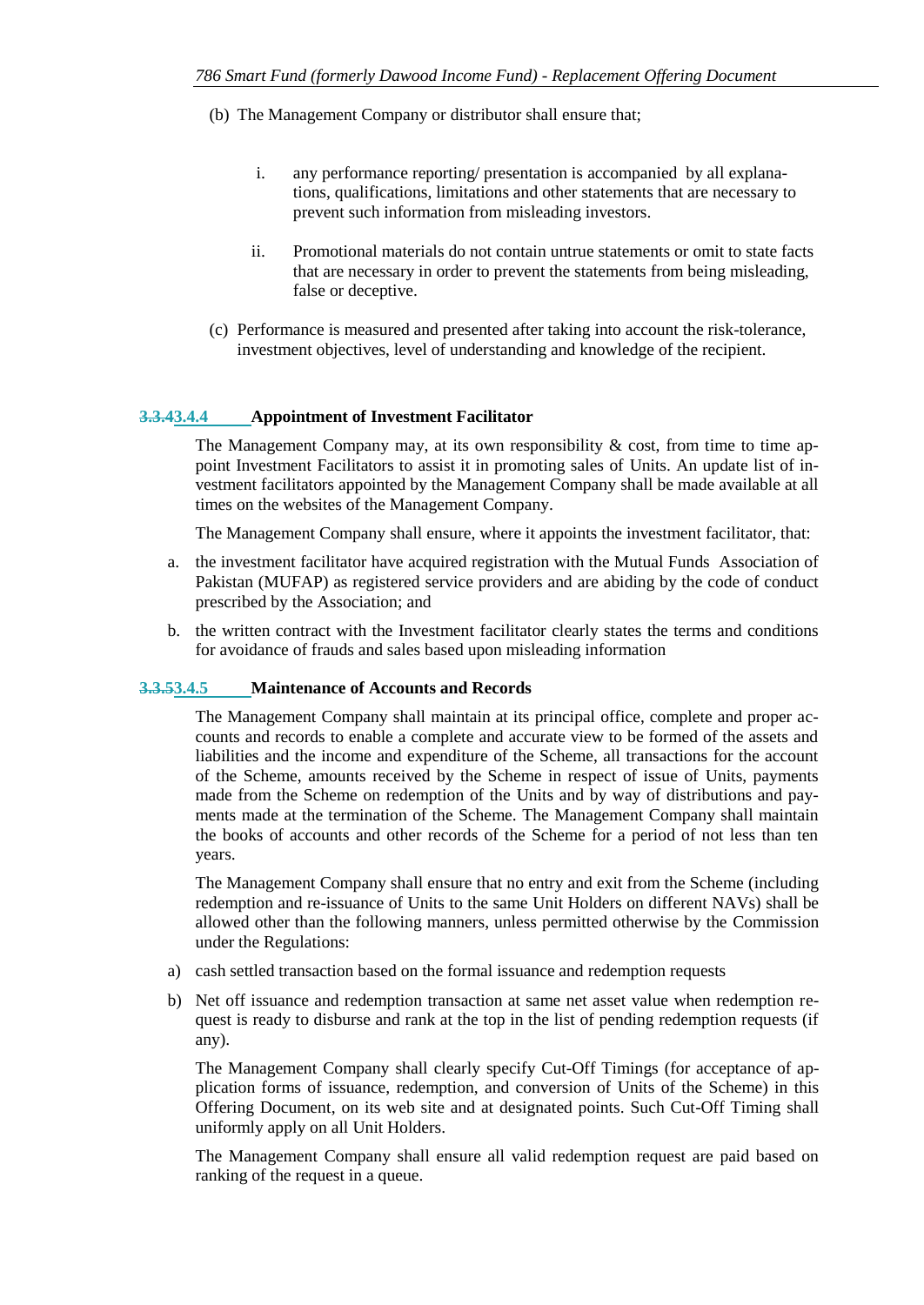### <span id="page-22-0"></span>**3.43.5 Maintenance of Unit Holders Register**

- **3.4.13.5.1** A Register of Unit Holders may be maintained by the Management Company itself or such other company, as the Management Company may appoint after giving prior notice to the Unit Holders.
- **3.4.23.5.2** The office of the Transfer Agent is currently located at F.D. Registrar Services (SMC-Pvt.) Limited having its office at 17th Floor, Saima Trade Tower A, I. I. Chundrigar Road, Karachi, Pakistan.
- **3.4.33.5.3** Every Unit Holder will have a separate Registration Number. The Management Company shall use such Registration Number for recording Units held by the Unit Holder. Unit Holder's account identified by the registration number will reflect all the transactions in that account held by such Unit Holder.

#### **3.4.43.5.4 Disclaimer**

The Management Company shall not be under any liability except such liability as may be expressly assumed by it under the Rules, Regulations and the Constitutive Documents, nor shall the Management Company (save as herein otherwise provided) be liable for any act or omission of the Trustee nor for anything except for its own gross negligence or willful breach of duty and the acts and omissions of all persons to whom it may delegate any of its functions as manager as if they were its own acts and omissions. If for any reason it becomes impossible or impracticable to carry out the provisions of the Constitutive Documents, the Management Company shall not be under any liability therefore or thereby and it shall not incur any liability by reason of any error of law or any matter or thing done or suffered or omitted to be done in good faith hereunder. The Management Company shall not be liable for any loss caused to the Fund or to the value of the Trust Property due to any elements or circumstances of Force Majeure.

#### <span id="page-22-1"></span>**3.53.6 Role of the Trustee**

- The trustee shall perform its role as specified in the Rules, Regulation and directives issued there under, this Deed and the Offering Document.
- The Trustee shall exercise all due diligence and vigilance in carrying out its duties and in protecting the interests of the Unit Holder(s). The Trustee shall not be under any liability on account of anything done or suffered by the Trust, if the Trustee had acted in good faith in performance of its duties under this Trust Deed or in accordance with or pursuant to any request of the Management Company provided it is not in conflict with the provisions of this Trust Deed or the Rules and Regulations. Whenever pursuant to any provision of this Trust Deed, any instruction, certificate, notice, direction or other communication is required to be given by the Management Company, the Trustee may accept as sufficient evidence thereof:
	- o a document signed or purporting to be signed on behalf of the Management Company by any authorized representative(s) whose signature the Trustee is for the time being authorized in writing by the Management Committee to accept; and
	- o any Instructions received online through the software solution adopted by the Management Company/Trustee in consultation with each other shall be deemed to be instructions from the authorized representative(s)
- The Trustee shall not be liable for any loss caused to the Fund or to the value of the Trust Property due to any elements or circumstances of Force Majeure
- In the event of any loss caused due to any gross negligence or willful act and/or omission,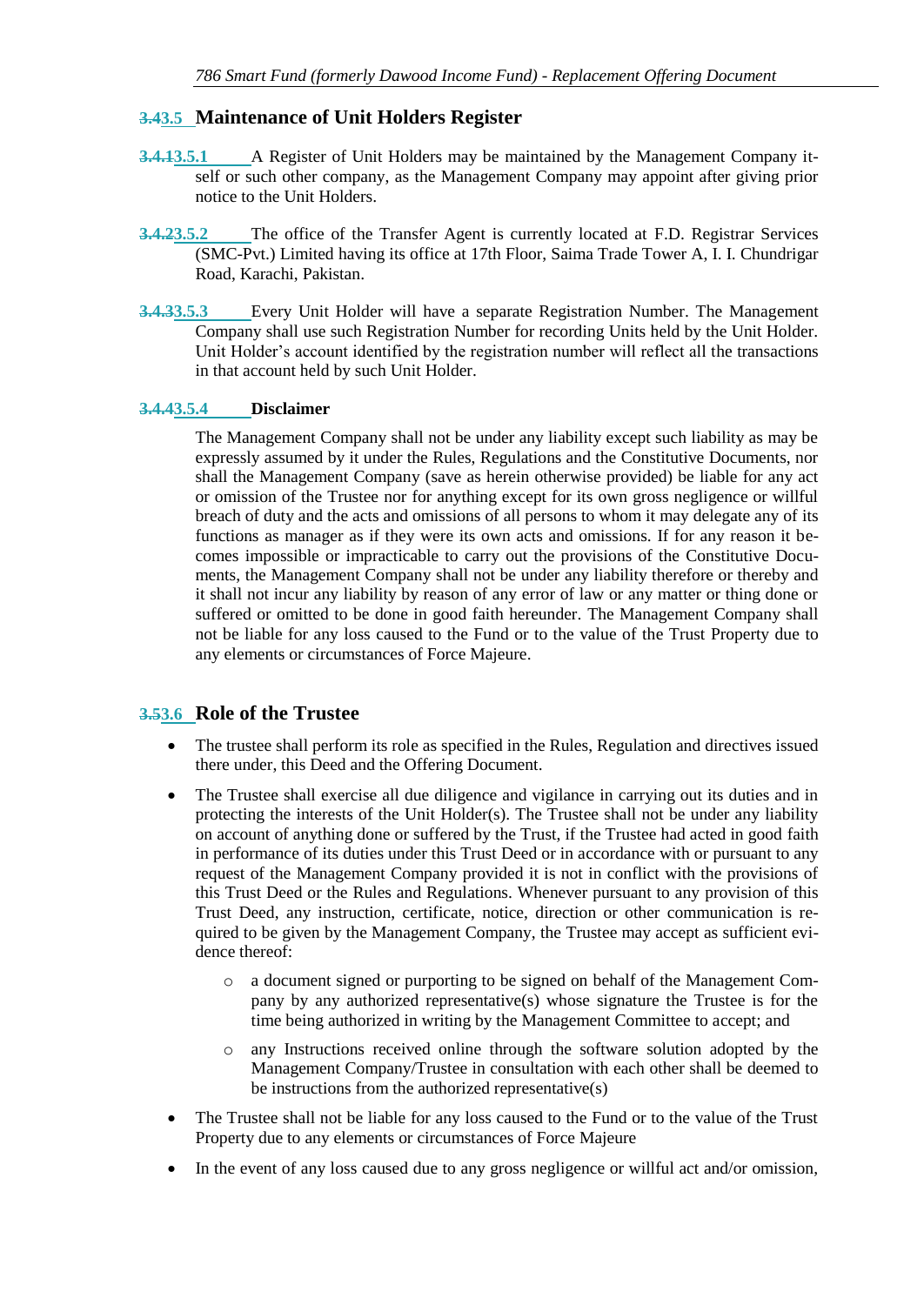the Trustee shall have an obligation to replace the lost investment forthwith with similar investment of the same class and issue together with all rights and privileges pertaining thereto or compensate the Trust to the extent of such loss. However the trustee shall not be under any liability thereof or thereby and it shall not incur any liability by reason of any error of law or any matter or thing done or suffered or omitted to be done in good faith hereunder.

#### **3.5.13.6.1 Obligations under Regulations and Constitutive Document**

The Trustee shall perform all the obligations entrusted to it under the Regulations, circulars, directives, the Deed and this Offering Document and discharge all its duties in accordance with the Rules, Regulations, the Trust Deed and this Offering Document. Such duties may also be performed on behalf of the Trustee by any officer or responsible official of the Trustee or by any nominee or agent appointed by the Trustee under intimation to the Management Company. Provided that the Trustee shall be responsible for the willful acts and omissions of all persons to whom it may delegate any of its duties, as if these were its own acts and omissions and shall account to the Trust for any loss in value of the Fund Property where such loss has been caused by negligence or any reckless willful act or omission of the Trustee or any of its attorney (ies), or agents.

#### **3.5.23.6.2 Custody of Assets**

The Trustee has the responsibility for being the nominal owner and for the safe custody of the assets of the Fund on behalf of the beneficial owners (the Unit Holders), within the framework of the Regulations, the Trust Deed and Offering Document issued for the Fund.

#### **3.5.33.6.3 Investment of Fund Property at direction of Management Company**

The Trustee shall invest the Fund Property from time to time at the direction of the Management Company strictly in terms of the provisions contained and the conditions stipulated in the Deed, this Offering Document(s), the Regulations, circulars, directives and the conditions (if any) which may be imposed by the Commission from time to time.

#### **3.5.43.6.4 Carrying out instructions of the Management Company**

The Trustee shall carry out the instructions of the Management Company in all matters including investment and disposition of the Fund Property unless such instructions are in conflict with the provisions of the Deed, this Offering Document(s), the Regulations, the Circulars and Directives of SECP or any other applicable law.

#### **3.5.53.6.5 Liabilities of the Trustee**

The Trustee shall not be under any liability except such liability as may be expressly assumed by it under the Rules, the Regulations and/or the Deed, nor shall the Trustee (save as herein otherwise provided) be liable for any act or omission of the Management Company or for anything except for loss caused due to its willful acts or omissions or that of its agents in relation to any custody of assets of investments forming part of the Fund Property. If for any reason it becomes impossible or impracticable to carry out the provisions of the Deed the Trustee shall not be under any liability therefor or thereby and it shall not incur any liability by reason of any error of law or any matter or thing done or suffered or omitted, to be done in good faith hereunder. The Trustee shall not be liable for any loss caused to the Trust or to the value of the Fund Property due to any elements or circumstances beyond its reasonable control.

#### **3.5.63.6.6 Disclaimer**

The Trustee shall not be under any liability except such liability as may be expressly assumed by it under the Rules and Regulations and the Deed nor shall the Trustee be liable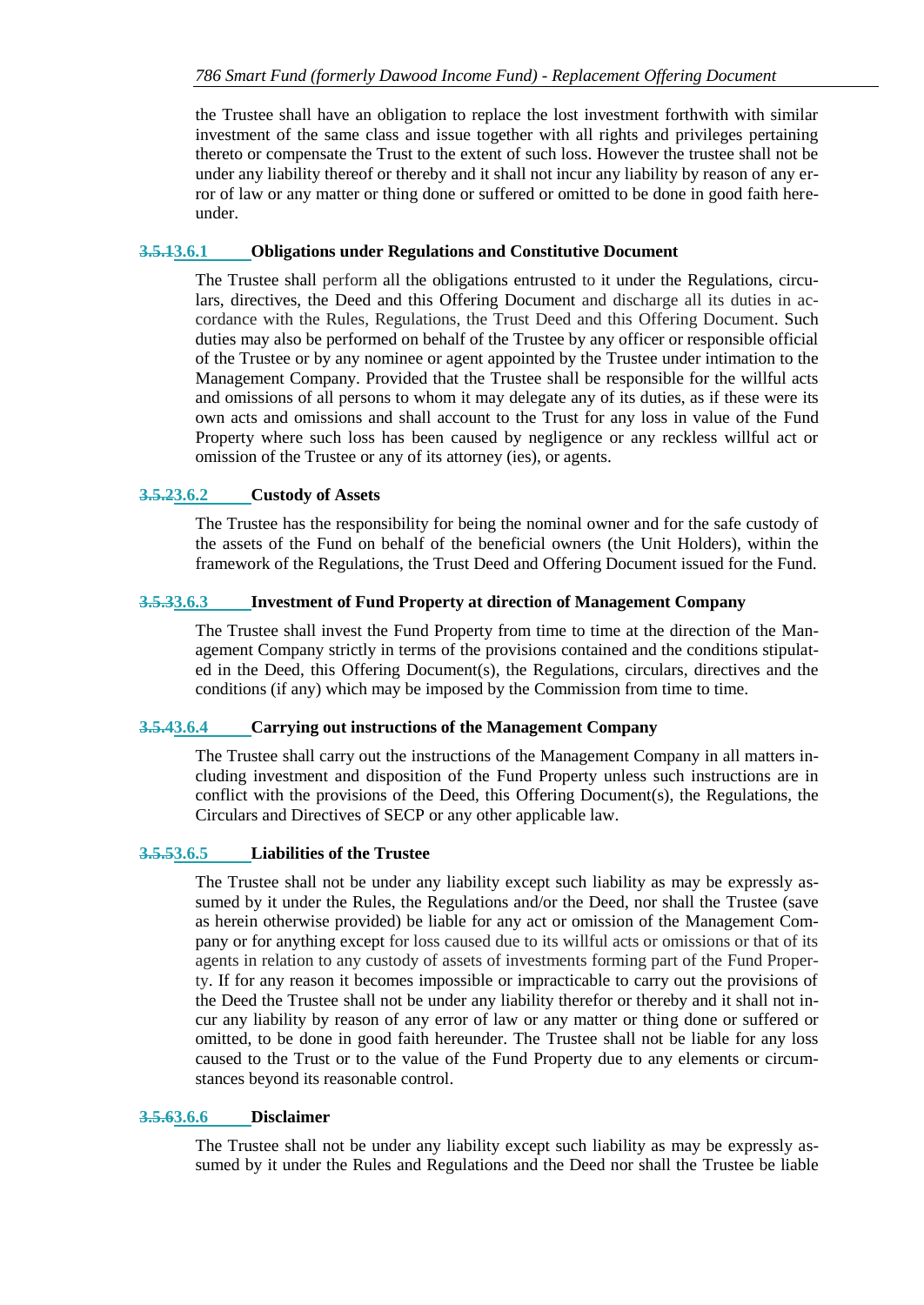for any act or omission of the Management Company nor for anything except for loss caused due to its willful acts or omissions or that of its agents in relation to any custody of assets of investments forming part of the Trust Property. If for any reason it becomes impossible or impracticable to carry out the provisions of the Deed the Trustee shall not be under any liability therefore or thereby and it shall not incur any liability by reason of any error of law or any matter or thing done or suffered or omitted to be done in good faith hereunder.

#### <span id="page-24-0"></span>**3.63.7 Shariah Advisor**

Management Company, has appointed Al Hilal Shariah Advisors (Pvt.) Limited as the Shariah Advisor for the Fund. The profile of the Shariah Advisor is annexed as Annexure E at the end of the offering document.

The Shariah Advisor will be appointed under intimation to the Trustee for a period of five years, but may be reappointed on completion of the term. The Management Company may at any time, with prior notice to the Trustee and intimation to the Commission, terminate the Agreement with the Shariah Advisor by giving a notice as per the Agreement with the Shariah Advisor, before the completion of the term, and fill the vacancy under intimation to the Commission and the trustee. Furthermore, the agreement entered into for the appointment of the Shariah Advisor shall be furnished to the commission.

#### **3.6.13.7.1 Duties and Responsibilities of Shariah Advisor**

The Shariah Advisor shall advise the Management Company on matters relating to Shariah compliance and recommend general investment guidelines consistent with Shariah. Any verdict issued by the Shariah Advisor in respect of any Shariah related matter would be final and acceptable to the Trustee, the Management Company, the Unit Holders and other parties.  $\overline{z}$ .

The Shariah Advisor shall do the research as appropriate on the criteria followed by Islamic Unit Trusts all over the world for the purpose of screening of investments. The Shariah Advisor will then decide as to which screening criteria are relevant to be used in the context of Pakistan's capital markets and the instruments available therein, and which need to be modified/ added/ deleted.

The Shariah Advisor shall provide technical guidance and support on various aspects of Shariah, so as to enable the Management Company to mold the Fund into a Shariah Compliant Investment.

The Shariah Advisor has certified that Investment Policy of the Trust is compliant with the requirements of Shariah. However, in case there is a requirement for any amendment, based on future research for purposes of increasing the Shariah acceptability of the Investment Policy, permission for necessary amendments of the Deed may be sought from the Commission.

The Shariah Advisor shall determine an appropriate percentage of income and cash flows included in the income and cash flow of the companies in which the Unit Trust has invested from activities not in accordance with the principles of the Shariah, and will recommend to the Management Company the criteria for selecting the Charities to whom such sums shall be donated, subject to the condition that such charity organization is not related to the Shariah Advisor, Management Company or any of their employees.

At the end of each Annual Accounting Period or such other interval as the Commission may require, the Shariah Advisor shall issue a certificate to the effect that all the business activities, investments and operations of the preceding year of the Fund are in conformity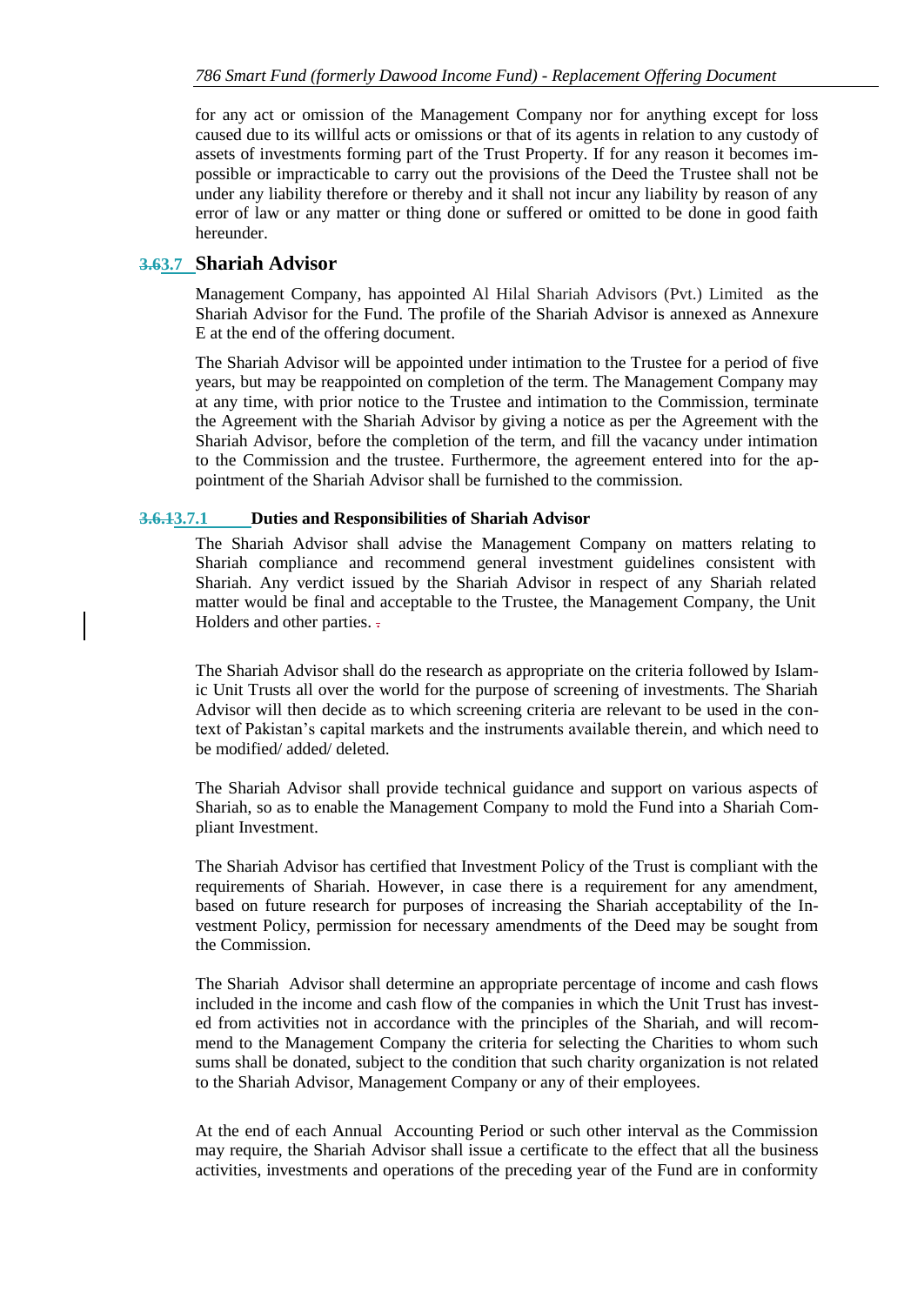with principle if Shariah this report shall be included in the Annual reports or such other required reports of the fund. .

### <span id="page-25-0"></span>**3.73.8 Transfer Agent**

**3.7.13.8.1** F.D. Registrar Services (SMC-Pvt.) Limited having its office at 17th Floor, Saima Trade Tower A, I. I. Chundrigar Road, Karachi, will perform the service of Transfer Agent of the Fund until any further notice and intimation to the Trustee. The Management Company will be responsible for maintaining the Unit Holder's Register, preparing and issuing account statements, Unit Certificates and dividend warrants/advice and providing related services to the Unit Holders.

### <span id="page-25-1"></span>**3.83.9 Custodian**

MCB Financial Services Limited (MCB FSL) Trustee will also be performing the functions of the custodian of the Trust Property. The salient features of the custodial function are:

a) Segregating all property of the Fund from Custodian's own property and that of its other clients.

b) Assuring the smooth inflow/outflow of dematerialized securities and such other instruments as required.

c) Ensuring that the benefits due on investments are received and credited to the Fund's account.

The Trustee may, in consultation with the Management Company, from time to time, appoint, remove or replace one or more Custodian(s) for performing the Custodian Function at one or more locations, on terms and conditions to be agreed between the Custodian and the Trustee and agreed by the Management Company for the safe keeping of any portion of the Trust Property.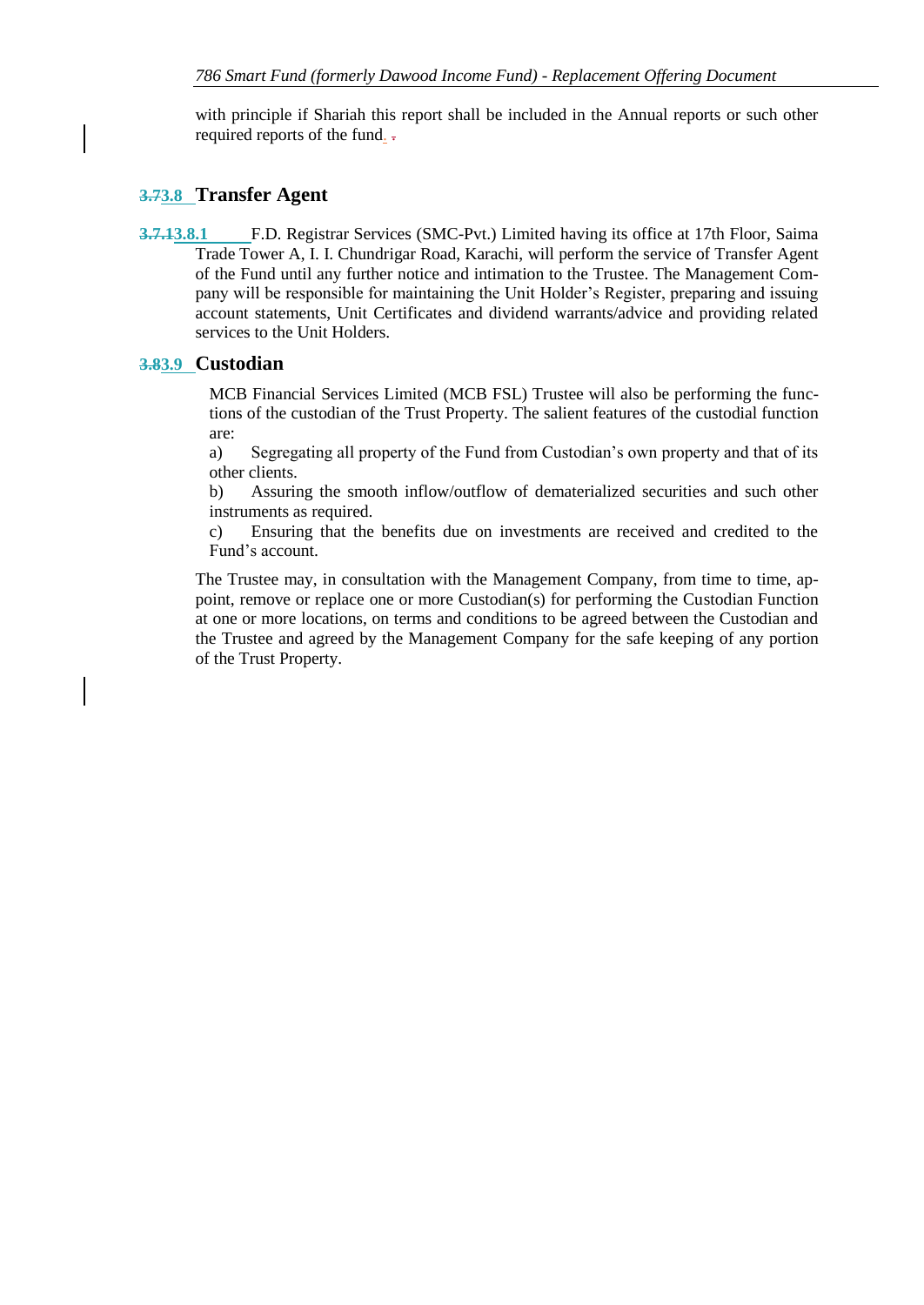#### <span id="page-26-0"></span>**3.93.10 Distributors/Facilitators**

- **3.9.13.10.1** Parties detailed in Annexure C of this Offering Document have each been appointed as Distributors to perform the Distribution Functions. The addresses of these Distributors are given in Annexure C of this Offering Document; they may be increased or decreased by the Management Company from time to time. The Management Company may, from time to time, appoint additional Distributors (if they fulfill the requirement of regulations) or terminate the arrangement with any Distributor and intimate the Trustee and Commission accordingly. The Management Company may itself perform the functions of a Distributor either directly or through sub-distributors.
- **3.9.23.10.2** The Distributors will be responsible for receiving applications for Purchase, Redemption, Conversion or Transfer of Units etc. They will be interfacing with and providing services to Unit Holders, including receiving applications for change of address or other particulars or applications for issuance of duplicate certificates, requests for income tax exemption or Zakat exemption, etc. for immediate transmission to the Management Company or Transfer Agent as appropriate for further action. The Management Company shall remunerate the Distributors out of its resources and/or from Sales Load.
- **3.9.33.10.3** The Management Company may, at its sole discretion, from time to time, appoint Investment Facilitators (Facilitators). The Facilitators' function is to identify, solicit and assist investors in investing in the Fund. The Management Company shall remunerate the Facilitators out of its resources and/or from Front-end Load.

### <span id="page-26-1"></span>**3.103.11 Auditors**

**Grant Thornton Anjum Asim & Company Chartered Accountants**  1<sup>st</sup>-3<sup>rd</sup>. Floor, Modern Motor House **Beamount Road Karachi 75530, Pakistan**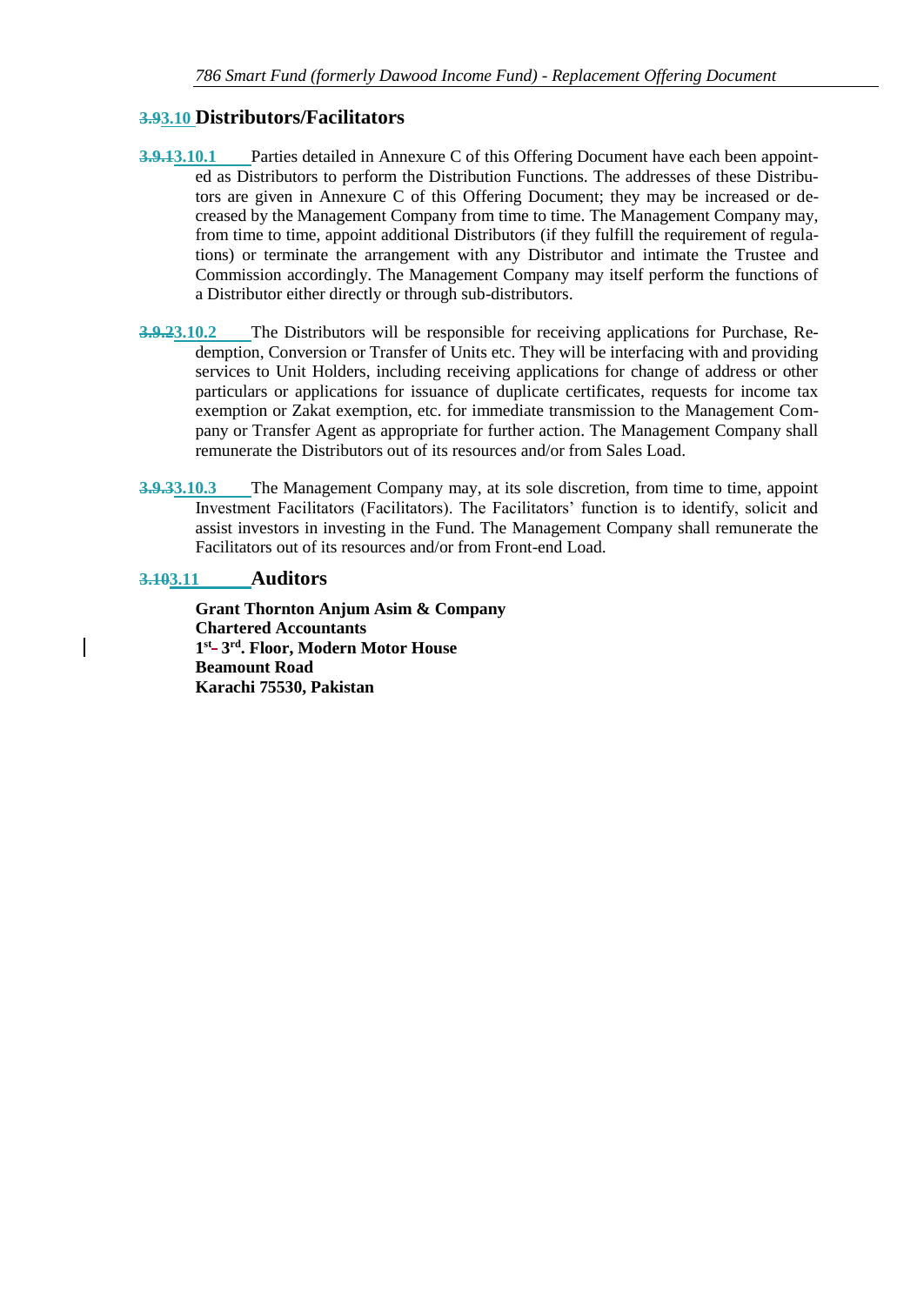- **3.10.13.11.1** They will hold office until the transmission of the reports and accounts, which will cover the period from commencement of the Trust up to the end of the Accounting Period and will, afterwards, be eligible for reappointment by the Management Company with the concurrence of the Trustee. However, an auditor may be reappointed for such terms as stipulated by the Regulations and/or the Ordinance, as amended from time to time. The appointment of Auditor and contents of the Auditor's report shall be in accordance with the provisions of the Rules and Regulations.
- **3.10.23.11.2** The Auditors shall have access to the books, papers, accounts and vouchers of the Trust, whether kept at the office of the Management Company, Trustee, Custodian, Transfer Agent or elsewhere and shall be entitled to require from the Management Company, Trustee and their Directors, Officers and Agents such information and explanations as considered necessary for the performance of audit.
- **3.10.33.11.3** The Trustee shall be entitled to require the Auditors to provide such further reports as may be agreed between the Trustee and the Management Company as may be considered necessary to facilitate the Trustee in issuing the certification required under the Regulations.
- **3.10.43.11.4** The Auditors shall prepare a written report to the Unit Holders on the accounts and books of accounts of the Trust and the balance sheet, profit and loss account, cash flow statement and statement of movement in Unit Holders' Funds and on every other document forming part of the balance sheet and profit and loss account, including notes, statements or schedules appended thereto.

**3.10.53.11.5** The contents of the Auditors report shall be as mentioned in the Regulations.

### <span id="page-27-0"></span>**3.113.12 Legal Advisors**

M/s. Rauf & Ghaffar Law Associates

Suite  $# 65, 5<sup>th</sup>$  Floor, Fareed Chamber Abdullah Haroon Road,

Saddar-Karachi, Pakistan

#### <span id="page-27-1"></span>**3.123.13 Bankers**

| <b>Current List of Bankers</b> | Rating                                   |
|--------------------------------|------------------------------------------|
| BankIslami Pakistan Limited    | A+ (Long term) A1 (Short term) by PACRA  |
| <b>JS Bank Limited</b>         | AA- (Long term) A1 (Short term) by PACRA |

In addition to the above-mentioned Bank, the Management Company may appoint any other Islamic Bank or licensed Islamic Banking windows of conventional Bank with the approval of its Board of Directors. The Trustee shall operate the bank accounts on instructions from the Management Company.

#### **3.12.13.13.1 Bank Accounts**

(a) The Trustee, at the request of the Management Company, shall open Bank Account(s) titled **"MCB FSL-Trustee 786 Smart Fund"** for the Unit Trust at designated Bank(s) in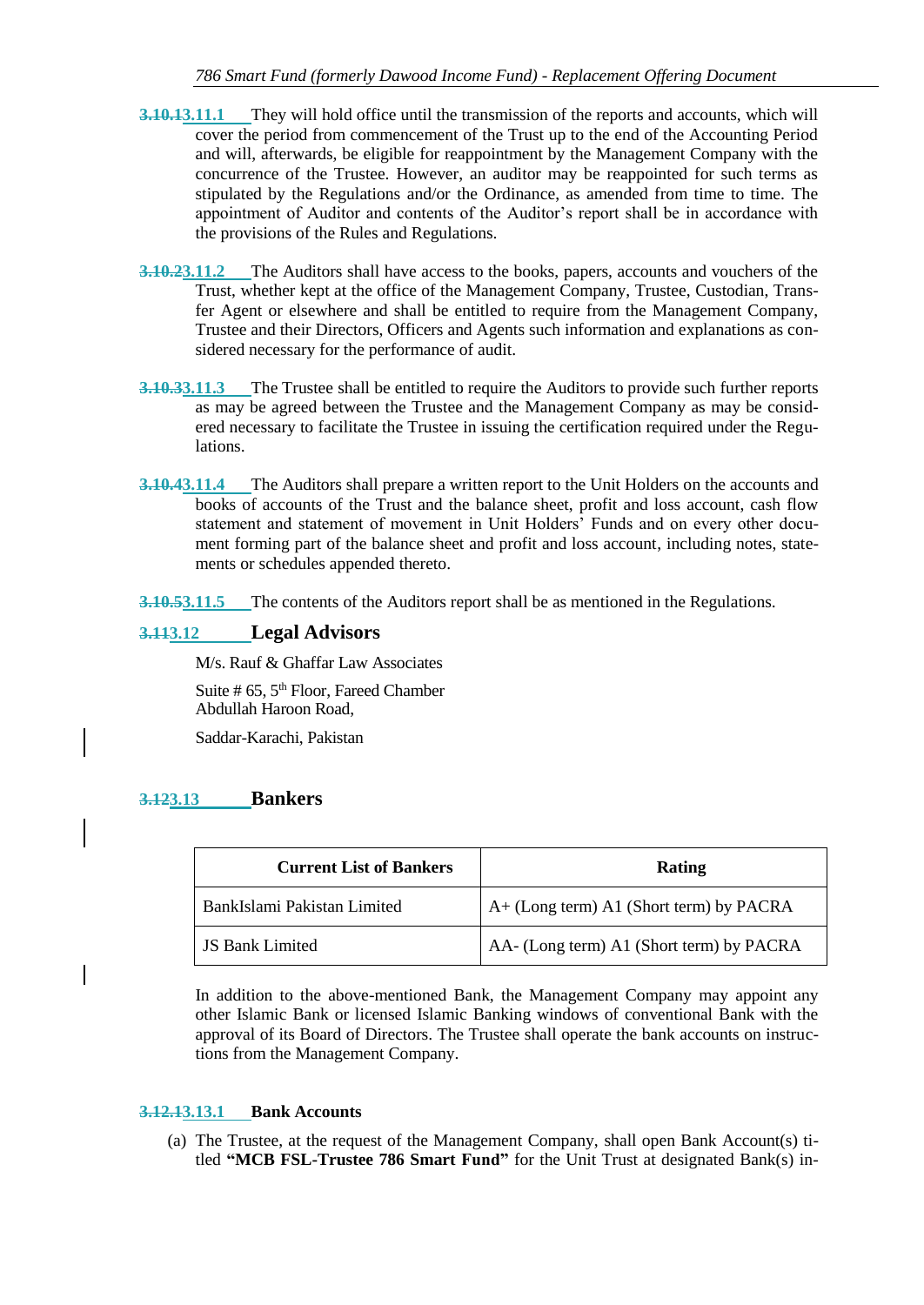side or outside Pakistan, subject to the relevant laws, Trust Deed, Rules and Regulations, for collection, investment, redemption or any other use of the Trust's Funds.

- (b) The Management Company may also require the Trustee to open Shariah Compliant Bank Account(s) as Distribution Account(s) for dividend distribution out of the Unit Trust. Notwithstanding anything in the Deed, the beneficial ownership of the balances in the Accounts shall vest in the Unit Holders.
- (c) All bank charges for opening and maintaining Bank Accounts for the Trust shall be charged to the Fund.
- (d) All income, profit etc. earned in the Distribution Account(s), including those accruing on unclaimed dividends, shall form part of the Trust Property for the benefit of the Unit Holders and shall be transferred periodically from the Distribution Account(s) to the main Bank Account of the Trust.
- (e) The Trustee shall, if requested by the Management Company at its discretion also open a separate Account designated by the Management Company. These account(s) may be used for the purpose of collection of sale proceeds, where collections received on account of subscription of Units by investors of various unit trusts and the administrative plans that are managed by the Management Company shall be held prior to their being allocated and transferred to pertinent unit trust(s). Such account(s) may also be used for temporary parking for the purpose of redemption. Provided however, in relation to the other unit trusts managed by the Management Company mentioned above, there are similar provisions in the trust deeds of such Funds and have Trustee as common between them. such accounts shall be in the title of "**MCB FSL-Trustee 786 Smart Fund**".
- (f) Bank accounts shall only be opened in Islamic banks/Islamic banking windows of conventional banks. In case any account is required in a conventional bank for the purpose of administrative reasons, only a current account after approval from the Shariah Advisor may be opened. =

### <span id="page-28-0"></span>**3.133.14 Rating of the Scheme**

The Management Company will be obliged to obtain a rating of the Scheme, once the Scheme becomes eligible for rating as per the criteria of the rating agency, and such rating shall be updated at least once every Financial Year and also published in the annual and quarterly reports of the Scheme as well as on the Management Company's website.

#### <span id="page-28-1"></span>**3.143.15 Minimum Fund Size**

The minimum size of 786 Smart Fund shall be one hundred million rupees at all times during the life of the scheme. In case of after the initial public offering or subsequently at any time if the size of open end scheme falls below that minimum size of one hundred million rupees, the asset management company shall ensure compliance with the minimum fund size within three (3) months of its breach and if the fund size remains below the minimum fund size limit for conservative ninety (90) days the asset management company shall immediately intimate the grounds to the commission upon which it believes that the scheme is still commercially viable and its objective can still be achieved.

### <span id="page-28-2"></span>**4. CHARACTERISTICS OF UNITS**

#### <span id="page-28-3"></span>**4.1 Units**

All Units and fractions (up to four decimal places) thereof represent an undivided share in the Fund and rank pari passu as to their rights in the net assets, earnings, and the receipt of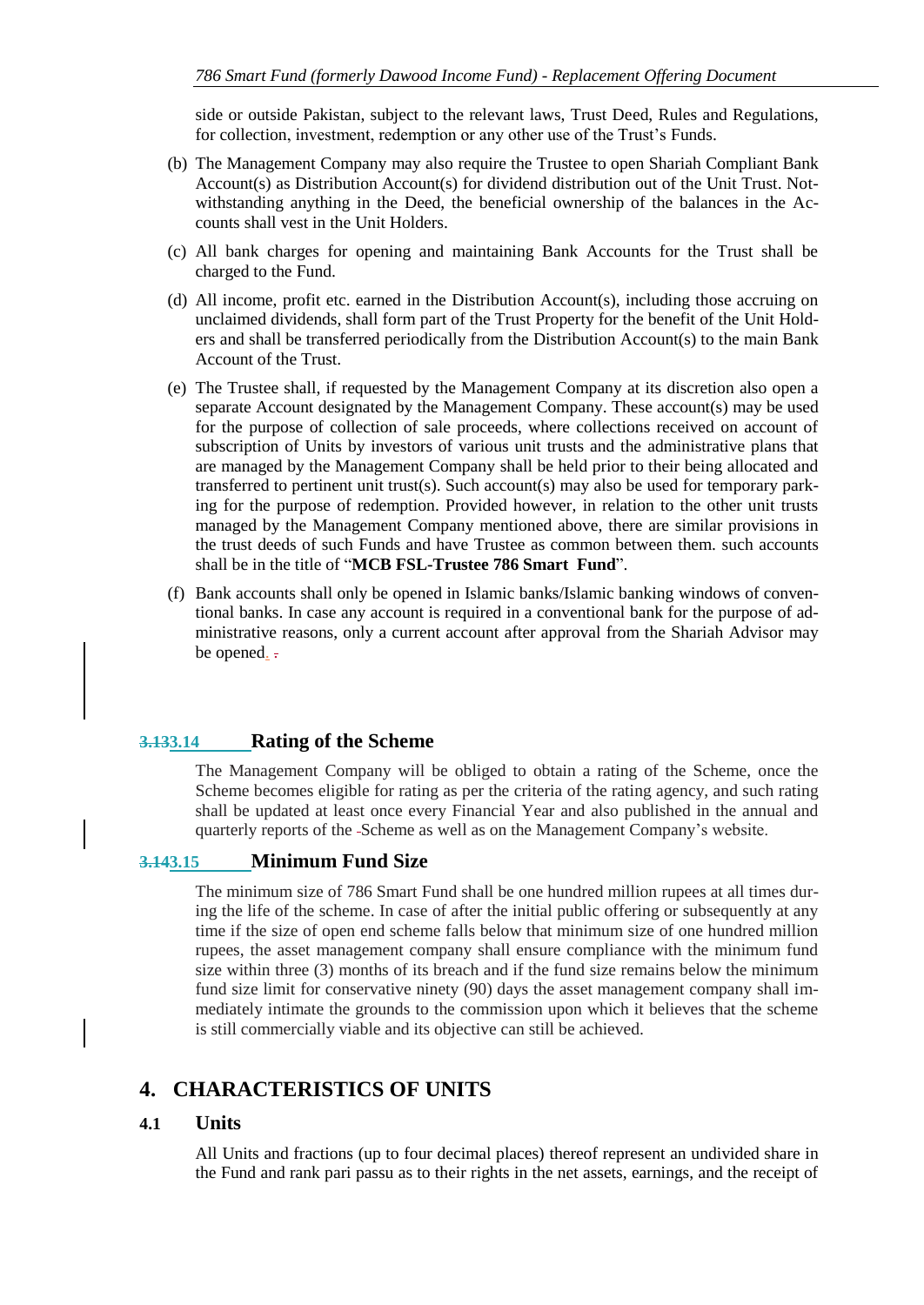the dividends and distributions. Each Unit Holder has a beneficial interest in the Fund proportionate to the Units held by such Unit Holder. For the convenience of investors, the Management Company may issue Units with different options for different arrangements as chosen by the investor from time to time, after seeking prior approval of the Commission and amending the Offering document.

### <span id="page-29-0"></span>**4.2 Classes of Units**

(a) Class "A" Units were offered and issued during Initial Offer Period with no Front-end Load.

Any distribution announced for Class A units shall be credited by the AMCs through it's Trustee in the bank account of the unit holder provided by him/her on the application for investment or otherwise after deduction of any applicable duties, charges and taxes unless the unit holder has opted for reinvestment in the account opening form.

(b) Public Offering will be made with Class "B" Units, which shall be offered and issued after the Initial Period, with Front-end Load at the discretion of the Management Company.

Any distribution announced for Class B units shall be credited by the AMCs through it's Trustee in the bank account of the unit holder provided by him/her on the application for investment or otherwise after deduction of any applicable duties, charges and taxes unless the unit holder has opted for reinvestment in the account opening form.

(c) Class "C" Units, are savings related administrative plans which shall be offered and issued after the Initial Period, with contingent load and no front-end load as per annexure A.

## <span id="page-29-1"></span>**4.3 Types of B Units**

An investor shall, at the time of opening an account, select the types(s) of Unit(s) in which the investor wishes to invest, i.e. Growth Unit and/or Income Unit.

The Management Company may from time to time amend the minimum amount of initial investment that is required to open and maintain an account with the Transfer Agent. At the initial offer and later on, the minimum amount of investment to open and maintain an account is Rs. 5,000 for Growth Units and Rs. 100,000 for Income Units. The Management Company reserves the right to alter the minimum amounts stated hereinabove. In the event the investment in any investor's account falls below the minimum level as a result of revised limits, changes in valuation, redemption, transfer or transmission, the Management Company may instruct the Transfer Agent to close such account by redeeming the Units in such accounts at the close of any accounting period at the price applicable to redemptions on such date. For Income Units, in case the amount falls below Rs. 90,000, funds may be transferred to Growth Units.

Following the minimum initial investment, Unit Holders may add a minimum of Rs. 1,000 per transaction at their convenience. Units (including fraction thereof) shall be issued against the amount received from the Unit Holders in accordance with the procedure laid down in this Replacement Offering Document. The Management Company may alter the minimum amount required for opening, maintaining or adding to the account. Provided an upward change for maintaining the account or adding funds the Management Company shall give thirty days notice to Unit Holders.

**Growth Units**: The Unit value grows in line with the growth in the NAV, and the Unit Holders are entitled to cash dividend and/or bonus units at the time of distribution.**.**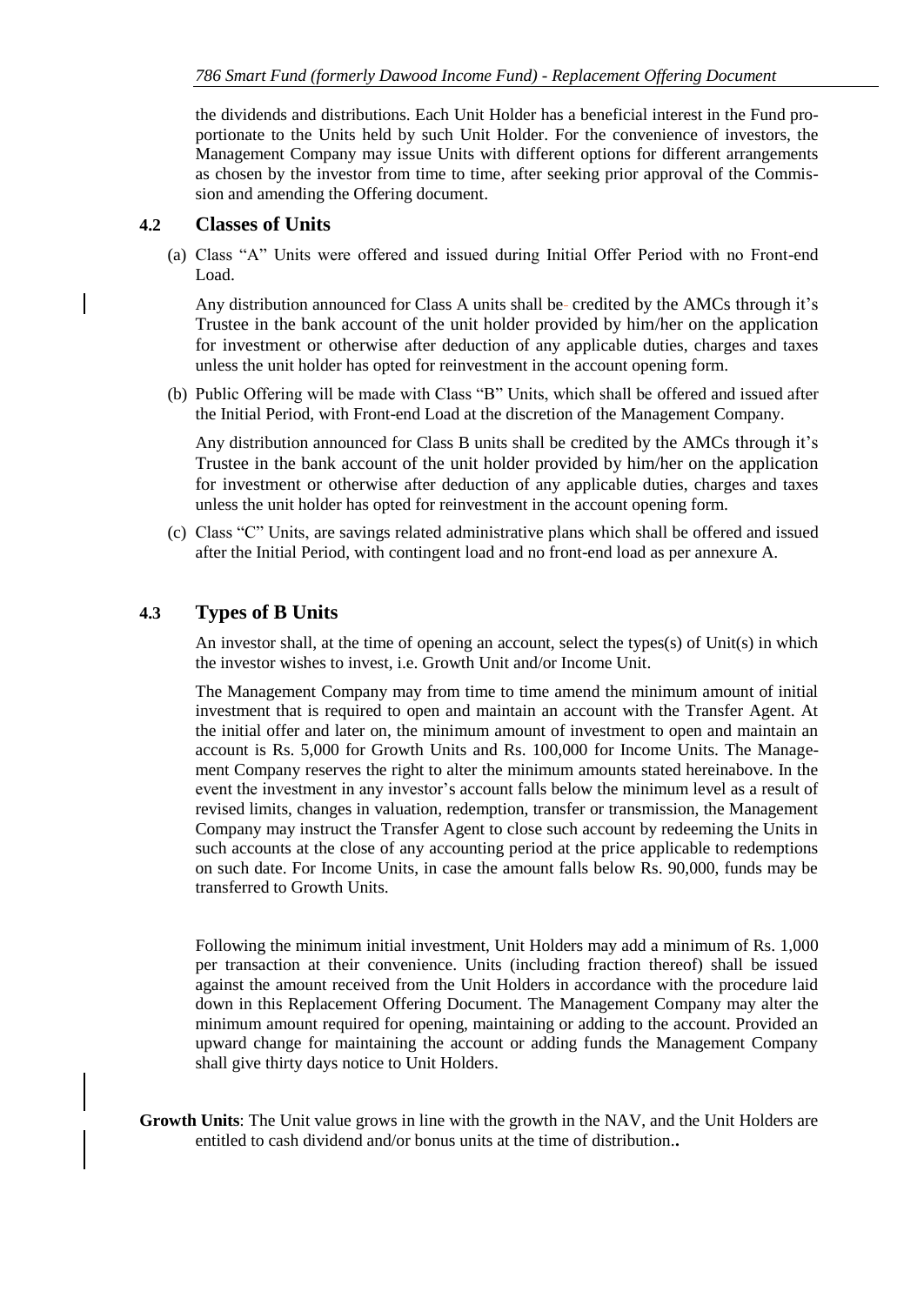**Income Units**: The Unit value grows in line with the growth in the NAV, and the Unit Holders shall receive distribution income in the form of cash, if any distribution announced by the Fund.**.**

Such periodic payment to the Income Units Holders shall be made by redeeming such number of Units as decided by the Management Company.

Further, the Unit Holders, based on their own consent and instructions to the Management Company, exercise the option of redeeming a certain number of Units less or equivalent to the amount earned on their invested amount at regular intervals (i.e.) monthly, quarterly, semi-annually and annually). Such instructions shall be given in writing at the beginning of each regular interval or at the time of purchase of Units.

Such periodic payment shall be processed by the Management Company on the 25th day of each calendar month. Provided that if 25th day of the month of a certain regular interval is not a Dealing Day the redemption arrangement of Income Units would be transferred to the next Dealing Day.

#### **4.3.1 The investor can opt either one of the following options under Income Units:**

- (a) Fixed Payment: The Unit Holder shall receive a fixed amount pre-determined by the Unit Holder at the time of investment.
- (b) Flexible Payment: The Unit Holder shall receive an amount equal to the actual growth in his/her/its investment value (net of Sales Load and other applicable taxes and charges.)

#### **4.4.14 Class "C" Units under Savings Administrative Plan**

#### **Baby Fund Plan/ Child Fund Plan**

The objective of this plan is to facilitate Unit holders in achieving long-term investment goals in a Halal manner through monthly investments in 786 Smart -Fund. It is a saving ac count opened in the name of baby / child and operated by their parent/guardian till they the reach the age of 18 years being a financial planning for their Children. However, it may be redeemed any time subject to contingent load as per annexure A.

#### **ShaadiFund Plan**

The objective of this plan is to facilitate Unit holders to start savings for their marriage through monthly investments. The minimum investment period is three years. However, it may be redeemed any time subject to contingent load as per annexure A.

#### **LadiesFund Plan**

The objective of this plan is to encourage and inculcate saving habits among the women of the society. It is an alternative to kitty commonly practiced by the women of Pakistan, where they pool monthly for savings. This plan empowers ladies unit holders to manage their saving to meet their future financial needs. The minimum investment period is one year. However, it may be redeemed any time subject to contingent load as per annexure A.

#### **Hajj / Umrah Plan**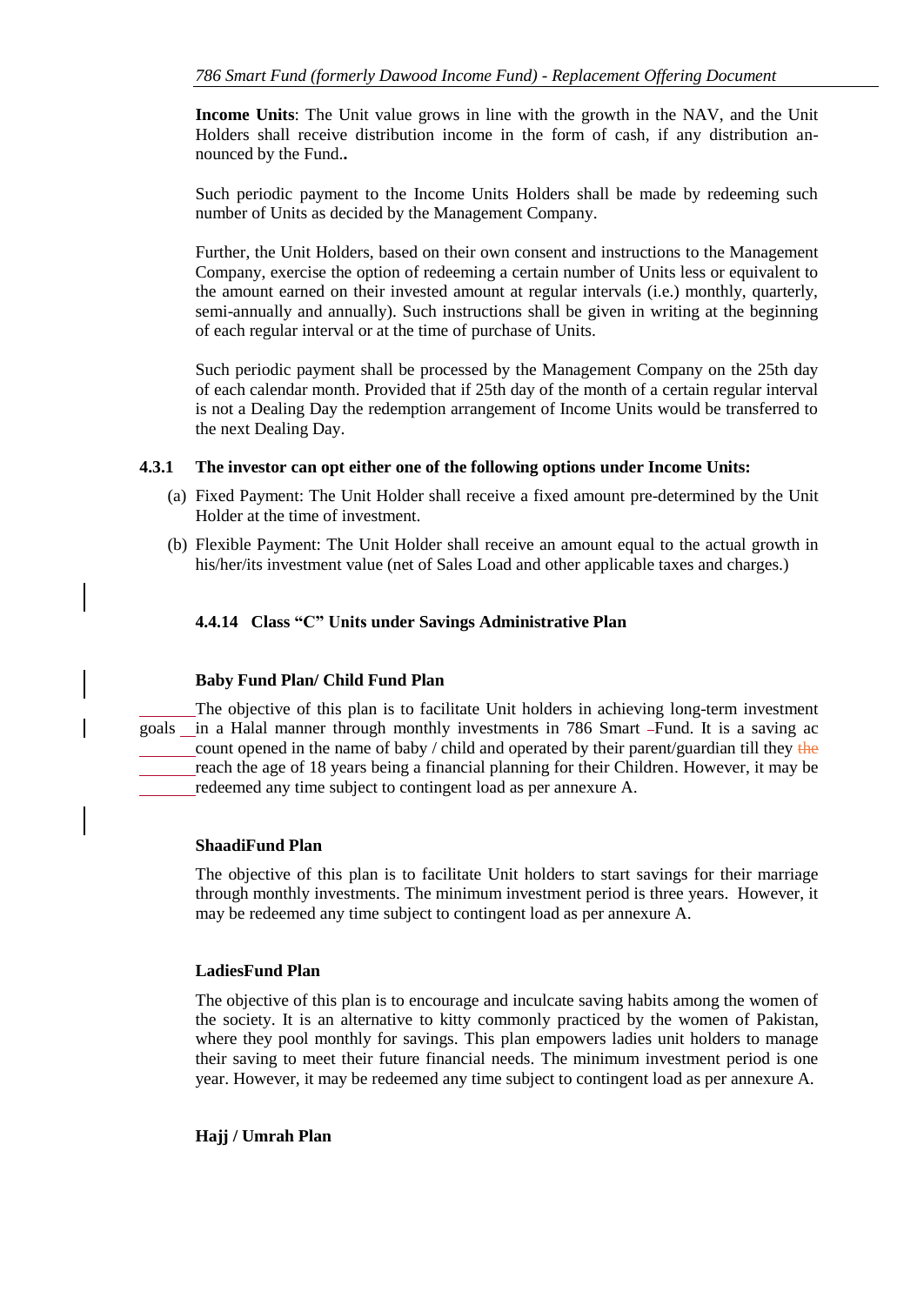Every Muslim dreams of performing Hajj /Umrah at least once in a lifetime. The objective of this plan is to facilitate unit holders to start savings for their religious rituals. The minimum investment period is one year. However, it may be redeemed any time subject to contingent load as per annexure A.

#### **Millennial Plan**

The objective of this plan is to focus on young lads and lasses to start savings at young age. The minimum investment period is one year. However, it may be redeemed any time subject to contingent load as per annexure A.

#### **Education Plan**

The cost of quality education is getting higher and higher over the period. Education plan is an ideal way to start savings to meet future educational expenses for themselves or for their children. The minimum investment period is one year. However, it may be redeemed any time subject to contingent load as per annexure A.

#### **Features of Class "C" Units**

The minimum amount to open an account is PKR 5,000 and subsequent minimum monthly amount is PKR 1,000 per month. The Management Company may from time to time amend the minimum amount. Following are the features of above listed administrative plans:

- In the event a subscriber does not deposit the monthly contribution for any reason, the account shall remain alive and the subscriber may continue the contributions at any stage.
- A subscriber may deposit additional funds of a minimum of PKR 1,000 per deposit (or such other minimum amount the Management Company may prescribe from time to time) at any stage.
- The Registrar shall send a statement of account to the subscriber each time there is activity in the account on their registered email address, if available, however physical copy of such statement or report may be sent by ordinary mail to the Subscriber's address recorded in the register in case of non-availability of registered email.
- In the event the Management Company announces a suspension of further issue of units of the Fund, it may allow existing subscribers to continue buying units under the relevant Fund.
- In the event of discontinuation of Class C units, the units standing to the credit of the subscriber shall be dealt with in the same manner the rest of the units in the Fund without any contingent load.
- In the event any changes introduced in any Class C Units after an existing subscriber has made an initial investment in the Account, the existing subscriber shall not be under any obligation to comply with the changes. However, if the subscriber is willing to comply with the changes, he/she shall be welcome to opt for the changed terms and may be required to sign a form accepting the new terms.

Any distribution announced for Class C units shall be credited by the AMC through it's Trustee in the bank account of the unit holder provided by him/her on the application for investment or otherwise after deduction of any applicable duties, charges and taxes unless the unit holder has opted for re-investment in account opening form.

In addition to the risks disclosed in the OFFERING DOCUMENT, the investments in the Class C Units are exposed to the following risk: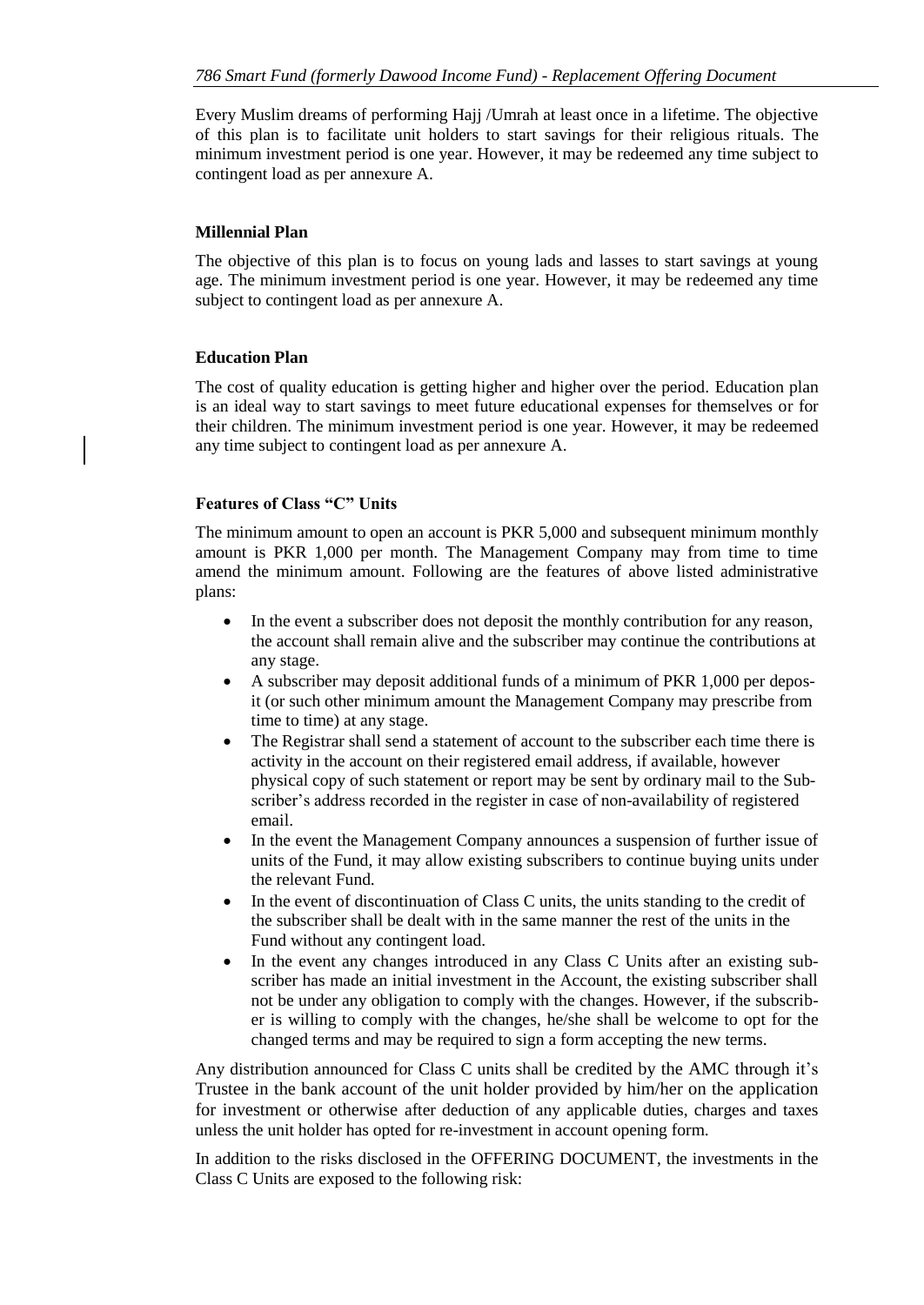- i. The target amount of saving and accumulation of the returns there on are based on best estimates of the performance of the markets and the Management Company's actions based on the expected performance. There is no guarantee as to the actual performance of the Fund and the achievement of the target savings amount.
- ii. The units in which the investor invests may go up or down.
- iii. This Account is suitable for long-term investors who continue to invest during market cycles. If an investor discontinues investment in a short period of time he may not be able to achieve his investment objective and /or achieve a low or negative rate of return on funds invested.
- iv. The Fund is subject to being wound up under certain circumstances mentioned in clause 10.4. In such an event Class C Units shall be discontinued without reaching the target savings amount.

Subject to the terms of the Trust Deed and this Replacement Offering Document, all Units and fractions thereof represent an undivided share in the Fund and rank pari passu as to their rights in the Net Assets, earnings, and the receipt of the dividends and distributions. Each Unit Holder has a beneficial interest in Scheme, proportionate to the Units held by such Unit Holder.

Irrespective of the different classes of Units issued, all Units issued from time to time shall rank pari passu inter se and shall have such rights as are set out in the Trust Deed and Offering Documents.

The Management Company may introduce Administrative Plans over the Fund with the consent of the Trustee and seeking prior approval of the Commission.

#### **4.3.2**

.

#### **Purchase and Redemption of Units**

- a. Units are purchased at the Offer Price and redeemed at the Redemption Price at any of the Authorized Distribution Offices during Business Hours on any Dealing Day in accordance with the procedure set out in of this Replacement Offering Document.
- b. Units of the Scheme shall be allocated on the basis of Purchase (Offer) Price applicable on the date of receipt of duly completed purchase application along with the online payment/ payment instrument within cutoff timings.
- c. Units are issued after realization of subscription money
- d. During the period the register is closed, the sale, redemption and conversion of Units will be suspended.
- e. The Management Company may decline an applicant for issue of units if it is of the opinion that it will not be possible to invest the substantial inflow of Funds or to meet any regulatory requirements.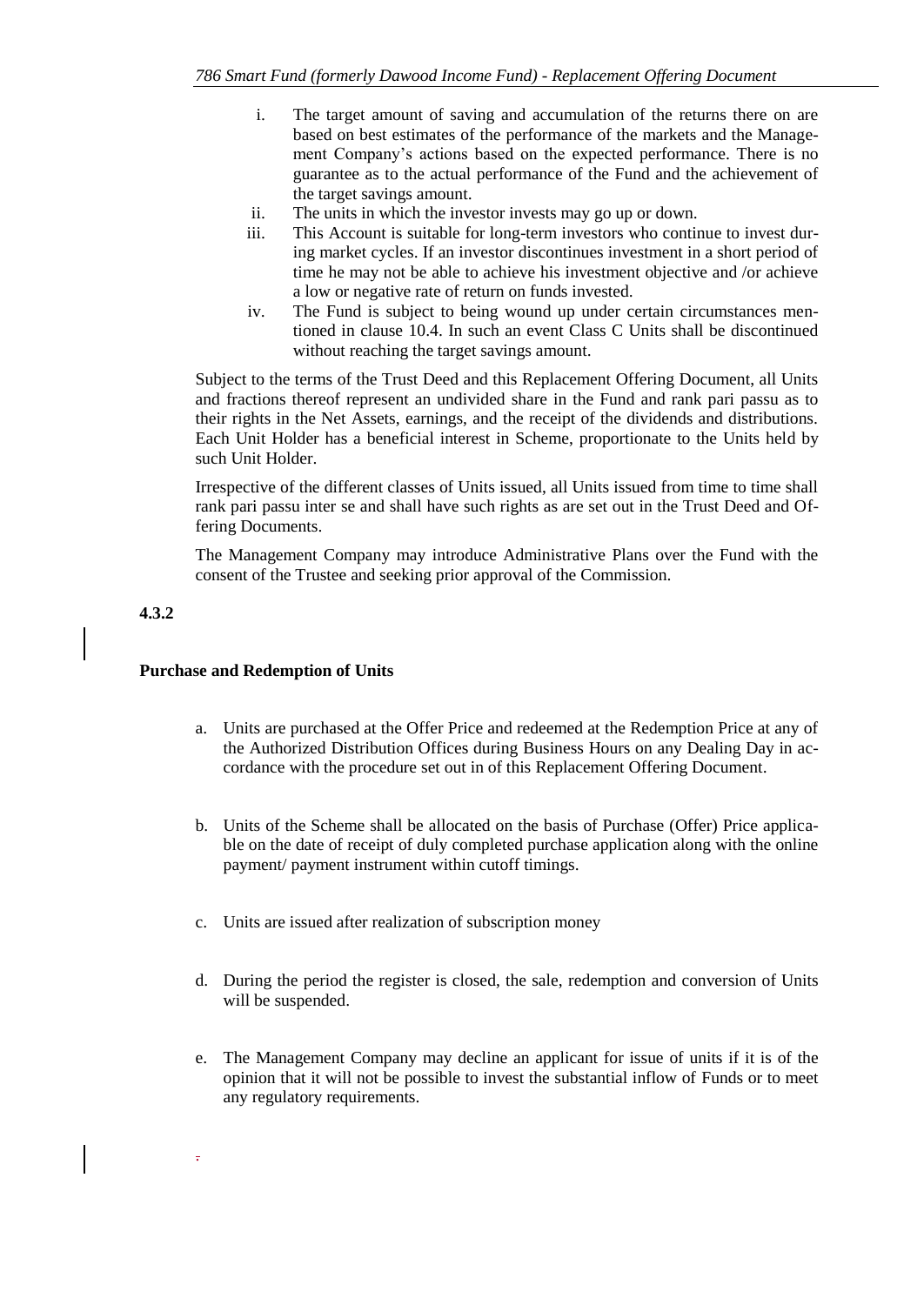### <span id="page-33-0"></span>**4.4 Procedure for Purchase of Units**

#### **4.4.1 Who Can Apply?**

Any investor or any related group of investors qualified or authorized to purchase the Units may make applications for the Purchase of Units in the Fund. Application may be made pursuant to the procedures described in paragraph 4.5.2 below by any qualified or authorized investor(s) including, but not limited to, the following:

- a) Citizens of Pakistan resident in Pakistan. In respect of minors below 18 years of age, applications may only be made by their guardians.
- b) Companies, corporate bodies, financial institutions, banks, partners of a firm and societies incorporated in Pakistan provided such investment is permitted under their respective memorandum and articles of association and / or bye-laws.
- c) Pakistanis resident abroad, foreign nationals and companies incorporated outside Pakistan can apply for Units subject to the regulations of the State Bank of Pakistan and the Government of Pakistan and any such regulations and laws that may apply to their place of residence, domicile and citizenship. The payment of dividends and redemption proceeds to such investors shall be subject to the relevant taxation and exchange regulations / laws. Any person making an application for the Purchase of Units in the Fund shall warrant that he/she is duly authorized to purchase such Units.
- d) Provident Funds constituted by companies registered under the Companies Act 2017, subject to conditions and investment limits as laid down in Employees Provident Fund (Investment in Listed Securities) Rules, 1996, as amended from time to time, including by SROs.
- e) Provident, Pension and Gratuity Funds constituted by organizations other than companies under Section 20 (h) of the Trusts Act 1882, (11 of 1882).
- f) Insurance companies under the Insurance Ordinance, 2000.
- g) Non Profit Organization under Rule 213 (i) of the Income Tax Rules, 2002.
- h) Fund of Funds.

#### **How can Units be purchased?**

#### **4.4.2 Account Opening Procedure**

The procedure given below is designed for paper-based transactions. The Management Company at a later date after seeking approval of the Commission may introduce electronic/Internet based options for the transactions.

- a) Before purchasing Units of the Fund an investor must open an account with Management Company using the Account Opening Form (Form 01) attached to this Offering Document.
- b) In case of individuals, a photocopy of the Computerized National Identity Card (CNIC), NICOP or Passport etc of the applicant or any other form of identification acceptable to the Management Company needs to be furnished
- c) In case of a body corporate or a registered society or a trust the following documents would be required,
	- (i) Duly certified copy of the memorandum and articles of association/ Charter/ Byelaws or rules and regulations;
	- (ii) Duly certified copy of power of attorney and/or relevant resolution of the board of directors delegating any of its officers to invest the Funds and/ or to realize the Investment and;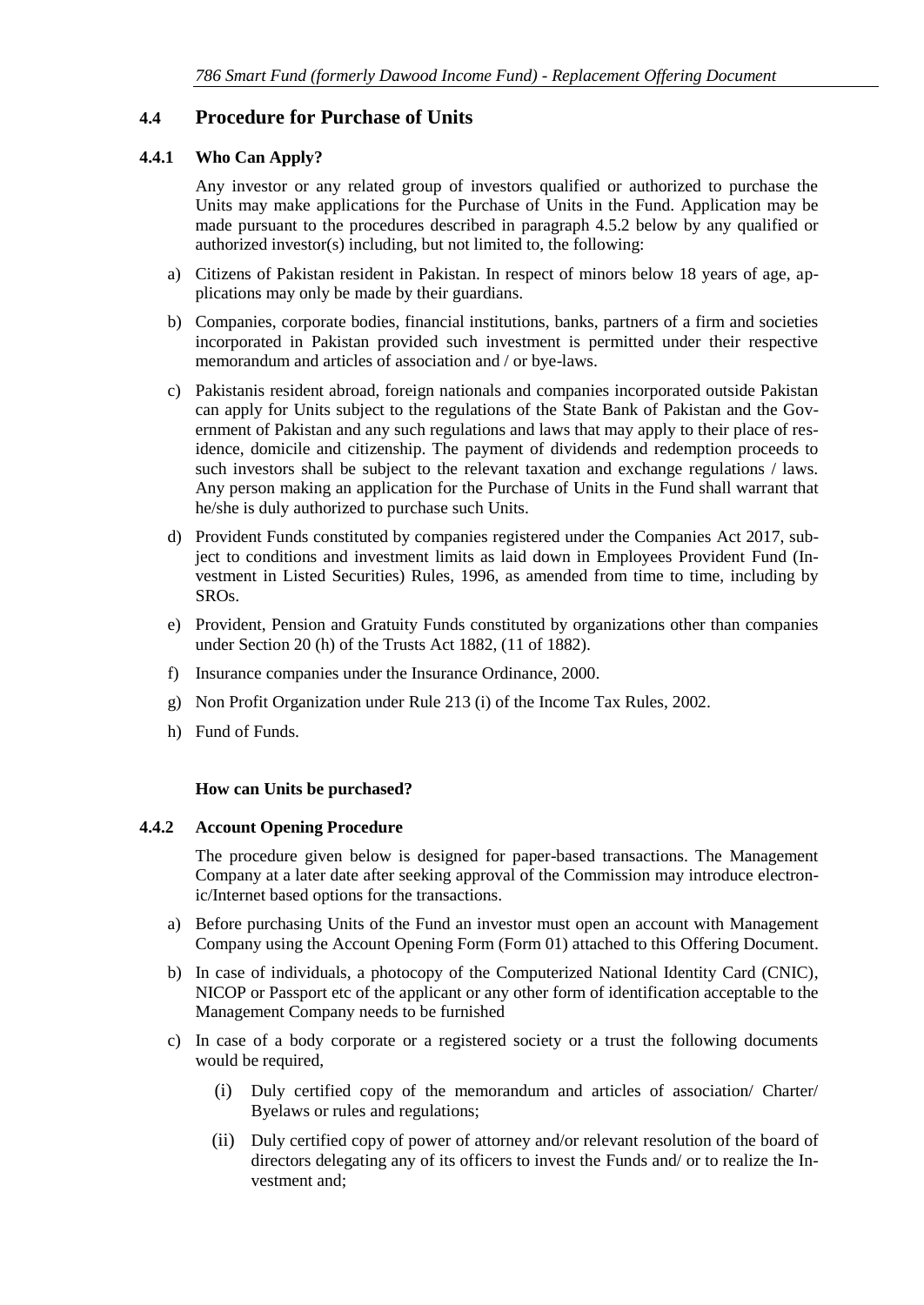- (iii) Duly certified copy of the Computerized National Identity Card (CNIC) of the officer to whom the authority has been delegated.
- (iv) The Management Company may also require other documents for processing account opening request in accordance with the laws as may be applicable from time to time.
- d) In case of existing Unit Holders, if any of the documents (in a-c above) have previously been submitted with the Management Company and/or Transfer Agent, fresh submission of documents will not be required provided that submitted documents are acceptable to Management Company. However, the account number must be provided to facilitate linking.
- e) Any change of name or address of any unit holder as entered in the Register shall forthwith notified in writing by relevant unit holder to the distributor company or transfer agent.
- f) The Distribution Company and/or Management Company will be entitled to verify the particulars given in the Account Opening Form. In case of any incorrect information, the application may be rejected if the applicant fails to rectify the discrepancy.
- g) If subsequent to receipt of the application by the Distributor, but prior to issue of the Units, the application is found by the Registrar or the Distributor to be incomplete or incorrect in any material manner, the Registrar or the Distributor will advise the applicant in writing to remove the discrepancy, in the meanwhile the application will be held in abeyance for fifteen days and in the event the discrepancy is not removed in the said fifteen days, the amount will be refunded without any interest or mark-up. However, in the event Units have been issued and a material discrepancy is discovered subsequent to that, the Registrar or the Distributor will advise the applicant in writing to remove the discrepancy within fifteen days and if the investor, in the opinion of the Registrar, fails to remove the discrepancy without good cause, the Units shall be redeemed at the Redemption Price fixed on the date the Units are so redeemed. The Unit Holder shall not be entitled to any payment beyond the redemption value so determined.
- h) The Investor Account Opening Form can be lodged with any Distributor or directly lodged with the Management Company. No other person (including Investment Facilitators) is authorized to accept the forms or payment.
- i) The Management Company will make arrangements, from time to time, for receiving Account Opening Forms from outside Pakistan and will disclose these arrangements through its website and its Distributors and agents outside Pakistan.

#### **4.4.3 Joint Application**

- a) Joint application can be made by up to four applicants. Such persons shall be deemed to hold Units on first holder basis. However, each person must sign the Account Opening Form and submit a copy of Computerized National Identity Card, NICOP, Passport and other identification document including FATCA.
- b) The principal Holder shall receive all notices and correspondence with respect to the account, as well as proceeds of any redemption, or dividend payments. Such person's receipt or payment into the person's designated bank account shall be considered as a valid discharge of obligation by the Trustee and the Management Company.
- c) In the event of death of the principal Holder, the person first in the order of survivor(s) as stated in the Account Opening Form, shall be the only person recognized by the Trustee and the Management Company to receive all notices and correspondences with regard to the accounts, as well as proceeds of any redemption requests or dividend. Such person's acknowledgement of receipt of proceeds shall be considered as the valid discharge of obligation by the Trustee and the Management Company.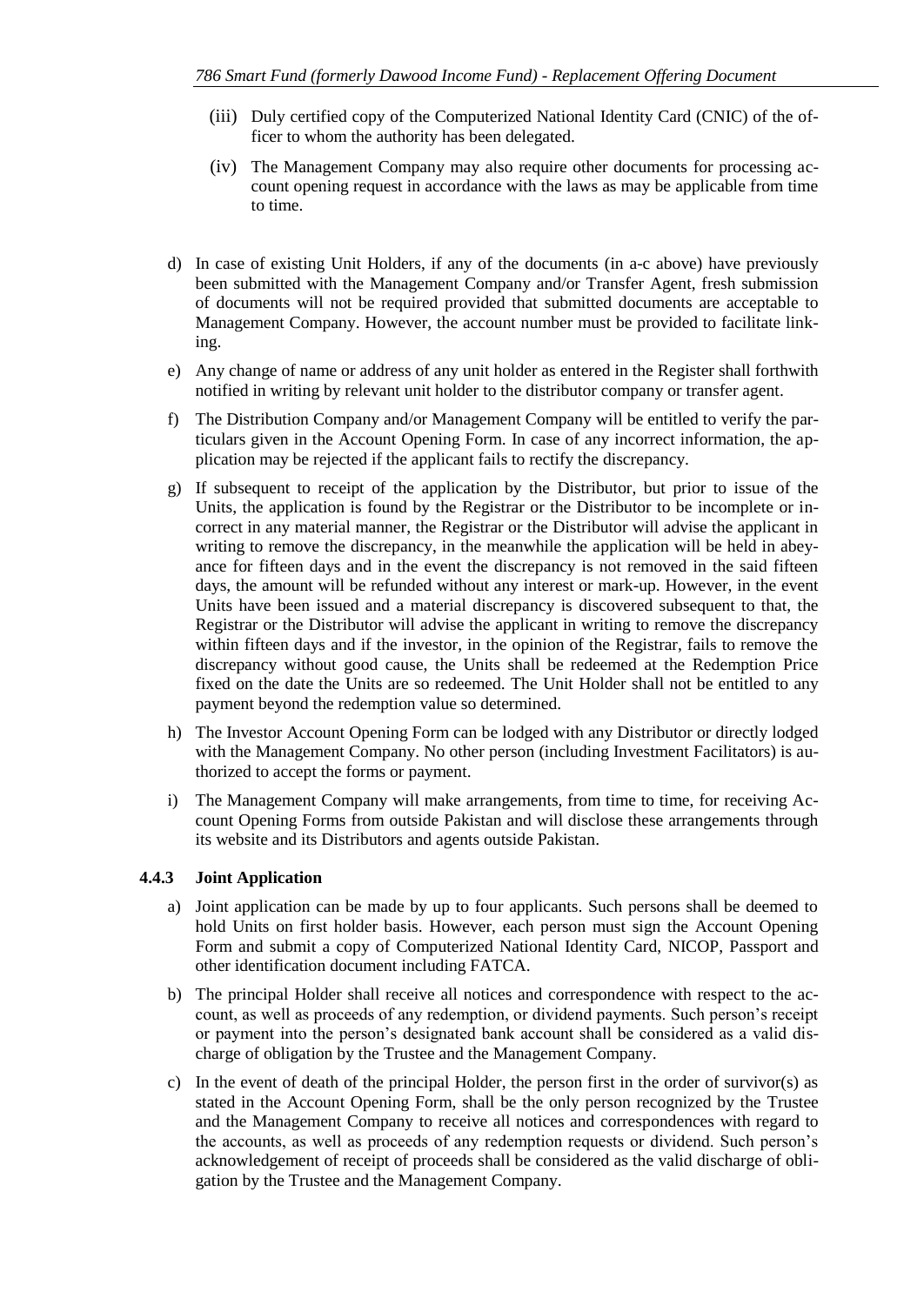d) Provided however the Trustee and/or the Management Company may at their discretion request the production of a Succession Certificate from an appropriate Court before releasing of redemption requests or dividends in cases of doubts or disputes among the Joint Unit Holders and/or the legal heirs or legal representatives of the deceased.

#### **4.4.4 Purchase of Units**

After opening an account an account holder may purchase Units of the Fund using the Investment Application Form attached to this Offering Document. Payment for the Units must accompany the form.

Application for Purchase of Units shall be made by completing the prescribed Investment Application Form and submitting it to the authorized branches of the Distributor or to the Management Company together with the payment by cheque, bank draft, pay order or online transfer as the case may be in favor of Trustee Bank Account and crossed "Account Payee only" as specified below;

- (a) Demand draft or Pay order in favor of **MCB FSL-Trustee 786 Smart Fund**
- (b) Online transfer to Bank Account(s) of **MCB FSL-Trustee 786 Smart Fund /**
- (c) Cheque (account payee only marked) in favor of **MCB-Trustee 786 Smart Fund**

The Management Company may also notify, from time to time, arrangements or other forms of payment within such limits and restrictions considered fit by it with the prior ap proval of Commission.

Applicants must indicate their account number in the Investment Application Form except in cases where the Investor Account Opening Form is sent with the Investment Application Form.

The applicant must obtain a copy of the application signed and stamped by an authorized officer of the Distributor acknowledging the receipt of the application, copies of other documents prescribed herein and the demand-draft, pay-order, cheque or deposit slip as the case may be. Acknowledgement for applications and payment instruments can only be val

idly issued by Distributors.

The Distribution Company and/or Management Company will be entitled to verify the de tail given in the Investment Form. In case of any incorrect information, the application may be rejected if the applicant fails to rectify the discrepancy (except for discrepancy in payment instrument, in which case application will be rejected immediately).

The Management Company will make arrangements, from time to time, for receiving Iinvestment Request Forms and payments from outside Pakistan and will disclose these arrangements through its website and its Distributors and agents outside Pakistan.

#### **4.4.5 Minimum Amount of Investment**

The minimum amount of initial investment that is required to open an account is Rs. 5,000/- (Rupees five Thousand only) for Growth Units and Rs. 100,000/- (Rupees One hundred thousand only) for Income Units. Thereafter the minimum amount for investment would be of Rs. 1,000/- (Rupees one thousand only) per transaction, at applicable NAV or purchase price, other than reinvestment of Dividend and Bonus Units.

The Management Company reserves the right to alter the minimum amounts stated hereinabove after giving thirty days prior notice to the Unit Holders. However, enhancement in current minimum monetary investments shall not take effect retrospectively.

The above mentioned minimum investment requirements will not be applicable to the administrative plans and schemes introduced by 786 IL.

#### **4.4.6 Determination of Purchase (Public Offer) Price**

a) Units offered during the Initial period will be as specified in clause 1.6.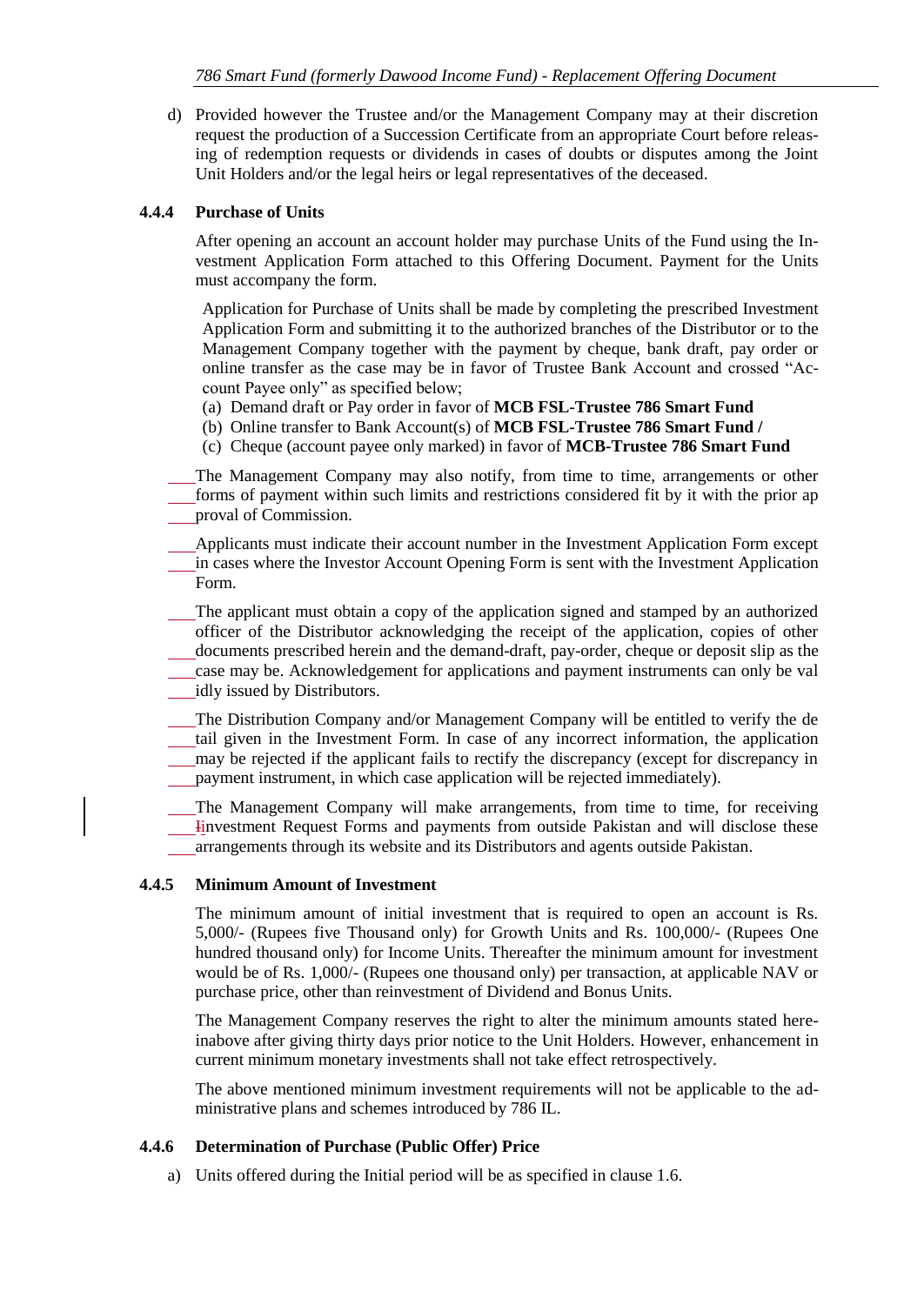- b) After the Initial Period, the Purchase (Offer) Price for the Unit offered through Public Offering, shall be determined from time to time pursuant to the Sub clause (c) hereafter and shall be announced by the Fund for Dealing Days during the period when the Fund is open for subscription.
- c) The Purchase (Offer) Price shall be equal to the sum of:
	- The Net Asset Value as of the close of the Business Day (Forward pricing):
	- Any Front-end Load as disclosed in this Offering Document.
	- Such amount as the Management Company may consider an appropriate provision for Duties and Charges; and
	- Such amount as the Management Company may consider an appropriate provision for Transaction Costs.
	- Such sum shall be adjusted to the nearest fourth decimal place.

If such price exceed or falls short of the current value of the underlying assets by more than five percent based on information available, the assets Management Company shall defer dealing and calculate a new price and this new price would be applicable for dealing of units.

- d) The Purchase (Offer) Price so determined shall apply to purchase requests, received by the Distributor or the Management Company during the Business Hours on the Dealing Day on which the completely and correctly filled purchase of Units application form is received
- e) The Purchase (Offer) Price determined by the Management Company shall be made available to the public at the office and branches of the Distributors and will also be published daily on the Management Company's and MUFAP's website.

#### **4.4.7 Allocation/ Issue of Units**

- a) The Purchase Price determined shall apply to all Investment Request Forms, complete in all respects, received by the Management Company at its registered address or by the Distributor at its Authorized Branch(s) during Business Hours on that Dealing Day. Any Investment Request Forms received after Business Hours will be transferred to the next Dealing Day.
- b) Units will be allocated at the Purchase Price as determined in clause 4.5.6 above and issued after realization of Funds in the bank account of the Fund.
- c) The Transfer Agent shall send an account statement or report to the Unit Holder each time there is an activity in the account. Such statements or report shall be sent by electronic means or ordinary mail to the Unit Holder's address recorded in the Register of Unit Holders.
- d) In case the Management Company announces a suspension of further issue of Units of Fund, it may allow existing Unit Holder to continue acquiring Units out of any dividend declared on the Units held.

#### **4.4.8 Issuance of Physical Certificates**

- a) Unit Certificates will be issued only if requested by the Unit Holder.
- b) Unit Holder can apply for the issue of Certificate by completing the prescribed application form and submitting it to the relevant Distribution Company together with a fee at the rate of **Rs. 100** per Certificate or any other amount as determined by the Management Company from time to time.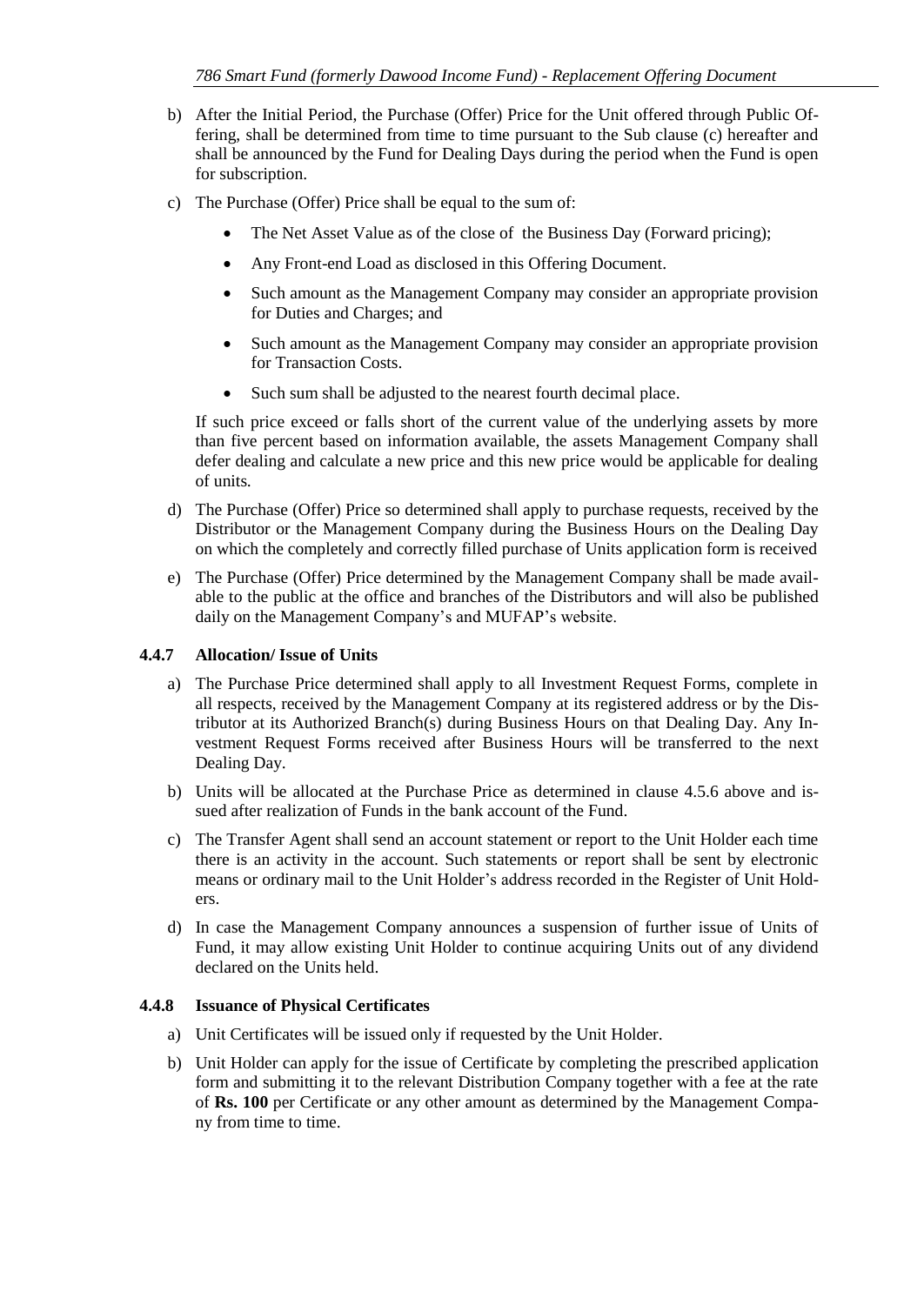- c) The Certificate will be posted at the applicant's risk within 21 Business Days after the request for the Certificate has been made to the address of the Unit Holder or to the address of the first named Joint Unit Holder, if the relevant Unit or Units are jointly held.
- d) The Certificate will be available in such denomination as Management Company and the Trustee decide from time to time. Unless, the Unit Holder has instructed to the contrary, the minimum number of Certificates will be issued.
- e) A Unit or any fraction thereof shall not be represented by more than one Certificate at any one time.

#### **4.4.9 Replacement of Certificates**

The Transfer Agent or Management Company may replace Certificates, which are defaced, mutilated, lost or destroyed on application received by them from the Unit Holder on the prescribed form on the payment of all costs and on such terms as to evidence, indemnity and security as may be required. Any defaced or mutilated Certificate must be surrendered before a new Certificate is issued.

The Unit Holder shall on application on prescribed form be entitled to consolidate the entire holding in the Fund into one (01) Certificate upon surrender of existing Certificates.

Each new issue of Certificates may require payment of **Rs. 100** per Certificate, subject to revisions of fee from time to time by the Management Company.

#### **4.4.10 Issuance of Units in Book Entry form in CDS**

Unit Holder may obtain Units under the Fund in Book Entry form in CDS, if and / or when the Fund becomes CDS eligible. The Issuance of Units in CDS shall be made in accordance with the procedure laid down in CDCPL Regulations. The cost of CDS for issuance of units in CDS would be deducted from Unit Holder (s) account equivalent to the number of Units.

### <span id="page-37-0"></span>**4.5 Procedure for Redemption of Units**

#### **4.5.1 Who Can Apply?**

All Unit Holders shall be eligible for redemption after the closure of the Initial Period. Furthermore, the units shall not be redeemable and/or reallocated during the book closure of the Fund.

#### **4.5.2 Redemption Application Procedure**

- **4.5.3** Request for Redemption of Units shall be made by completing the prescribed redemption form and the same is received at the Authorized Branch or office of the Distributor on a Dealing Day during the Business Hours as may be announced by the Management Company from time to time. The Distributor may retain a copy of the Redemption Form and a copy may also be supplied to the Registrar, if so required by the Management Company.
- **4.5.4** The Management Company may redeem only part of the Units comprised in a Certificate and reissue a new Certificate for the remaining Units, however, in the case where Certificate is not issued any number of Units may be redeemed by the Unite Holder thereof. The relevant Certificate shall accompany the application for Redemption of Units, if issued. At the discretion of the Management Company certificate charges may apply for the reissued Certificate.
- **4.5.5** The Registrar with the consent of the Trustee may dispense with the production of any Certificate that shall have become lost, stolen or destroyed upon compliance by the Unit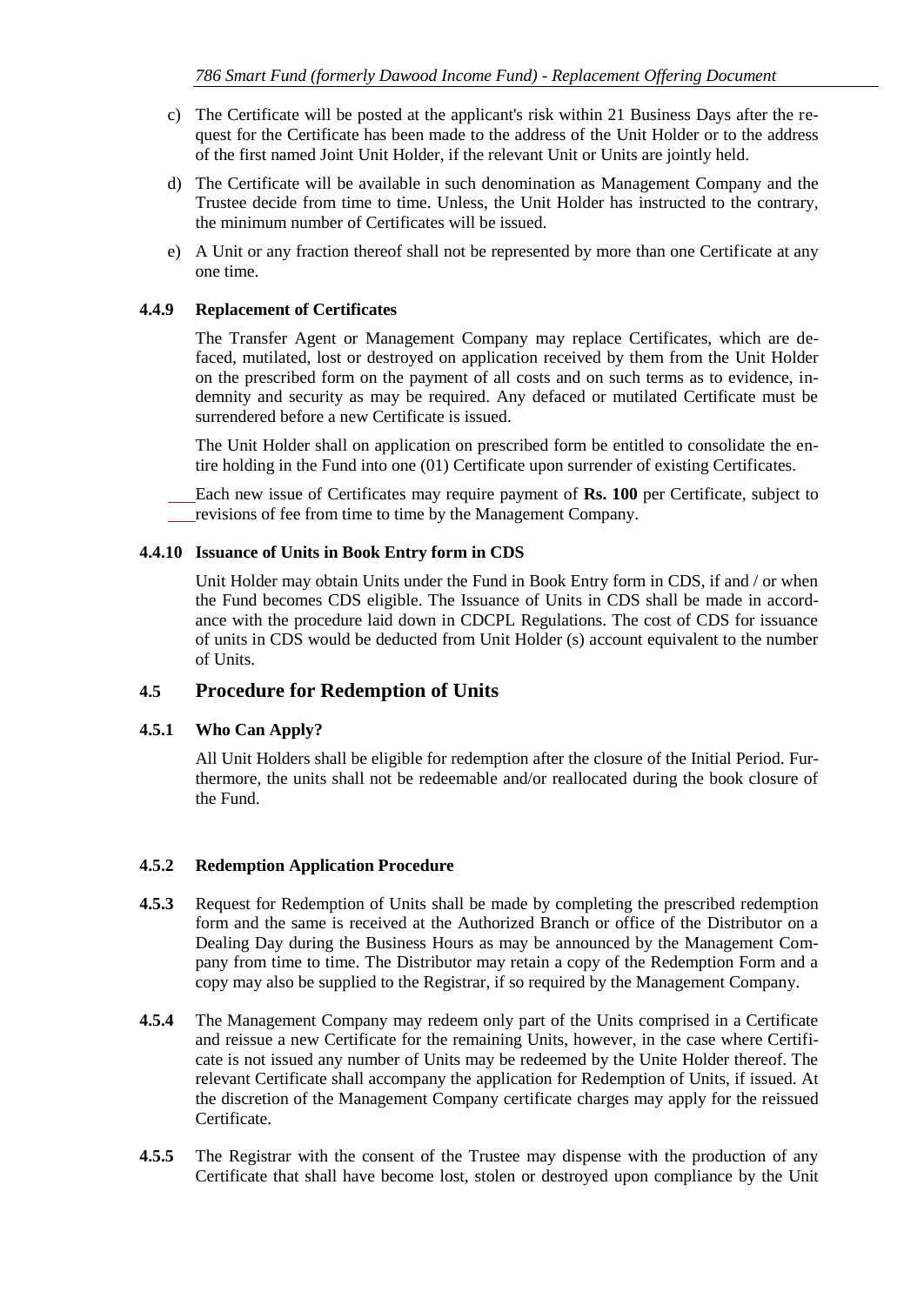Holder(s) with the like requirements to those arising in the case of an application by him for the replacement thereof.

- **4.5.6** In case of application for redemption by joint Unit Holders, unless otherwise specified by the joint holders, such application should be signed by all the joint Holders as per their specimen signatures provided at the time of opening of the account within the Unit Holder Register, through the investor account opening Form. However, the Transfer Agent will follow any subsequent change in account operating instruction requested by the Unit Holder or Holders in writing as the case may be.
- **4.5.7** The Distribution Company or the Registrar shall verify the particulars given in the application for Redemption of Units. The signature of any Unit Holder or joint Unit Holder on any document required to be signed by him under or in connection with the application for redemption of Units may be verified by Management Company or the Registrar or otherwise authenticated to their reasonable satisfaction. In case of submission of electronic online redemptions the Unit Holder's user ID and password will authenticate his identity.
- **4.5.8** The Unit Holder will receive a note confirming the receipt of the application for redemption from the relevant Distribution Office.
- **4.5.9** If subsequent to receipt of the redemption application by the Distributor, but prior to the redemption of the Units, the application is found by the Management Company or the Registrar or the Distributor to be incomplete or incorrect in any material manner, the Management Company or Registrar or the Distributor will advise the applicant to remove the discrepancy. In the meanwhile, the application will be held in abeyance for fifteen days. In the event the discrepancy is not removed in the said fifteen days, the application for redemption will be cancelled treating the same as null and void. The Unit Holder will then have to submit a fresh application for Redemption of Units.
- **4.5.10** The Management Company shall ensure all valid redemption request are paid based on ranking of the request in a queue.
- **4.5.11** The amount payable on redemption shall be paid to the Unit Holder or first named joint Unit Holder by dispatching a cheque/ bank draft/ pay order for the amount to the registered address of the Unit Holder or may be paid to the Unit Holder through Electronic Bank transfer to the Unit Holder's designated bank account as mentioned in the Investor Account Opening Form or Redemption form within six Business Days from the date of presentation of the duly completed Redemption form, electronic or otherwise, at the Authorized Branch or office of the Distributor or the Management Company.

The amount can also be paid to the third party upon instruction of the Unit Holder through Electronic Bank transfer to the Unit Holder's designated bank account as mentioned in the Investor Account Opening Form or Redemption form.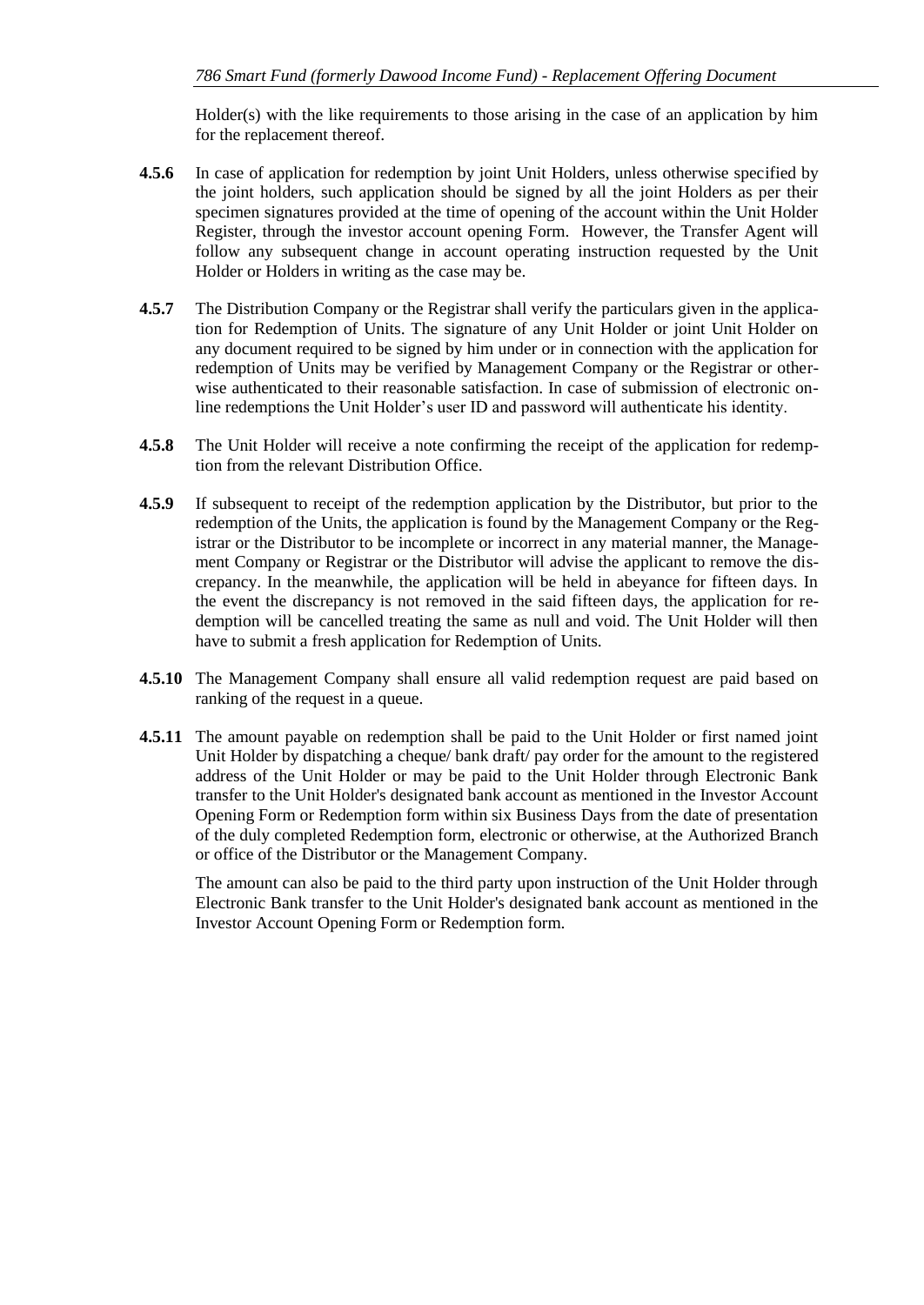- **4.5.12** No Money shall be paid to any intermediary except the Unit Holder or his authorized representative.
- **4.5.13** The Management Company may make arrangements through branches of banks to facilitate redemption of Units of the Unit Trust. A request for redemption of Units may also be made through the use of electronic means such as Internet or ATM facilities under prior arrangement with the Trustee and seeking prior approval of the Commission.
- **4.5.14** The receipt of the Unit Holders for any amount payable in respect of the Units shall be a good discharge to the Trustee and the Management Company. In case of joint Unit Holders any one of them may give effectual receipt for any such moneys.
- **4.5.15** Application for Redemption of Units will be received at the authorized offices or branches of the Distributor on all Dealing Days. Where redemption requests on any one Dealing Day exceed ten (10) percent of either the total number of Units outstanding, such redemption requests in excess of ten (10) percent may be deferred in accordance with the procedure elaborated in the Clause 4.11.4.
- **4.5.16** On the occurrence of any circumstance specified in the Regulation or the Deed that may require the Fund should be suspended, the Management Company shall suspend the Sale and Redemption of Units and the intimation of suspension shall be made to the Unit Holders, the Trustee and the Commission according to the procedure laid down in the Regulation.

### **4.5.17 Redemption of Units in Book Entry form in CDS**

Unit Holder may redeem their Units held in Book Entry form in CDS. The Redemption of Units in CDS shall be made in accordance with the procedure laid down in CDCPL Regulations.

### <span id="page-39-0"></span>**4.6 Purchase (Public Offer) and Redemption (Repurchase) of Units outside Pakistan**

- **4.6.1** Subject to exchange control, SECP prior approval and other applicable laws, Rules and Regulations, in the event of arrangements being made by the Management Company for the Purchase (Public Offer) of Units to persons not residing in Pakistan or for delivery in any country outside Pakistan, the price at which such Units may be issued may include in addition to the Purchase (Public Offer) Price as hereinbefore provided a further amount sufficient to cover any exchange risk insurance, any additional stamp duty or taxation whether national, local or otherwise leviable in that country in respect of such issue or of the delivery or issue of Certificates, or any additional costs relating to the delivery of certificates or the remittance of money to Pakistan or any other cost in general incurred in providing this facility.
- **4.6.2** In the event that the Redemption Price for Units shall be paid in any country outside Pakistan, the price at which such Units may be redeemed may include as a deduction to the Redemption Price as hereinbefore provided a further amount sufficient to cover any exchange risk insurance and any additional stamp duty or taxation whether national, local or otherwise leviable in that country in respect of such payment or redemption or any bank or other charges incurred in arranging the payment or any other cost in general incurred in providing this facility. Provided however, neither the Management Company, nor the Trustee give any assurance or make any representation that remittance would be allowed by the State Bank of Pakistan at the relevant time
- **4.6.3** The currency of transaction of the Trust is the Pakistan Rupee and the Management Company, Trustee or any Distributor are not obliged to transact the purchase or redemption of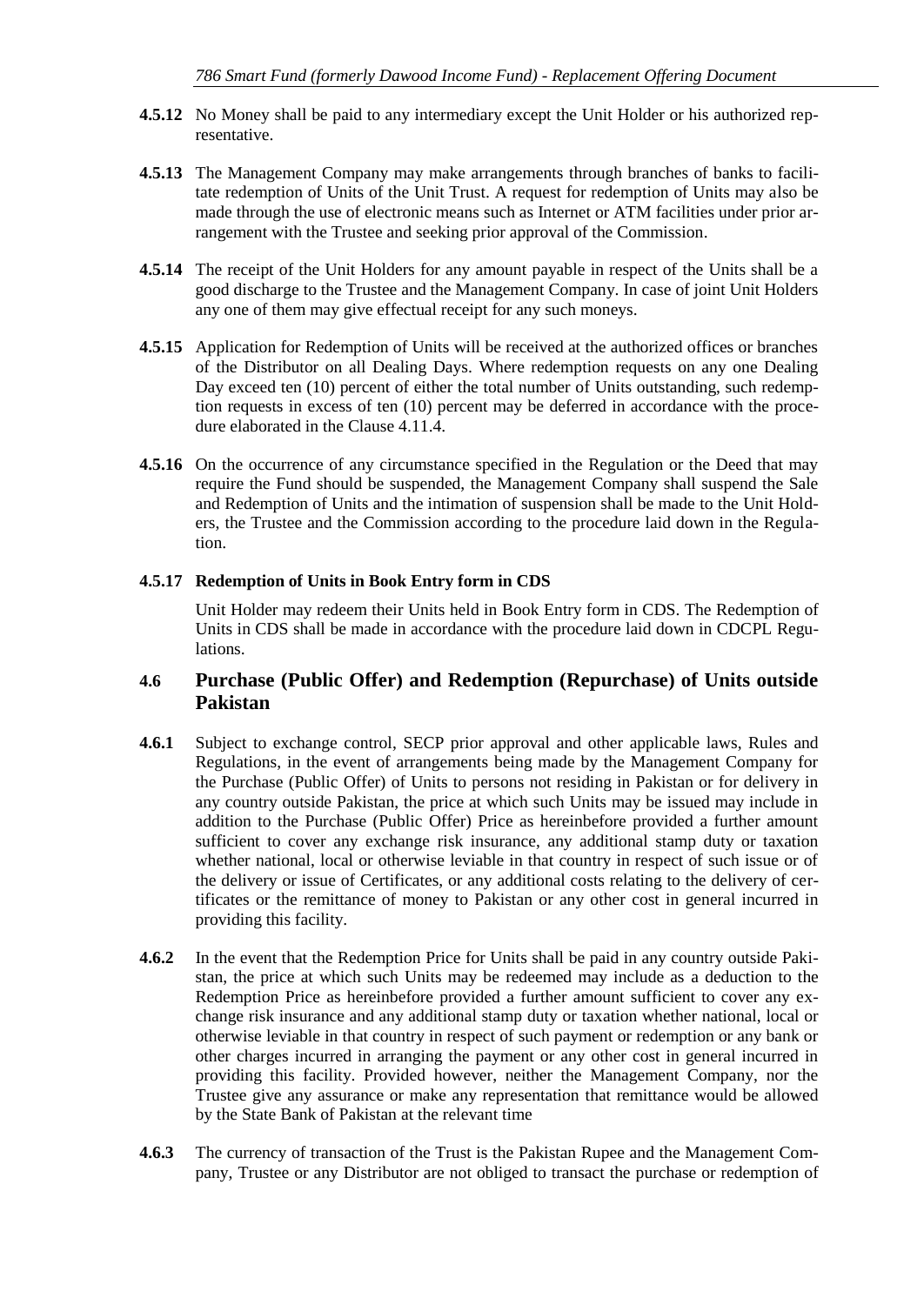the Units in any other currency and shall not be held liable, save as may be specifically undertaken by the Management Company, for receipt or payment in any other currency or for any obligations arising therefrom.

### <span id="page-40-0"></span>**4.7 Determination of Redemption (Repurchase) Price**

- **4.7.1** The Redemption (Repurchase) Price shall be equal to the Net Asset Value as of the close of Business Day (forward pricing) less:
	- a) Any Back-end Load as per the details in this Offering Document; and;
	- b) Such amount as the Management Company may consider an appropriate provision for Duties and Charges and other levies etc; and
	- c) Such amount as the Management Company may consider an appropriate provision for Transaction Costs;
	- d) Such sum shall be adjusted to the nearest fourth decimal place

Level of all back end loads shall be disclosed in the Offering Document. An increase in Back End load will require 90 days prior notice to the Unit Holder or any other period as specified in the Regulations.

- 4.7.2 Being forward pricing scheme the Repurchase (Redemption) Price so determined shall apply to redemption requests, complete in all respects, received by the Distributor or the Management Company during the Business Hours on the Dealing Day on which a correctly and properly filled redemption application is received.
- **4.7.3** The Redemption Price determined by the Management Company shall be made available for every Dealing day to the public at the office and branches of the Distributors and at the discretion of the Management Company may also be published in any daily newspaper widely circulated in Pakistan and will be published at Management Company's and MUFAP's website.

### <span id="page-40-1"></span>**4.8 Procedure for Requesting Change in Unit Holder Particulars**

#### **4.8.1 Who Can Request Change?**

All Unit Holders are eligible to change their Unit Holder details if they so desire. For such change in particulars, a request shall be made via the Special Instructions Form. These Forms may be obtained from Distributors or Investment Facilitators or from the Management Company or through its website. However, if Units are held in CDS account then request should be made through CDS Participant or the Investor Account Service (IAS) with which the account is maintained, according to the procedure laid down in CDC Regulations.

#### **4.8.2 Application Procedure for Change in Particulars**

- (a) Some of the key information which the Unit Holder can change is as follows:
	- i. Change in address
	- ii. Nominee detail
	- iii. Change in Bank Account details
	- iv. Account Operating instructions
	- v. Frequency of profit payments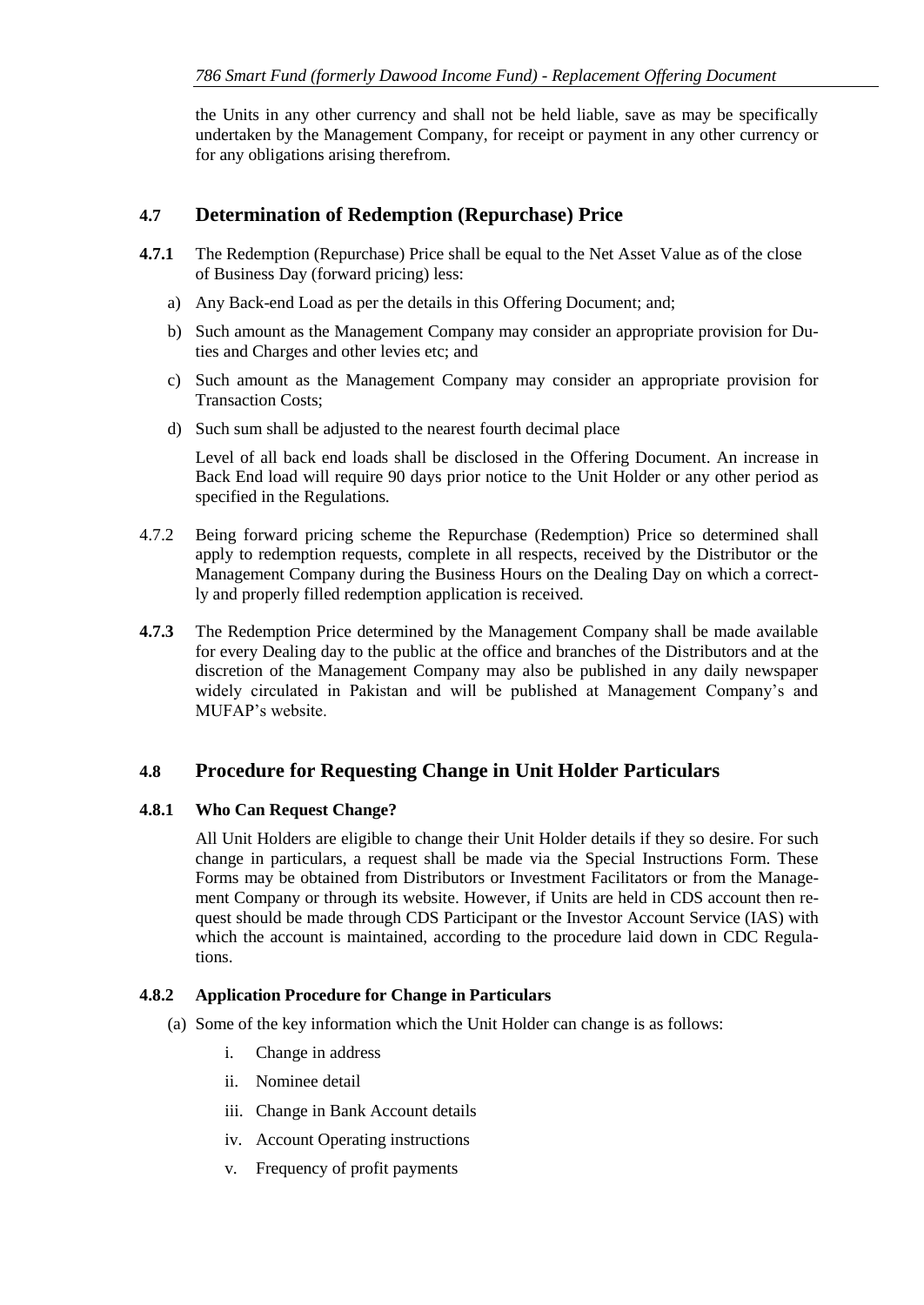#### vi. Systemic Conversion Option

Change will not be allowed in Title of account, CNIC number and Joint holder.

- (b) Fully completed Special Instructions Form has to be submitted by both Individuals and/or Institutional Investor(s). This Form should be delivered to any of the Authorized Branches of the Distribution Companies or may be submitted to the Management Company through an Investment Facilitator within Business Hours on a Dealing Day.
- (c) The applicant must obtain a copy of the Special Instructions Form signed and duly verified by an Authorized Officer of the Distributor or Management Company.
- (d) The Distribution Company and /or Management Company will be entitled to verify the particulars given in the Special Instructions Form. In case of any incorrect information the application may be rejected if the applicant does not rectify the discrepancy.
- (e) The Unit Holder will be liable for any taxes, charges or duties that may be levied on any of the above changes. These taxes, charges or duties may either be recovered by redemption of Unit Holder equivalent Units at the time of the service request or the Management Company may require separate payment for such services.
- (f) Unless the Joint Unit Holder(s) of Units have specified otherwise, all the Joint Unit Holder(s) shall sign the Special Instructions Form for such Units.

#### **4.8.3 Transfer, Nomination, Transmission and Systemic Conversion Procedure**

- **4.8.4** Unit Holder may, subject to the law, transfer any Units held by them to any other person. The transfer shall be carried out after the Management Company/Transfer Agent has been satisfied that all the requisite formalities including the payment of any taxes and duties have been complied with.
- **4.8.5** Both the transferor and the transferee must sign every instrument of transfer and the transferor shall be deemed to remain the Holder of the Units transferred until the name of the transferee is entered in the register. Every instrument of transfer must be duly completed in all respects including affixation of transfer stamps of the requisite value.
- **4.8.6** Where Certificates have been issued, the Management Company / Transfer Agent with the consent of the Trustee may dispense with the production of any Certificate that shall have become lost, stolen or destroyed upon compliance by the Unit Holder(s) with the like requirements to those arising in the case of an application by him for the replacement thereof as provided in this Offering Document. The Management Company or the Transfer Agent shall retain all instruments of transfer.
- **4.8.7** The Transfer Agent shall, with the prior approval of the Management Company or the Management Company itself be entitled to destroy all instruments of transfer or the copies thereof, as the case may be, which have been registered at any time after the expiration of twelve years from the date of registration thereof and all the Certificates which have been cancelled at any time after the expiration of ten years from the date of cancellation thereof and all registers, statements and other records and documents relating to the Trust at any time after the expiration of ten years from transmission to the Trust. The Trustee or the Management Company or the Transfer Agent shall be under no liability, whatsoever, in consequence thereof and it shall conclusively be presumed in favor of the Trustee or the Management Company or the Transfer Agent that every Unit of Transfer so destroyed was a valid and effective instrument duly and properly registered by the Trustee or the Management Company or the Transfer Agent and that every Certificate so destroyed was a valid Certificate duly and properly cancelled, provided that (i) this provision shall apply only to the destruction of a document in good faith and without notice of any claim (regardless of the parties thereto) to which the document may be relevant; (ii) nothing in this sub-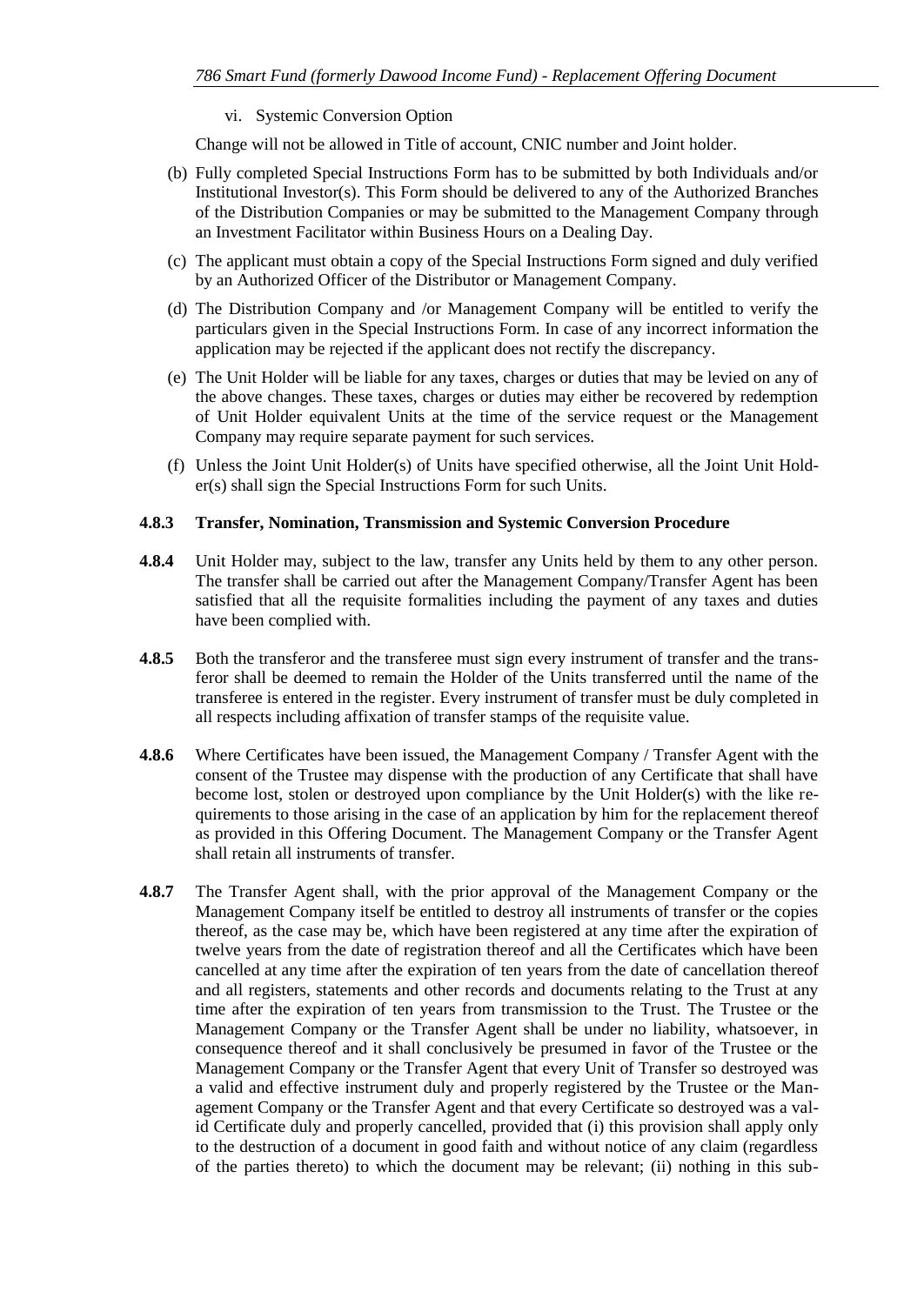clause shall impose upon the Trustee or the Management Company or the Transfer Agent any liability in respect of the destruction of any document earlier than as aforesaid or in any case where the conditions of provision (i) above are not fulfilled. Reference herein to the destruction of any document includes reference to the disposal thereof in any manner. Complete list of unclaimed dividends will be maintained by AMCs and shall not be destroyed. Unit Holder may nominate any successor/ nominee for transmission, subject to all legal requirements, in case of the decease of Unit Holder.

- **4.8.8** Transmission of Units to successors in case of inheritance or distribution of the estate of a deceased Unit Holder shall be processed by the Transfer Agent or the Management Company itself as Registrar after satisfying as to all legal requirements such as intimation of death of deceased Unit Holder along-with certified copy of death certificate, indemnity from nominee along-with copy of CNIC of nominee and deceased Unit Holder, original unit certificate (in case of physical certificate) etc. The legal costs and taxes, if any, shall be borne and paid by the transferees. However, the processing fee shall not be payable by successors or the beneficiaries of the estate in the case of transmission. The Management Company shall pay the relevant processing fee to the Transfer Agent.
- **4.8.9** A Unit Holder may convert the Units in a Unit Trust Scheme managed by the Management Company into Units of another Unit Trust Scheme managed by the Management Company by redeeming the Units of first Scheme and issuance of Units of later Scheme(s) at the relevant price applicable for the day. The Transfer Agent or Management Company itself shall carry out the conversion after satisfying that all the requisite formalities have been fulfilled and payment of the applicable taxes, fees and/or load, if any, has been received. The Management Company may impose a time limit before which conversion may not be allowed.
- **4.8.10** A Unit Holder may merge the Units which he/she has invested with two folio/registration numbers into one folio/ registration number. The Transfer Agent shall carry out the merger after satisfying that all the requisite formalities have been completed and payment of applicable taxes and fee, if any, has been received.

### **4.8.11 Partial Transfer**

Partial transfer of Units covered by a single Certificate is permitted provided that in case of physical certificates issued, the Unit Holder must apply for splitting of the unit certificate representing the partial amount and then the new certificate shall be applied for transfer.

### <span id="page-42-0"></span>**4.9 Procedure for Pledge / Lien / Charge of Units**

### **4.9.1 Who Can Apply?**

- (a) All Unit Holders are eligible to apply for pledge / lien / charge of Units if they so desire. Such Pledge / Lien / Charge can be made via the Pledge of Units Form as attached in Annexure "D" of this Offering Document. These forms may be obtained from Distributors or Investment Facilitators or from the Management Company or through its website. However, if Units are held in CDS account then request should be made to the CDS Participant or the Investor Account Service (IAS) with which the account is maintained, according to the procedure laid down in CDC Regulations.
- (b) Any Unit Holder either singly or with Joint Unit Holder(s) (where required) may request the Management Company or Transfer Agent to record a pledge / lien of all or any of his / her/ their Units in favor of any third party legally entitled to invest in such Units in its own right. The Management Company or Transfer Agent shall register a lien on any Unit in favor of any third party with the consent of the Management Company. However, the lien shall be valid only if evidenced by an account statement or letter issued by the Management Company or Transfer Agent with the Units marked in favor of the Pledgee. The onus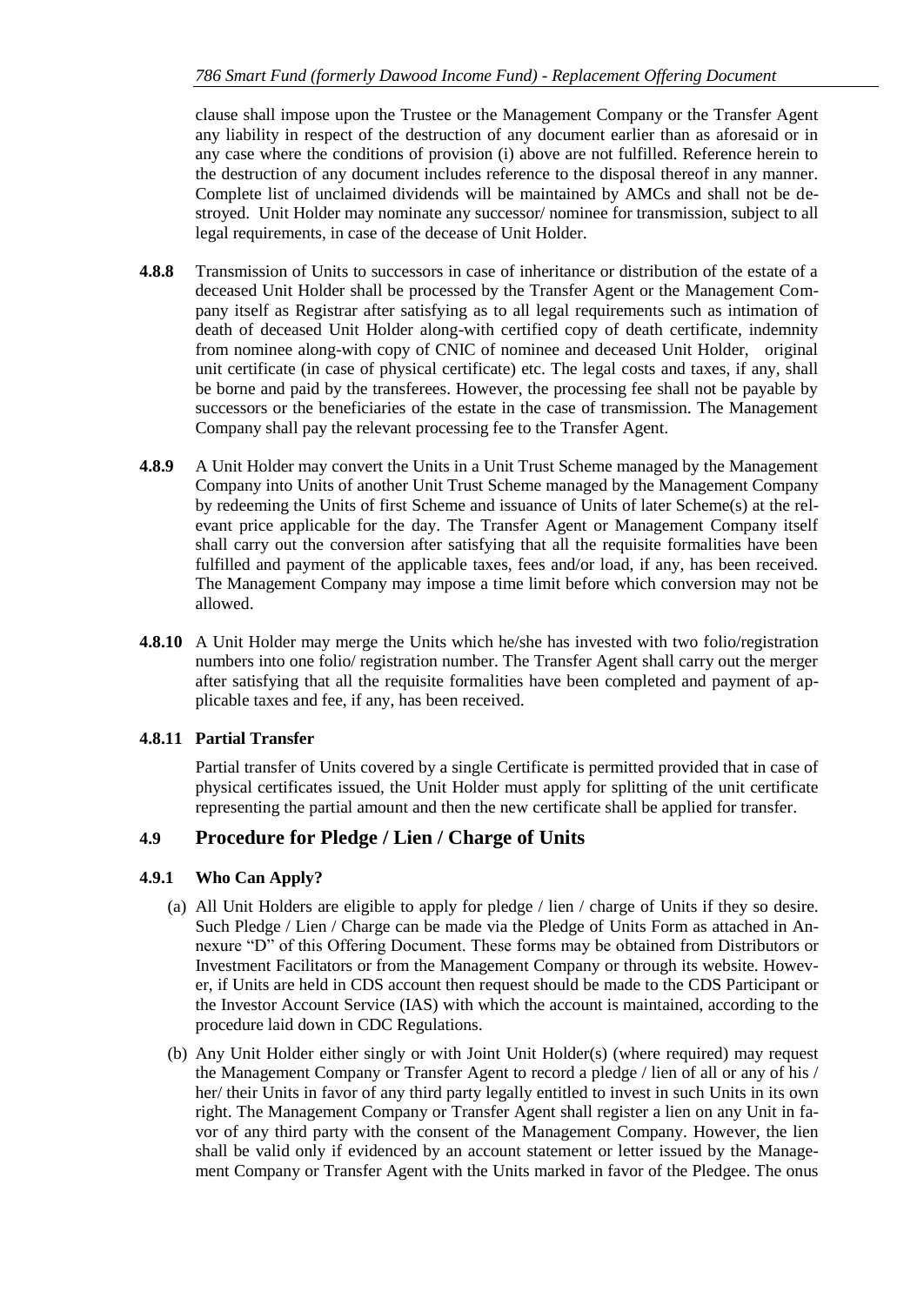for due process having been followed in registering a lien shall lie with the party claiming the lien.

- (c) The lien once registered shall be removed by the authority of the party in whose favor the lien has been registered or through an order of a competent court. Neither the Trustee, nor the Management Company, nor the Transfer Agent, shall be liable for ensuring the validity of any such pledge / charge / lien. The disbursement of any loan or undertaking of any obligation against the constitution of such pledge/charge/lien by any party shall be at the entire discretion of such party and neither the Trustee nor the Management Company and the Transfer Agent shall take any responsibility in this matter.
- (d) Payments of cash dividends or the issue of bonus Units and redemption proceeds of the Units or any benefits arising from the said Units that are kept under lien / charge / pledge shall be paid to the order of the lien / charge / pledge holder's bank account or posted to the registered address of Pledgee mentioned in the Pledge Form and/or Investor Account Opening Form submitted. In case of Units are pledged through Central Depository System, payments of cash dividends or the issuance of bonus Units goes to the Pledgor as per Central Depositories Act.
- (e) The Distribution Company and / or Management Company will be entitled to verify the particulars given in the Pledge Form. In case of any incorrect information the application may be rejected if the applicant does not rectify the discrepancy.
- (f) Fully completed Pledge of Units Form has to be submitted by both Individuals and/or nonindividuals Unit Holders. This Form should be delivered to any of the Authorized Branches of the Distribution Companies or may be submitted to the Management Company directly or through an Investment Facilitator within Business Hours on a Dealing Day.
- (g) All risks and rewards, including the right to redeem such Units and operate such account, shall vest with the pledge / lien / charge holder. This will remain the case until such time as the pledge / lien / charge holder in writing to the Management Company instructs otherwise.

### <span id="page-43-0"></span>**4.10 Temporary Change in Method of Dealing, Suspension of Dealing and Queue System**

#### **4.10.1 Temporary Change in the Method of Dealing**

Under the circumstances mentioned in Clause  $4.11.2 \& 4.11.3$ , Subject to compliance with Regulation (having regard to the interests of Unit Holders), the Management Company may request the Trustee to approve a temporary change in the method of dealing in Units.

A permanent change in the method of dealing shall be made after expiry of at least one month's notice to Unit Holders and with the approval of Trustee.

#### **4.10.2 Suspension of Fresh Issue of Units**

The Management Company may, under the following circumstances, suspend issue of fresh Units.

- The situation of Force Majeure as defined in this Offering Document;
- A situation in which it is not possible to invest the amount received against issuance of fresh Units or
- Any other situation in which issuance of fresh Units is, in Management Company's opinion, against the interests of the existing/remaining Unit Holders.

Such suspension may however not affect existing Unit Holders for the issue of bonus Units as a result of profit distribution The Management Company shall announce the details of circumstances at the time a suspension of fresh issue is announced. The Management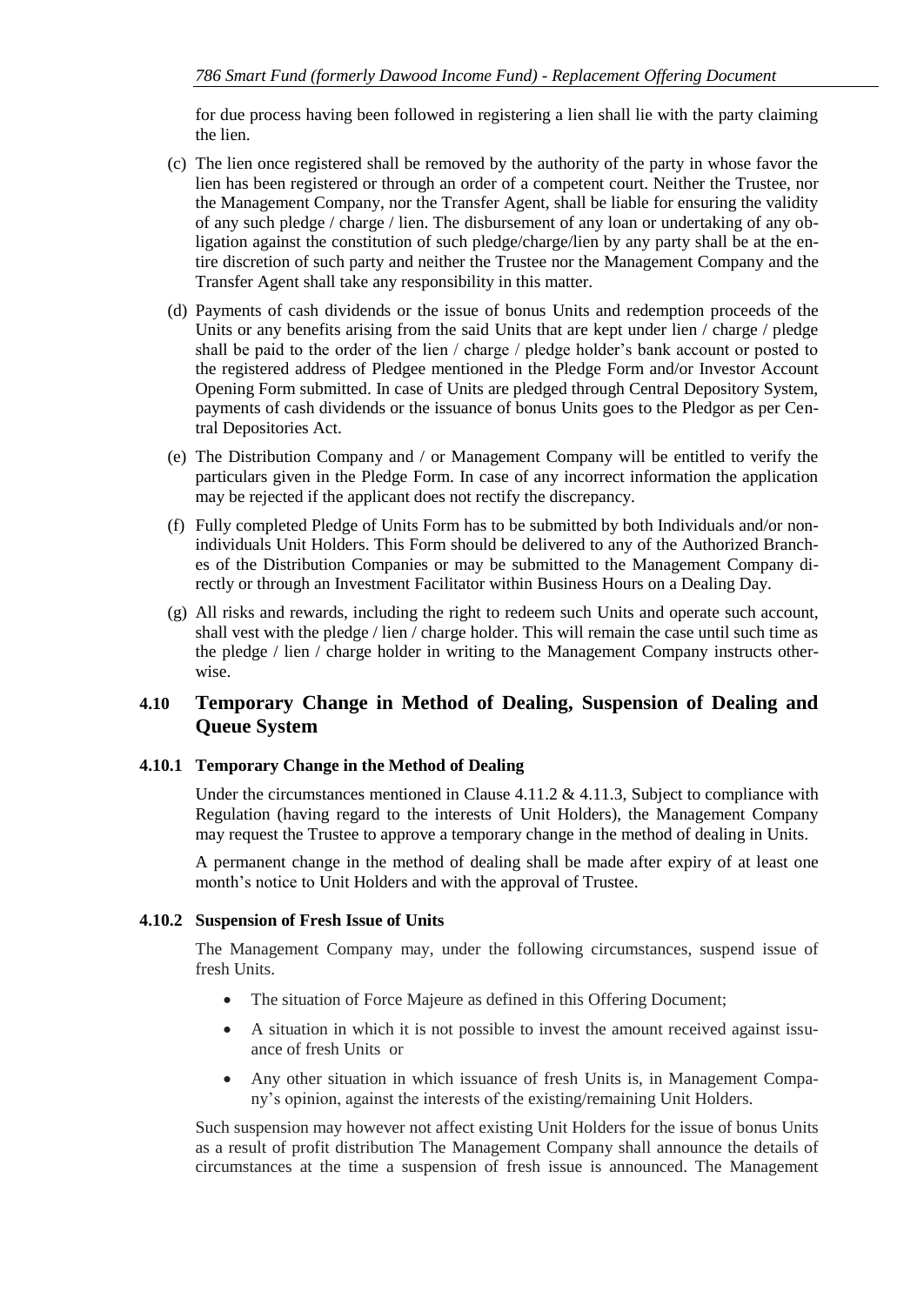Company shall immediately notify SECP and Trustee if issuance of Units is suspended and shall also have the fact published, immediately following such decision, in the newspapers in which the Fund's prices are normally published.

In case of suspension of redemption of Units due to extraordinary circumstances the issuance of Units shall also be kept suspended until and unless redemption of Units is resumed

Investment application form received on the day of suspension will not be processed and the amount received shall be returned to the investor.

#### **4.10.3 Suspension of Redemption of Units**

The Redemption of Units may be suspended during extraordinary circumstances/ Force Majeure.

Redemption requests received on the day of the suspension shall be rejected.

#### **4.10.4 Queue System**

In the event redemption requests on any day exceed ten percent (10%) of the Units in issue, the Management Company may invoke a Queue System whereby requests for redemption shall be processed on a first come first served basis for up to ten percent (10%) of the Units in issue. The Management Company shall proceed to sell adequate assets of the Fund and / or arrange borrowing as it deems fit in the best interest of all Unit Holders and shall determine the redemption price to be applied to the redemption requests based on such action. Where it is not practical to determine the chronological ranking of any requests in comparison to others received on the same Dealing Day, such requests shall be processed on basis proportionate to the size of the requests. The Management Company shall provide all redemption requests duly timed and date stamped to the Trustee within 24 hours of receipt of any such request following the queue system. The requests in excess of ten percent (10%) shall be treated as redemption requests qualifying for being processed on the next Dealing Day at the price to be determined for such redemption requests. However, if the carried over requests and the fresh requests received on the next Dealing Day still exceed ten percent (10%) of the Units in issue, these shall once again be treated on first come first served basis and the process for generating liquidity and determining the redemption price shall be repeated and such procedure shall continue till such time the outstanding redemption requests come down to a level below ten percent (10%) of the Units then in issue.

#### **4.10.5 Winding up in view of Major Redemptions**

In the event the Management Company is of the view that the quantum of redemption requests that have built up are likely to result in the Fund being run down to an unsustainable level or it is of the view that the selloff of assets is likely to result in a significant loss in value for the Unit Holders who are not redeeming, it may announce winding up of the Fund. In such an event, the Queue System, if already invoked, shall cease to apply and all Unit Holders shall be paid after selling the assets and determining the final Redemption Price. However, interim distributions of the proceeds may be made if the Management Company finds it feasible. In case of shortfall, neither the Trustee nor the Management Company shall be liable to pay the same.

### <span id="page-44-0"></span>**5. DISTRIBUTION POLICY**

### <span id="page-44-1"></span>**5.1 Declaration of Dividend**

The Management Company shall decide as soon as possible but not later than forty-five days after the Accounting Date / interim period whether to distribute among Unit Holders, profits, either in form of bonus Units or cash dividend, if any, available for the distribution at the end of the Accounting Period and shall advise the Trustee of the amount of such dis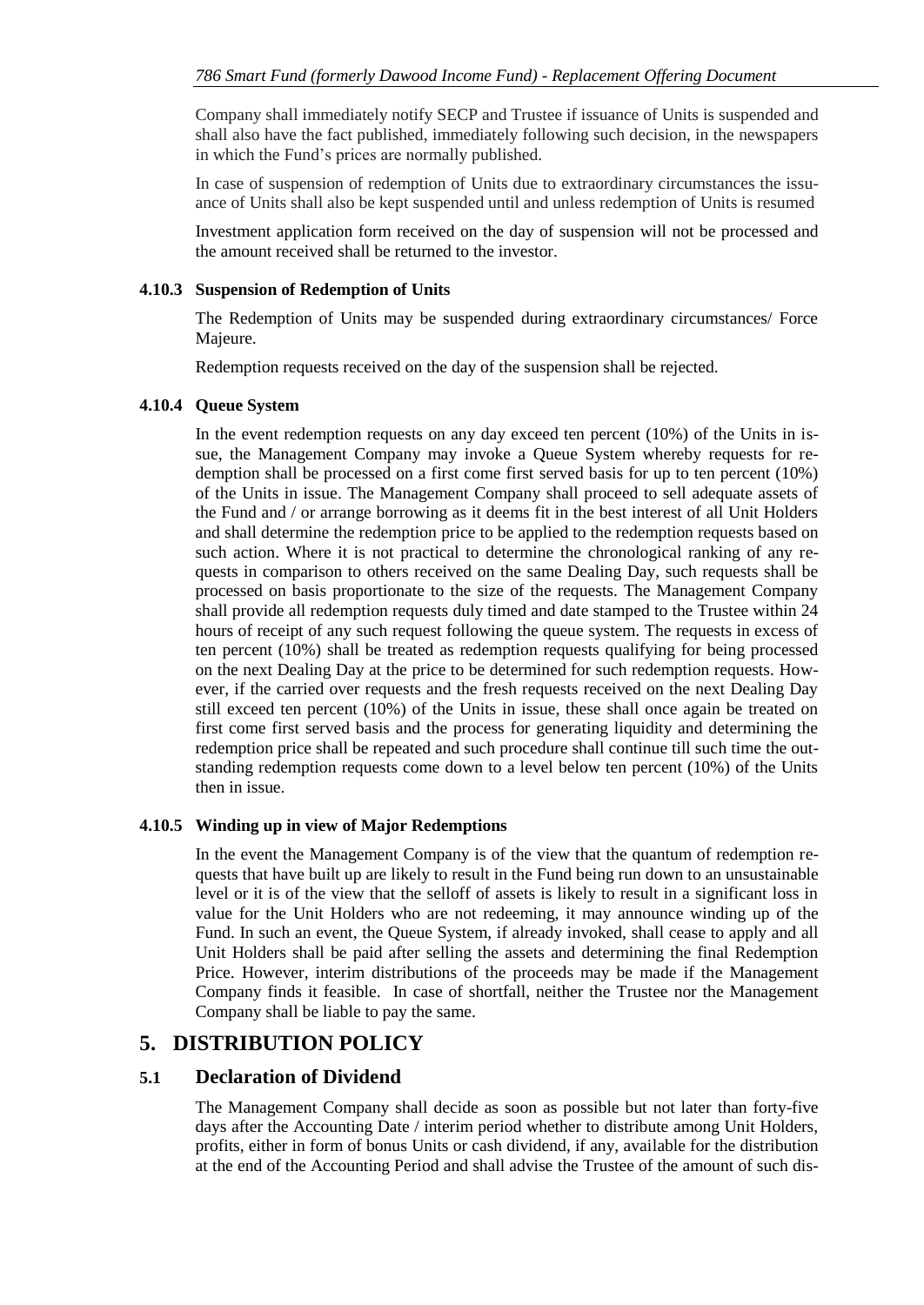tribution per Unit. The Fund will comply with regulatory and taxation requirements and the distribution policy may be amended accordingly.

The Management Company on behalf of the Scheme shall, for every accounting year, distribute by way of dividend to the Unit Holders, not less than ninety per cent of the accounting income of the Collective Investment Scheme received or derived from sources other than unrealized capital gains as reduced by such expenses as are chargeable to a Collective Investment Scheme under the Regulations.

For the purpose of this Clause the expression "accounting income" means income calculated in accordance with the requirements of International Accounting Standards (IAS) as are notified under the Companies Act 2017 and Companies Ordinance 1984, the Regulations and the directives issued by SECP. Wherever the requirement of Regulations or the directives issued by SECP differs with the requirement of IAS, the Regulations and the said directives shall prevail.

### <span id="page-45-0"></span>**5.2 Determination of Distributable Income**

The amount available for distribution in respect of any Accounting Period shall be determined in accordance with the regulatory and taxation requirements as may be applicable from time to time.

All the receipts deemed by the Management Company to be in the nature of capital accru ing from Investments shall not be regarded as available for distribution but shall be re tained as part of the Fund Property, provided that and subject to the regulatory and taxation requirements such amounts out of the sale proceeds of the Investments and all other re ceipts as deemed by the Management Company to be in the nature of the net realized ap-preciation may be distributable to the Unit Holders by the Trustee upon instructions of the Management Company and shall thereafter cease to form part of the Fund Property.-

### <span id="page-45-1"></span>**5.3 Payment of Dividend**

All payments for dividend shall be made through payment instruments or transfer of Funds to the Unit Holder's designated bank account or the charge-holder's designated bank account in case of lien / pledge of Units as the case may be or through any other mode of payment with the approval of Commission and such payment shall be subject to the Regulations and any other applicable laws.

### <span id="page-45-2"></span>**5.4 Dispatch of Dividend Warrants/Advice**

Dividend warrants/advices/payment instruments and/or Account Statements shall be dispatched to the Unit Holders or the charge-holders at their registered addresses.

### <span id="page-45-3"></span>**5.5 Reinvestment of Dividend**

The Management Company shall give the Unit Holders the option at the time of opening of Unit Holder Account (via the Investor Account Opening Form) within the Unit Holder Register to receive new Units instead of cash dividend after adjustment of relevant taxes. The Unit Holders shall be entitled to change such option.

### <span id="page-45-4"></span>**5.6 Bonus Units**

The Management Company may decide to distribute, wholly or in part, the distributable income in the form of stock dividend (which would comprise of Bonus Units of the Trust) if it is in the interest of the Unit Holders. After the fixing of the rate of bonus distribution per unit in case of distribution in the form of bonus units the management company shall under initiation to the Trustee issue additional units issued in the name of the unit holders as per the bonus ratio. The Bonus Units would rank pari passu as to their rights in the Net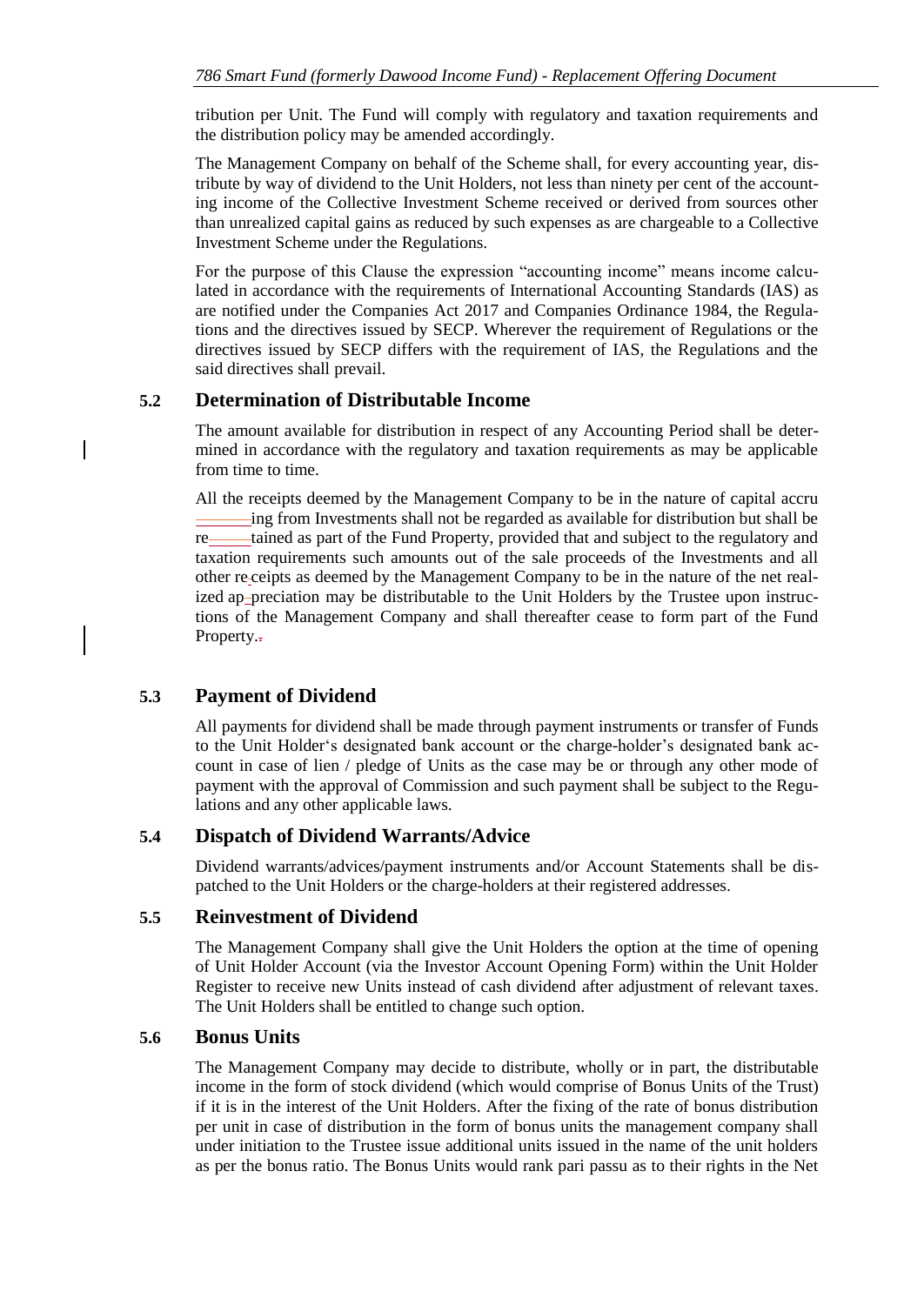Assets, earnings and receipt of dividend and distribution with the existing Units from the date of issue of these Bonus Units. The account statement or Unit Certificate shall be dispatched to the Unit Holder within fifteen days of the issue of Bonus Units.

#### **Encashment of Bonus Units**

The Management Company shall give the Unit Holder(s) the option at the time of opening of Unit Holder Account (via the Investor Account Opening Form) within the Unit Holder Register to encash bonus Units. In such case the bonus Units issued to the credit of such Unit Holder(s) shall be redeemed at the ex-dividend NAV as calculated on the Business Day immediately preceding the first day of the book closure announced for such purpose and proceeds shall be credited in accordance with the normal procedure already detailed above for Redemption of Units.

### <span id="page-46-0"></span>**5.7 Closure of Register**

The Management Company may close the Register by giving at least seven (7) days notice to the Unit Holder provided that the time period for closure of register shall not exceed six (6) working days at a time and whole forty five days in a Financial Year. During the closure period, the sale, redemption, conversion of Units or transfer of Units will be suspended. Notice for closure of register should be published in two newspapers (Urdu and English language) having circulated all over Pakistan.

### <span id="page-46-1"></span>**6. FEE AND CHARGES**

#### <span id="page-46-2"></span>**6.1 Fees and Charges Payable by an Investor**

The following fees and charges shall be borne by the Investor:

#### **6.1.1 Front-end Load**

Front end Load is a part of Sales Load which may be included in the offer price of the Units. The remuneration of Distributors shall be paid from such Load and if the Front-end Load is insufficient to pay the remuneration of the Distributors, the Management Company shall pay the amount necessary to pay in full such remuneration and no charges shall be made against the Fund Property or the Distribution Account in this respect. Such payments may be made to the Distributors by the Management Company upon the receipt from the Trustee.

The Management Company may at its discretion charge different levels of Load as per Annexure A. Any change in Front-end Load shall be done through an addendum to the Offering Document after seeking prior approval of the Commission.

A Distributor located outside Pakistan may if so authorized by the Management Company and the Trustee retain such portion of the Front-end Load as is authorized by the Management Company and transfer the net amount to the Trustee, subject to the law for the time being in force.

The issue price applicable to Bonus Units issued by way of dividend distribution or issue of Units in lieu of cash distribution shall not include any sales or processing charge.

#### **6.1.2 Back-end Load**

Back end Load deducted from the Net Asset Value in determining the Redemption Price; provided however that different levels of Back-end Load may be applied to different classes of Units, but Unit Holders within a class shall be charged same level of back end load.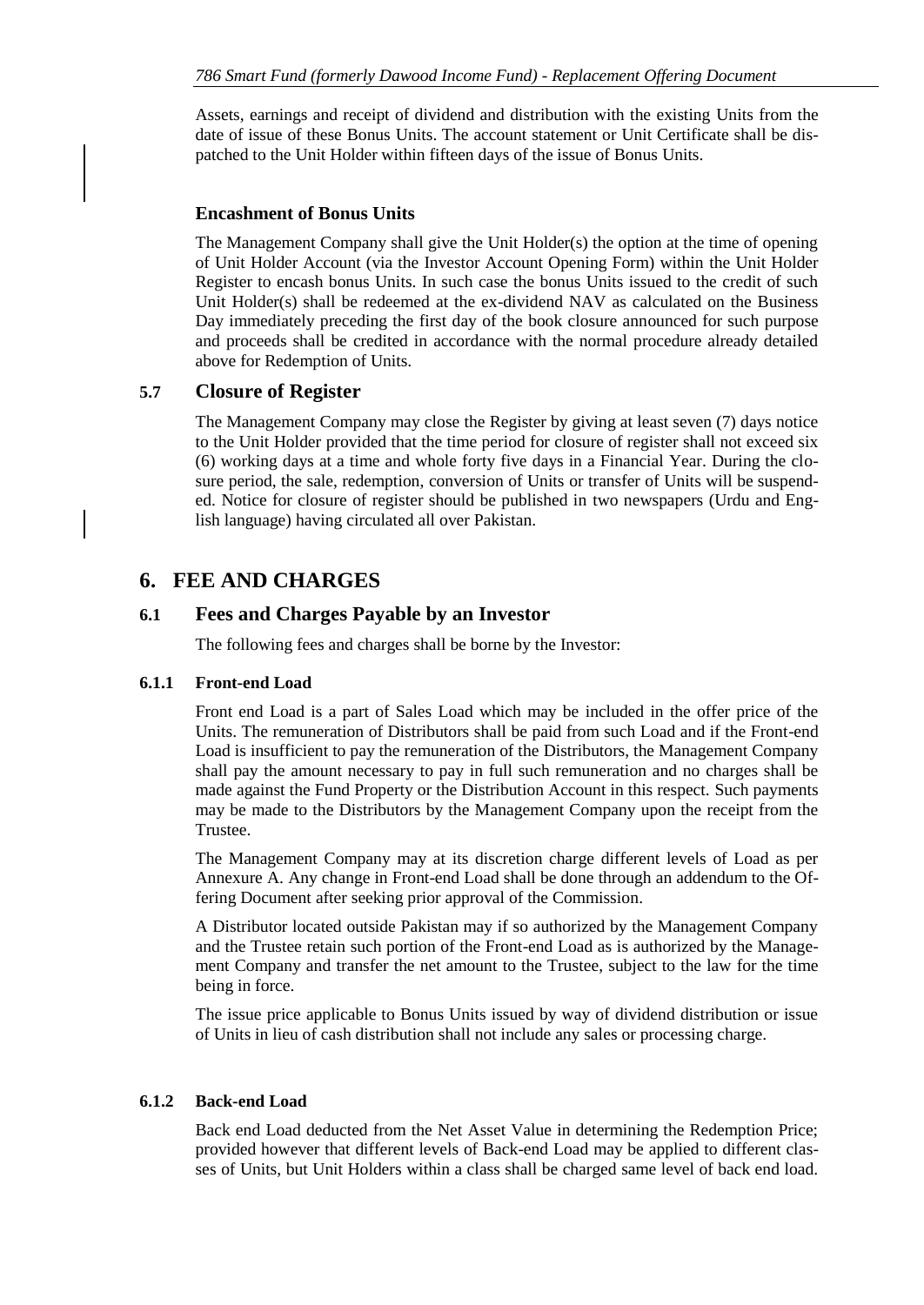Management Company may change the current level of Back-end Load after giving 90 days prior notice to the Unit Holder through newspaper (either Urdu or English Newspaper) and via post and the unit holders shall be given an option to exit at the applicable NAV without charge of back end load as specified in the Regulation.

The current level of Back-end Load is indicated in Annexure "A".

### **6.1.3 Other Charges**

Transfer of Units from one owner to another shall be subject to a Processing charge of an amount not exceeding 0% of the Net Asset Value at the date the request is lodged, which shall be recovered from the transferee. However, the processing charge shall not be payable by successors in the case of inheritance or distribution of the estate of a deceased Unit Holder.

Units issued to an Account holder through conversion from another scheme run by the Management Company shall be issued at a price based on the Net Asset Value on that date.

### **6.1.4 Expenses borne by the Management Company and the Trustee**

The Management Company and Trustee shall bear all expenditures in respect of their respective secretarial and office space and professional management services provided in accordance with the provisions of the Deed. Neither the Management Company nor the Trustee shall make any charge against the Unit Holders nor against the Trust Property nor against the Distribution Account for their services nor for expenses, except such expenses or fees as are expressly authorized under the provisions of the Regulations and the Deed to be payable out of Trust Property.

Any cost associated with sales, marketing and advertisement of collective investments schemes shall not be charged to the collective investment schemes

#### **6.1.5 Remuneration of Distribution Company / Investment Agent / Investment Facilitator**

The Distribution Company employed by the Management Company will be entitled to a remuneration payable by the Management Company out of its own resources and/or from Front End Load on terms to be agreed between the Management Company and the Distribution Company. The Investment Facilitator/Investment Adviser/Sales Agent employed by the Management Company will be entitled to a remuneration payable by the Management Company out of its own resources.

Distributors located outside Pakistan may, if so authorized by Trustee and the Management Company, be entitled to remuneration (from Management Company's own resources) on terms to be agreed between them and the Management Company, subject to the law for the time being in force.

### <span id="page-47-0"></span>**6.2 Fees and Charges Payable by the Fund**

The following expenses shall be borne by the Fund:

#### **6.2.1 Remuneration of the Management Company**

The remuneration shall begin to accrue from the close of the Initial Offering Period. In respect of any period other than an Annual Accounting Period, such remuneration shall be prorated on the basis of the actual number of days for which such remuneration has accrued in proportion to the total number of days in the Annual Accounting Period concerned.

Current level of management fee is also disclosed in Annexure "A". In addition, the actual Management Fee shall be disclosed in the monthly FMR as well as the financial accounts.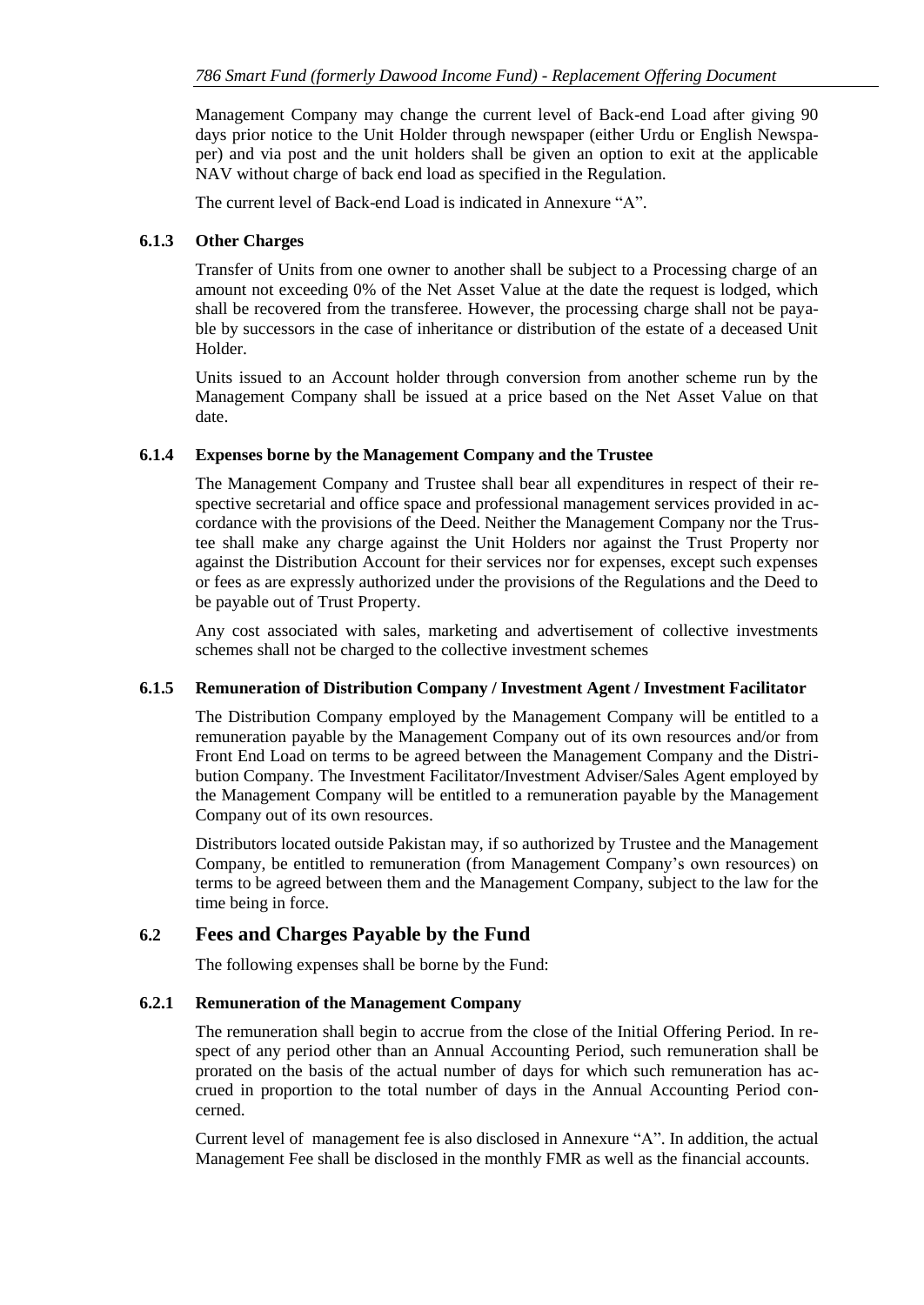Any increase in the current level of Management Fee, provided it is with in the maximum limit prescribed in the Regulations shall be subject to giving a ninety (90) days prior notice to the unit holders and the unit holders shall be given an option to exit at the applicable NAV without charge of any exit load.

#### **6.2.2 Remuneration of the Trustee**

The Trustee shall be entitled to a monthly remuneration out of the Trust Property determined in accordance with Annexure "B".

The remuneration shall begin to accrue following the expiry of the Initial Period. For any period other than an Annual Accounting Period such remuneration will be prorated on the basis of the actual number of days for which such remuneration has accrued in proportion to the total number of days in an Annual Accounting Period concerned. Any upward change in the remuneration of trustee from the existing level shall require prior approval of the Commission.

### <span id="page-48-0"></span>**6.3 Formation Costs**

All preliminary and floatation expenses of the Fund including expenses incurred in connection with the establishment and authorization of the Fund, including execution and registration of the Constitutive Documents, issue, legal costs, printing, circulation and publication of the Offering Document, and all expenses incurred during and up to the Initial Offering Period subject to a maximum of one per cent of pre-IPO capital of the Fund or Rupees five million, whichever is lower, shall be borne by the Fund subject to the audit of expenses and amortized over a period of not less than five years or within the maturity of the Fund whichever is lower. This cost shall be reimbursable by a collective investment scheme to an AMC subject to the audit of expenses. The Formation Cost shall be reported by the Management Company to the Commission and the Trustee giving their break-up under separate heads, as soon as the distribution of the securities is completed

#### <span id="page-48-1"></span>**6.4 Other costs and expenses**

Only the expenses allowed under the applicable laws shall be paid out of the Fund Property. Following are the charges which shall be payable out of the Fund Property:

- (i) Custody, Brokerage, Transaction Costs of investing and disinvesting of the Fund Property.
- (ii) All expenses incurred by the Trustee in effecting the registration of all registerable property in the Trustee's name.
- (iii) Legal and related costs incurred in protecting or enhancing the interests of the Unit Holders.
- (iv) Bank charges, borrowing and financial costs;
- (v) Auditors' Fees and out of pocket expenses.
- (vi) printing costs and related expenses for issuing Fund's quarterly, half yearly and annual reports
- (vii) Fund rating fee payable to approved rating agency.
- (viii)Listing Fee including renewals payable to the Stock Exchange(s) on which Units may be listed
- (ix) Fee pertaining to the Fund payable to the Commission.
- (x) Taxes, fees, duties if any, applicable to the Fund and on its income, turnover and/or its properties including the Sales Tax levied on Services offered by Asset Management Company (for management of Fund).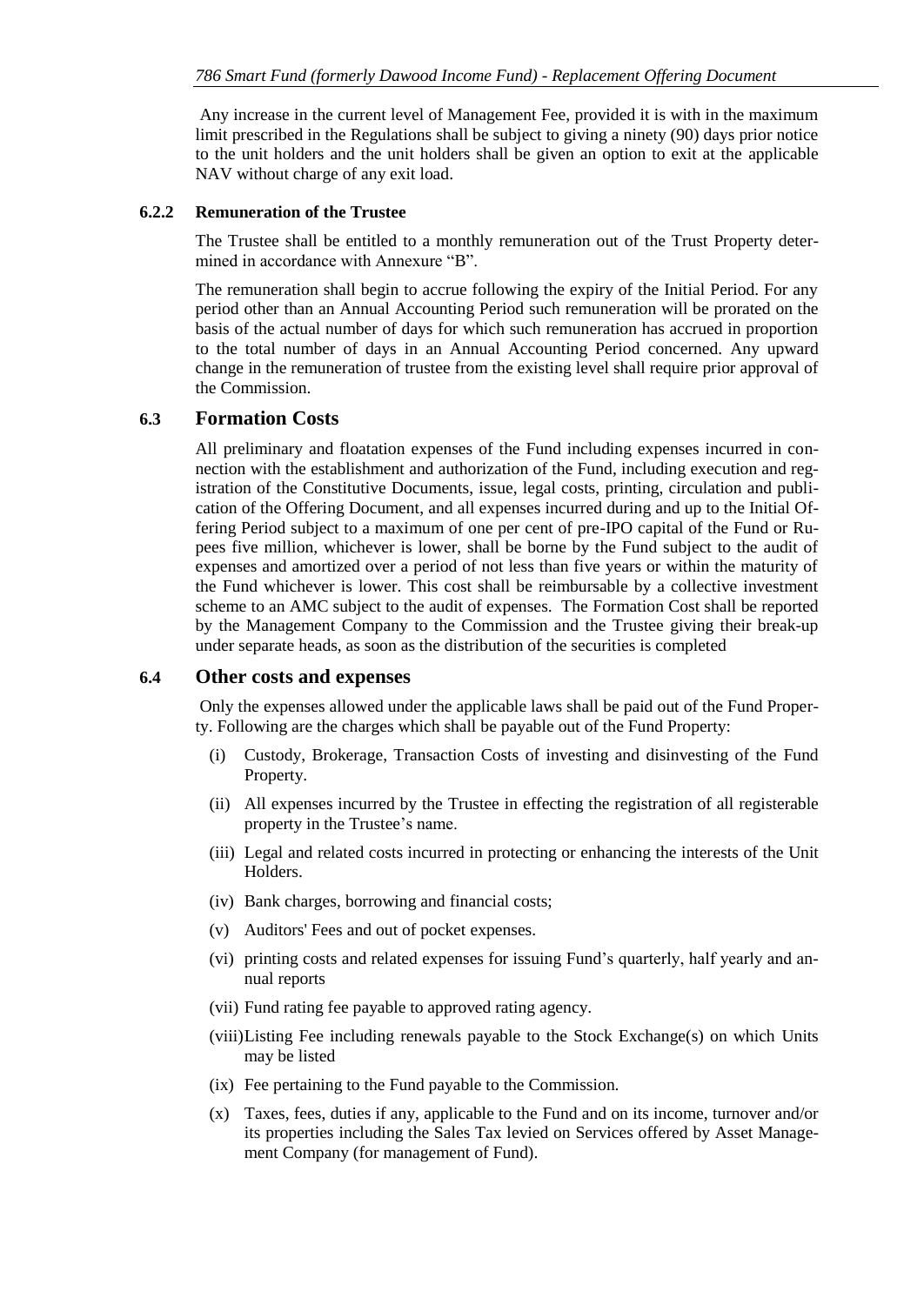- (xi) Charges and levies of stock exchanges, national clearing and settlement company, CDC charges.
- (xii) fees and expenses related to registrar services, accounting, operation and valuation services related to CIS maximum up to 0.1% of average annual net assets of the Scheme or actual whichever is less.
- (xiii)Any amount which the Shariah Advisor may declare to be Haram and to be paid to Charity*.*
- (xiv)Shariah Advisory Fee
- (xv) Any other expenses as permissible under the Rules and Regulations from time to time and / or permitted by the Commission.
- (xvi)The expense ratio of the Fund (excluding Government taxes or such levies including SECP fees) shall not exceed 2%.
- (xvii) Taxes, fees, duties and other charges applicable to CIS and on its income turnover, and/or its properties including Sales Tax, taxes, fees, duties and other charges levied by foreign jurisdiction on investment made overseas

### <span id="page-49-0"></span>**7. TAXATION**

### <span id="page-49-1"></span>**7.1 Taxation on the Income of the Fund**

#### **7.1.1 Liability for Income Tax**

The following is a brief description of the Income Tax Ordinance, 2001, applicable in respect of the Fund. This section is for advice only and potential investors should consult their tax experts for their liability with respect to taxation on income from investment in the Fund. This part does not cover tax liability of non-Pakistani resident investors with respect to taxes in their own jurisdiction.

Under the Tax Law in Pakistan, the definition of a public company includes a trust formed under any law for the time being in force. The Fund will be regarded as a public company liable to a tax rate applicable to a public company.

The income of the Fund will accordingly be taxed at the following rates:

- (i) Dividend income at the applicable rate according to the relevant law;
- (ii) Capital Gains Tax as applicable according to the relevant law
- (iii) Return from all other sources / instruments are taxable at the rate applicable to a public company.

#### **7.1.2 Liability for Income Tax if Ninety Percent of Income is distributed**

Notwithstanding the tax rate given above, the income from the Fund will be exempted from tax if not less than 90% of the income for the year as reduced by capital gains is distributed amongst the Unit Holders as dividend.

The Fund will distribute not less than 90% of its income received or derived from sources other than capital gains as reduced by such expenses as are chargeable to the Fund.

### <span id="page-49-2"></span>**7.2 Withholding tax**

Under the provision of Clouse  $47(B)$  of part (IV) of the second schedule of the income Tax Ordinance 2001, the Fund's income from dividend from (Shariah compliant) term finance certificates, Sukuks, return on (Riba free) deposits with banks/financial institutions, return from contracts, securities or instruments of companies, organizations and establishments will not be subject to any withholding tax.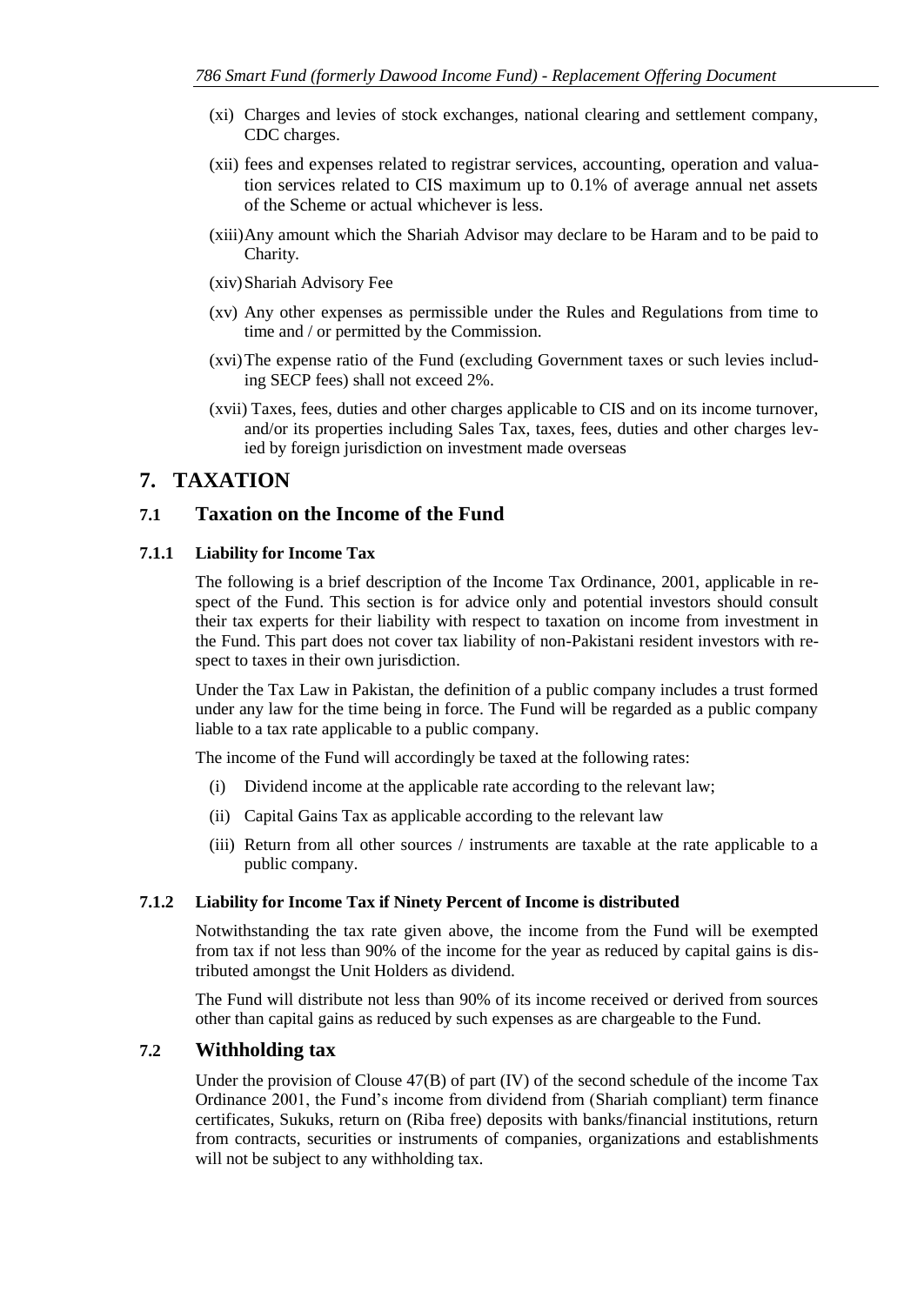### <span id="page-50-0"></span>**7.3 Zakat on Fund**

The Fund is Saheb-e-Nisab under the Zakat and Ushr Ordinance, 1980. The balance in the credit of savings bank account, or similar account with a bank standing on the first day of Ramzan-ul-Mubarak will be subjected to Zakat deduction @ 2.5%.

### <span id="page-50-1"></span>**7.4 Taxation and Zakat on Unit Holders**

#### **7.4.1 Taxation on Income from the Fund of the Unit Holder**

The following is a brief description of the Income Tax Ordinance, 2001, applicable in respect of Unit Holder of the Fund. This section is for advice only and potential investors should consult their tax experts for their liability with respect to taxation on income from investment in the Fund. This part does not cover tax liability of non-Pakistani resident investors with respect to taxes in their own jurisdiction.

**7.4.2** Unit Holders of the Fund will be subject to Income Tax at applicable rate on dividend income distributed by the Fund (exemption on distribution out of capital gains is limited to those Funds which are debt or money market Funds and they do not invest in shares).

The tax deducted on dividend at the rates specified above will be the final tax (except for companies) and the payer will be required to withhold the amount of tax at source from payment of dividend except where specific exemption from withholding is available to any person(s).

- **7.4.3** Capital gain arising from sale/redemption of Units of the Fund will be subject to tax at the applicable tax rate as mentioned in Income Tax Ordinance 2001.
- **7.4.4** Unit Holders who are exempt from income tax may obtain exemption certificate from the Commissioner of Income Tax and provide the same to the Management Company and/or Transfer Agent and on the basis of Exemption Certificate income tax will not be withheld.
- **7.4.5** Unitholders may be liable to pay tax even though they may not have earned any gain on their investment as return of capital through distribution to investors is taxable as per Income Tax Ordinance, 2001.

### **7.4.6 Tax Credit to Unit Holders**

Unit Holders other than a company shall be entitled to a tax credit under Section 62 of the Income Tax Ordinance, 2001, on purchase of new Units

#### **7.4.7 Zakat**

Units held by resident Pakistani Unit Holders shall be subject to Zakat at 2.5% of the value of the Units under Zakat and Ushr Ordinance, 1980, (XVII of 1980), except those exempted under the said Ordinance. Zakat will be deducted at source from the redemption proceeds. Above deduction will not be made if Unit Holder provides declaration in due course of time to the Management Company.

### <span id="page-50-2"></span>**7.5 Disclaimer**

The tax and Zakat information given above is based on the Management Company's tax advisor's interpretation of the law which, to the best of the Management Company's understanding, is correct. Investors are expected to seek independent advice so as to determine the tax consequences arising from their investment in the Units of the Fund. Furthermore, tax and Zakat laws, including rates of taxation and of withholding tax, are subject to amendments from time to time. Any such amendments in future shall be deemed to have been incorporated herein.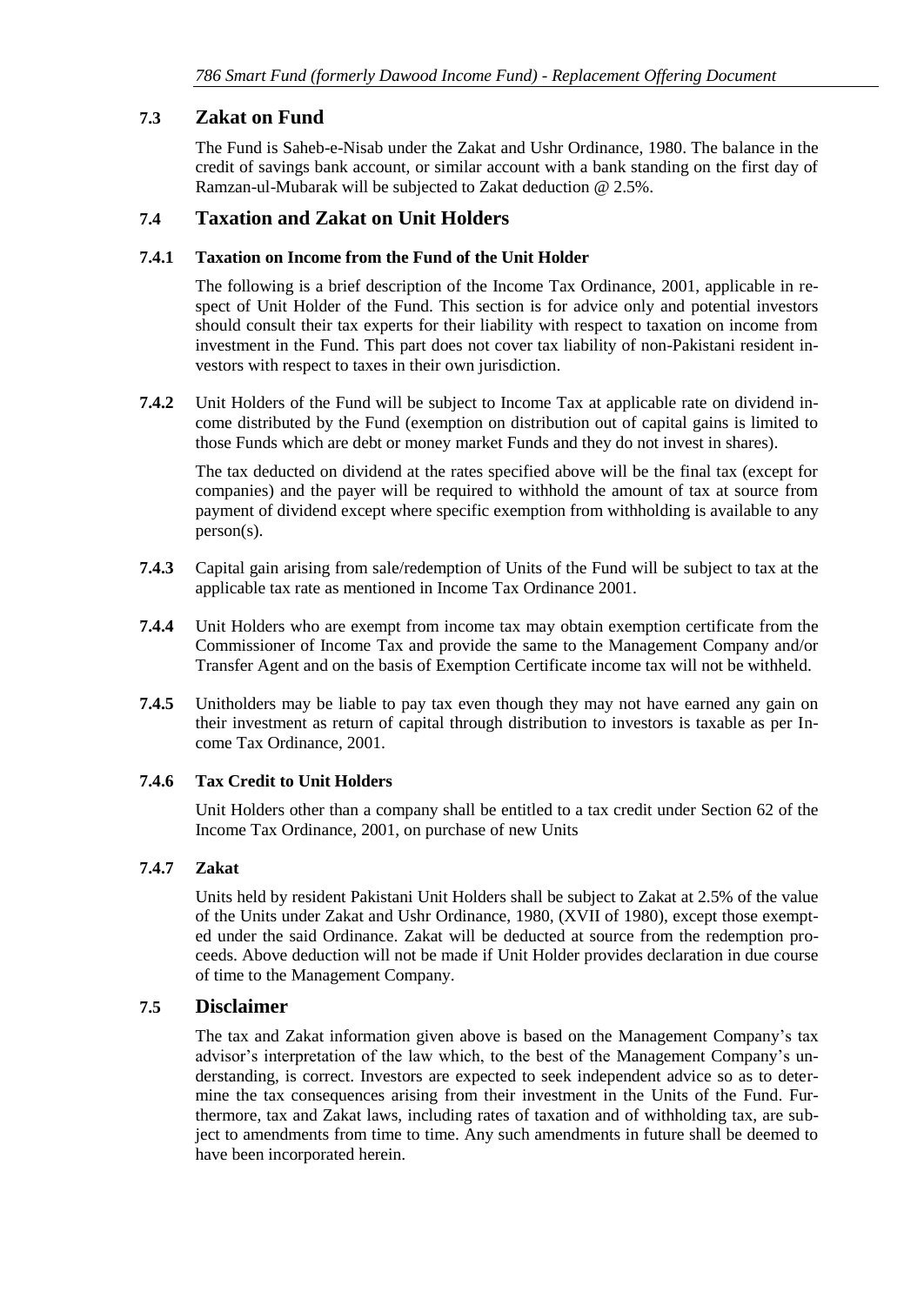All information contained in Part 7 is based on current taxation status. The exemptions and rates of taxation are subject to change from time to time, as may be announced by the Government.

# <span id="page-51-0"></span>**8. REPORTS TO UNIT HOLDERS**

### <span id="page-51-1"></span>**8.1 Account Statement**

The Management Company/Transfer Agent shall send directly to each Unit Holder an account statement each time there is a transaction in the account.

The Management Company/Transfer Agent shall provide account balance and/or account activities through electronic mode to Unit Holder, who opted for such service.

The Unit Holder will be entitled to ask for copies of his account statement on any Dealing Day within Business Hours by applying to the Management Company/Transfer Agent in writing.

### <span id="page-51-2"></span>**8.2 Financial Reporting**

- (a) The Management Company shall prepare and transmit the annual report physically in such form and manner as set out in Regulations as amended or substituted from time to time.
- (b) The Management Company shall prepare and transmit quarterly reports physically (or through electronic means or on the web subject to SECP approval) in such form and manner as set out in the Regulations as amended or substituted from time to time.

### <span id="page-51-3"></span>**8.3 Trustee Report**

The Trustee shall report to the Unit Holder, to be included in the annual and second quarter Financial Reports issued by the Management Company to the Unit Holders, as to whether in its opinion the Management Company has in all material respects managed the Fund in accordance with the provisions of the Regulations, the Constitutive Documents and if the Management Company has not done so, the respect in which it has not done so and the steps the Trustee has taken in respect thereof.

### <span id="page-51-4"></span>**8.4 Fund Manager Report**

The Management Company shall prepare the Fund Manager report each month as per guideline issued by MUFAP and transmit the same to the Unit Holders and also made available at their web site latest by  $7<sup>th</sup>$  of each month.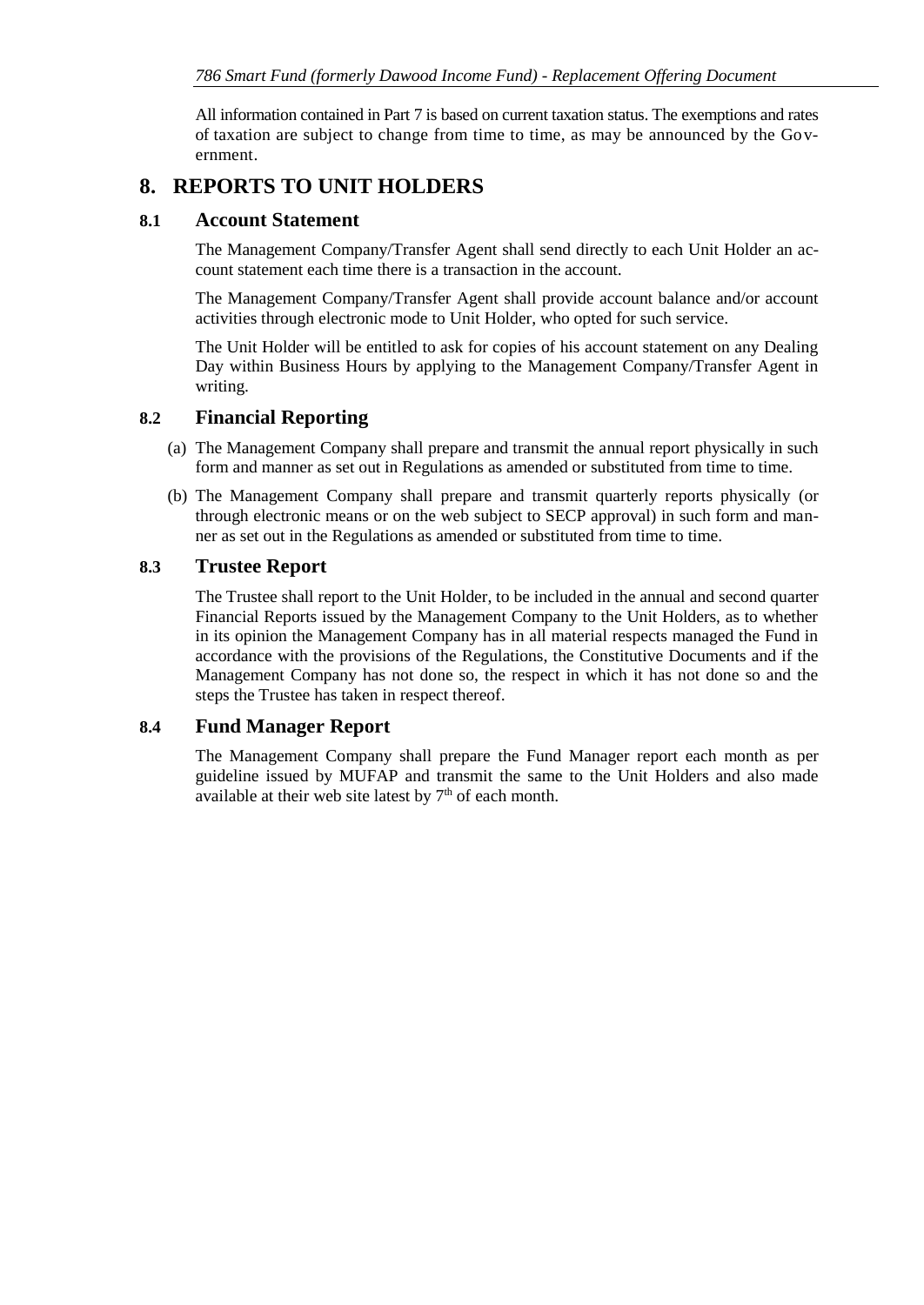# <span id="page-52-0"></span>**9. WARNING AND DISCLAIMER**

### <span id="page-52-1"></span>**9.1 Warning**

- **9.1.1** If you are in any doubt about the contents of this Offering Document, you should consult your bank manager, Legal advisor, or other financial advisor. The price of the Units of this Fund and the income of this Fund (from which distributions to Unit Holders is made) may increase or decrease.
- **9.1.2** Investment in this Fund is suitable for investors who have the ability to take the risks associated with financial market investments. Capital invested in the financial markets could in extreme circumstances lose its entire value. The historical performance of this Fund, other Funds managed by the Management Company, the financial markets, or that of any one security or transaction included in the Fund's portfolio will not necessarily indicate future performance.

### <span id="page-52-2"></span>**9.2 Disclaimer**

- **9.2.1** The Units of the Fund are not bank deposits and are neither issued by, insured by, obligation of, nor otherwise supported by SECP, any Government Agency, Trustee (except to the extent specifically stated in this document and the Trust Deed) or any of the shareholders of the Management Company or any of the Pre-IPO Investors or any other bank or financial institution. The portfolio of the Fund is subject to market risks and risks inherent in all such investments.
- **9.2.2** The Fund's target return/ dividend range cannot be guaranteed. Fund's Unit price is neither guaranteed nor administered/ managed; it is based on the NAV that may go up or down depending upon the factors and forces affecting the capital markets and interest rates.

## <span id="page-52-3"></span>**10. GENERAL INFORMATION**

## <span id="page-52-4"></span>**10.1 Accounting Period / Financial Year of the Fund**

Accounting Period means a period ending on and including an accounting date and commencing (in case of the first such period) on the date on which the Trust Property is first paid or transferred to the Trustee and (in any other case) from the next day of the preceding accounting period.

Annual Accounting Period means the period commence on 1st July and shall end on 30th June of the succeeding calendar year.

### <span id="page-52-5"></span>**10.2 Inspection of Constitutive Documents**

The copies of constitutive documents, such as the Deed and the Offering Document, can be inspected free of charge at the addresses given below, however such documents shall also be available on the web site of the Management Company:

### **786 Investments Limited**

G-3, Ground Floor, BRR Tower, Off I.I. Chundrigar Road, Karachi

## <span id="page-52-6"></span>**10.3 Transfer of Management Rights of the Fund**

The management rights of the Fund may be transferred to another Management Company upon the occurrence of any of the following events in accordance with the procedure laid down in the Regulation, the Deed and the Directive issued by the Commission;-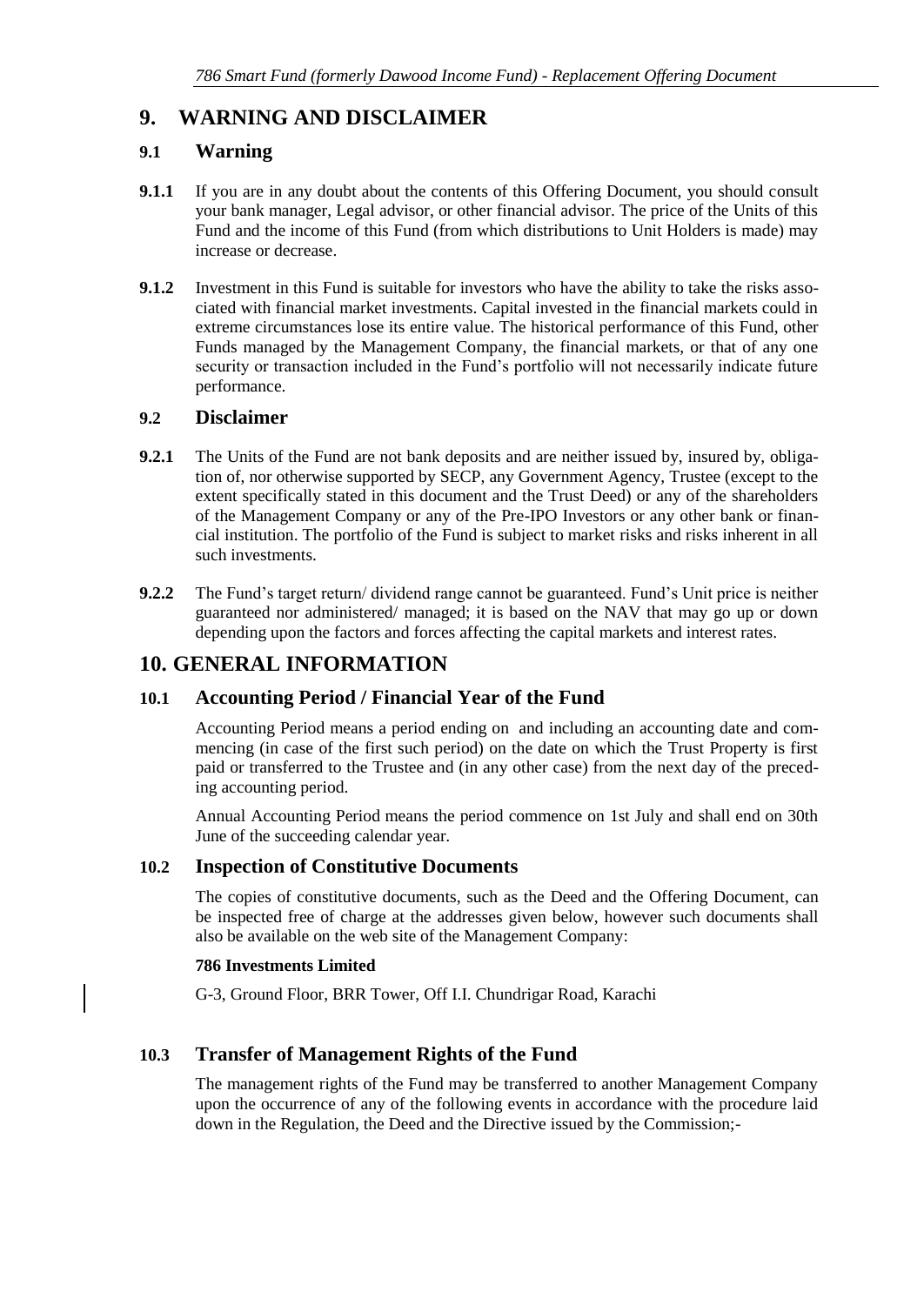- (i) the Management Company goes into liquidation, becomes bankrupt or has a liquidator appointed over its assets, or its license has been cancelled or does not hold valid license;
- (ii) where the Management Company is unable to remove the suspension of redemption of Units of the Fund within the fifteen business days of suspension and the Unit Holders representing at least three fourth in value of total outstanding Units of the concerned scheme pass a resolution or have given consent in writing that the scheme be transferred to another Management Company;
- (iii) if in the opinion of the Commission further management of the Fund by the existing Management Company is detrimental to the interest of the Unit Holders, the Commission may direct the Trustee to transfer the Fund to another Management Company.
- (iv) If the Management Company may retire voluntarily with the prior written consent of the Commission.

### <span id="page-53-0"></span>**10.4 Extinguishment/Revocation of the Fund**

The Fund may be extinguished by the occurrence of any of the following events in accordance with the procedure laid down in the Regulation, the Deed and the Directive issued by the Commission;-

- (i) the Fund has reached its maturity date as specified in the Deed;
- (ii) where the Management Company is unable to remove the suspension of redemption of Units of the Fund within the fifteen business days of suspension and the Unit Holders representing at least three fourth in value of total outstanding Units of the concerned scheme pass a resolution or have given consent in writing that the scheme be revoked;
- (iii) where the Management Company goes into liquidation, becomes bankrupt or has a liquidator appointed over its assets, or its license has been cancelled or does not hold valid license;
- (iv) in the opinion of the Management Company the scheme is not commercially viable or purpose of the scheme cannot be accomplished subject to the consent of Trustee;
- (v) The Management Company subject to regulatory approval, may announce winding up of the Trust in the event redemption requests build up to a level where the Management Company is of the view that the disposal of the Trust Property to meet such redemptions would jeopardize the interests of the remaining Unit Holder(s) and that it would be in the best interest of all the Unit Holder(s) that the Trust be wound up.
- (vi) on occurrence of any event or circumstances which, in the opinion of the Trustee, requires the Fund to be revoked; and
- (vii) where the Commission deems it necessary to revoke the Fund and so directs either the Trustee or the Management Company in the interest of Unit Holders;

#### <span id="page-53-1"></span>**10.5 Procedure and manner of Revocation of the Fund**

Revocation of the Fund shall be done in accordance with the procedures and in the manner as mentioned in the Regulations or through circulars / guidelines issued by the SECP from time to time.)

#### <span id="page-53-2"></span>**10.6 Distribution of proceeds on Revocation**

In case of Revocation of the Fund the Trustee shall according to the procedure laid down in the Regulations refund the net proceeds to the Unit Holders in proportion to the number of units held by them.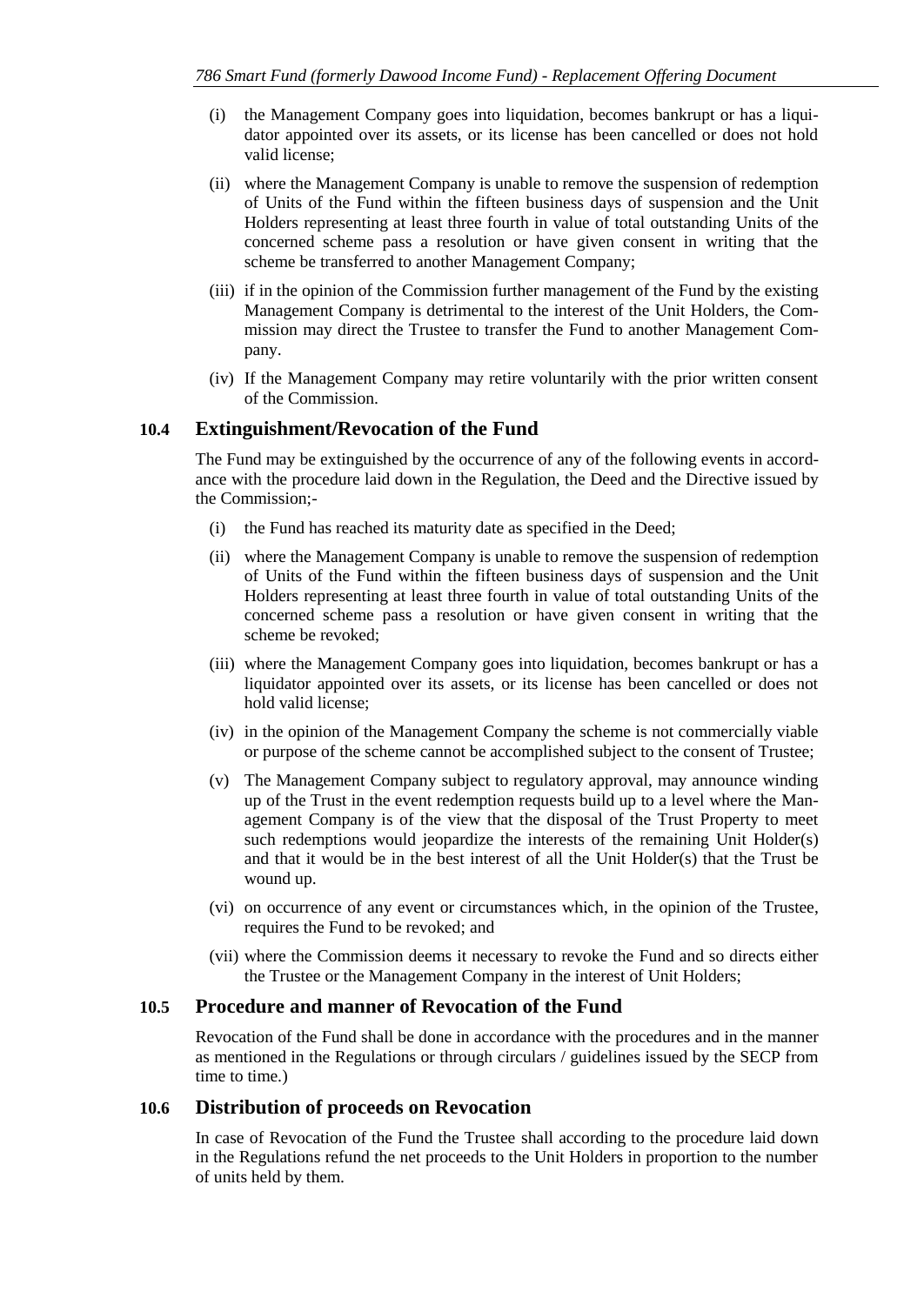# <span id="page-54-0"></span>**GLOSSARY**

Unless the context requires otherwise the following words or expressions shall have the meaning respectively assigned to them:

**"Accounting Date"** means the thirtieth day of June in each year and any interim date on which the financial statements of the Trust are drawn up. Provided that the Management Company may, with the written consent of the Trustee and after obtaining approval from the Commission and the Commissioner of Income Tax may change such date to any other date and such change shall be intimated to the Commission.

**"Account Opening / Investment Account Opening Form"** means standardized form prescribed by the Management Company to be duly filled by the investors at the time of opening an account with the Fund.

**"Accounting Period"** means a period ending on -and including an accounting date and commencing (in case of the first such period) on the date on which the Trust Property is first paid or transferred to the Trustee and (in any other case) from the next day of the preceding accounting period.

**"Administrative Plans"** means investment plans offered by the Management Company and approved by the Commission, where such plans allow investors a specific investment strategy in any one or a combination of Schemes managed by the Management Company in accordance with the conditions specified by SECP.

**"Annual Accounting Period" or "Financial Year"** means the period commence on 1st July and shall end on 30th June of the succeeding calendar year.

**"Asset Management Company"** means an asset Management Company as defined in the Rules and Regulations.

**"Auditor"** means the Auditor of the Trust appointed by the Management Company, with the consent of the Trustee, as per the Regulations.

**"Authorized Branches"** means those Branches of Distributors or Distribution Companies which are allowed by the Management Company to deal in Units of the Funds managed by the Management Company.

**"Authorized Broker"** means those Brokers which are authorized to deal in Government Securities.

#### **"Authorized Investments"**

Authorized Investments are those as defined in the clause 2.1.1 of this Offering Document

**"Back-end Load"** means the charge deducted from the Net Asset Value in determining the Redemption Price; provided however that different levels of Back-end Load may be applied to different classes of Units, as specified in this document.

**"Bank"** means institution(s) providing banking services under the Banking Companies Ordinance, 1962, or any other regulation in force for the time being in Pakistan, or if operating outside Pakistan, under the banking laws of the jurisdiction of its operation outside Pakistan.

**"Bank Accounts"** means those account(s) opened and maintained for the Trust by the Trustee at Banks, the beneficial ownerships in which shall vest in the Unit Holder(s).

**"Broker"** means any person engaged in the business of effecting transactions in securities for the account of others.

**"Business Day"** means any day (business hours thereof as specified in the Offering Document) on which management company, banks and stock exchanges are open for business in Pakistan.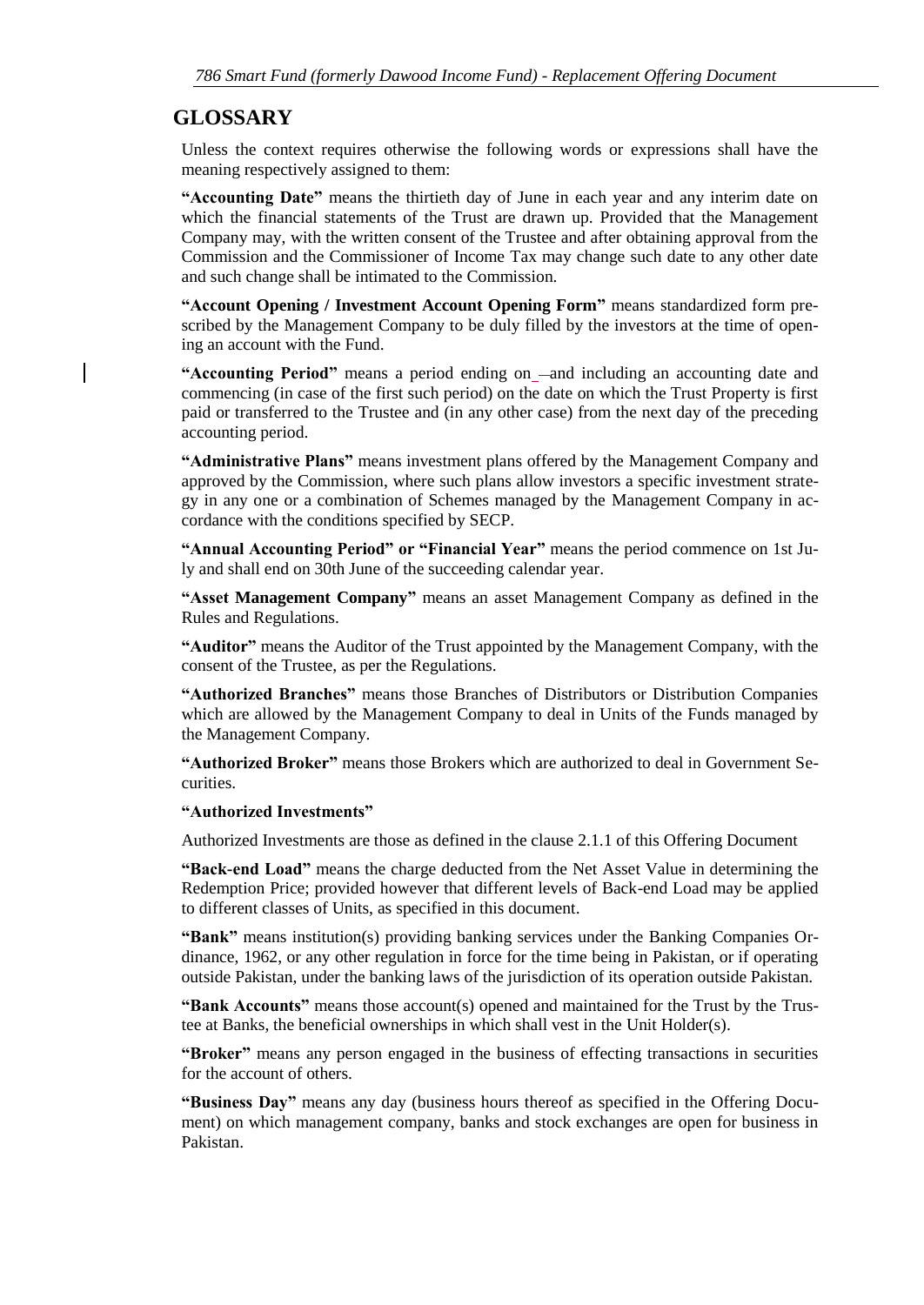**"Certificate"** means the definitive certificate acknowledging the number of Units registered in the name of the Unit Holder issued at the request of the Unit Holder pursuant to the provisions of the Trust Deed.

**"Charity"** means amount paid by the Trustee, upon instruction of the Management Company and in consultation with the Shariah Advisor, out of the income of the Fund to Charitable Trust/welfare organization, representing income which is impermissible /Haram.

**"CIS" / "Collective Investment Scheme(s)"** means Open-ended Scheme(s) managed by the Management Company and / or by other Asset Management Companies (both local and international)

**"Connected Person"** shall have the same meaning as assigned in the Rules and Regulations.

**"Constitutive Documents"** means the Trust Deed or such other documents as defined in the Regulations.

**"Custodian"** means a Bank, a Depository or an Investment Finance Company licensed under the Regulations, which may be appointed by the Trustee in consultation with the Management Company to hold and protect the Trust Property or any part thereof as custodian on behalf of the Trustee, and shall also include the Trustee itself if it provides custodial services for the Fund.

**"Contingent Load"** means Load payable by the Unit Holder at actual basis to the extend of loss incurred by fund due to disinvestments if Units are redeemed by any major Unit Holder in such period of time that the Management Company believes may adversely affect the interest of other Unit Holder(s). . Any Contingent Load received will form part of the Trust Property.

**"Cut-Off Time" / "Business Hours"** means the day time for dealing in Units of the Fund. The current Cut-Off Timing/Business Hours are mentioned in Annexure "A" of this Offering Document.

**"Dealing Day"** means every Business Day on which Units will be available for dealing (purchase, redemption, transfer, switching etc) on Dealing Days during Cut-off Time. Provided that the Management Company may with the prior written consent of the Trustee and upon giving not less than seven days' notice in two widely circulated English or Urdu newspapers in Pakistan declare any particular Business Day(s) not to be a Dealing Day(s).

**"DFI"** means Development Financial Institution and includes Saudi Pak Industrial and Agricultural Investment Company Limited, the Pak Kuwait Investment Company Limited, the Pak Libya Holding Company Limited, the Pak Oman Investment Company (Pvt.) Limited, Investment Corporation of Pakistan, House Building Finance Corporation, Pak Brunei Investment Company Limited, Pak-Iran Joint Investment Company Limited, Pak-China Investment Company Limited, and any other financial institution notified under Section 3-A of the Banking Companies Ordinance, 1962.

**"Distribution Account"** means the Bank Account (which may be a current, saving or deposit account) maintained by the Trustee with a Bank as directed by the Management Company in which the amount required for distribution of income to the Unit Holder(s) shall be transferred. Interest, income or profit, if any, including those accruing on unclaimed dividends, in this account shall be transferred to the main account of the Fund from time to time, as part of the Trust Property for the benefit of the Unit Holder(s).

**"Distributor / Distribution Company"** means Company(ies), Firm(s), Sole Proprietorship concern(s), individual(s), Banks or any other Financial Institution appointed by the Management Company under intimation to the Trustee for performing any or all of the Distribution Functions and who are registered with MUFAP as Registered Service Providers. The Management Company may itself also performs the Distribution Function.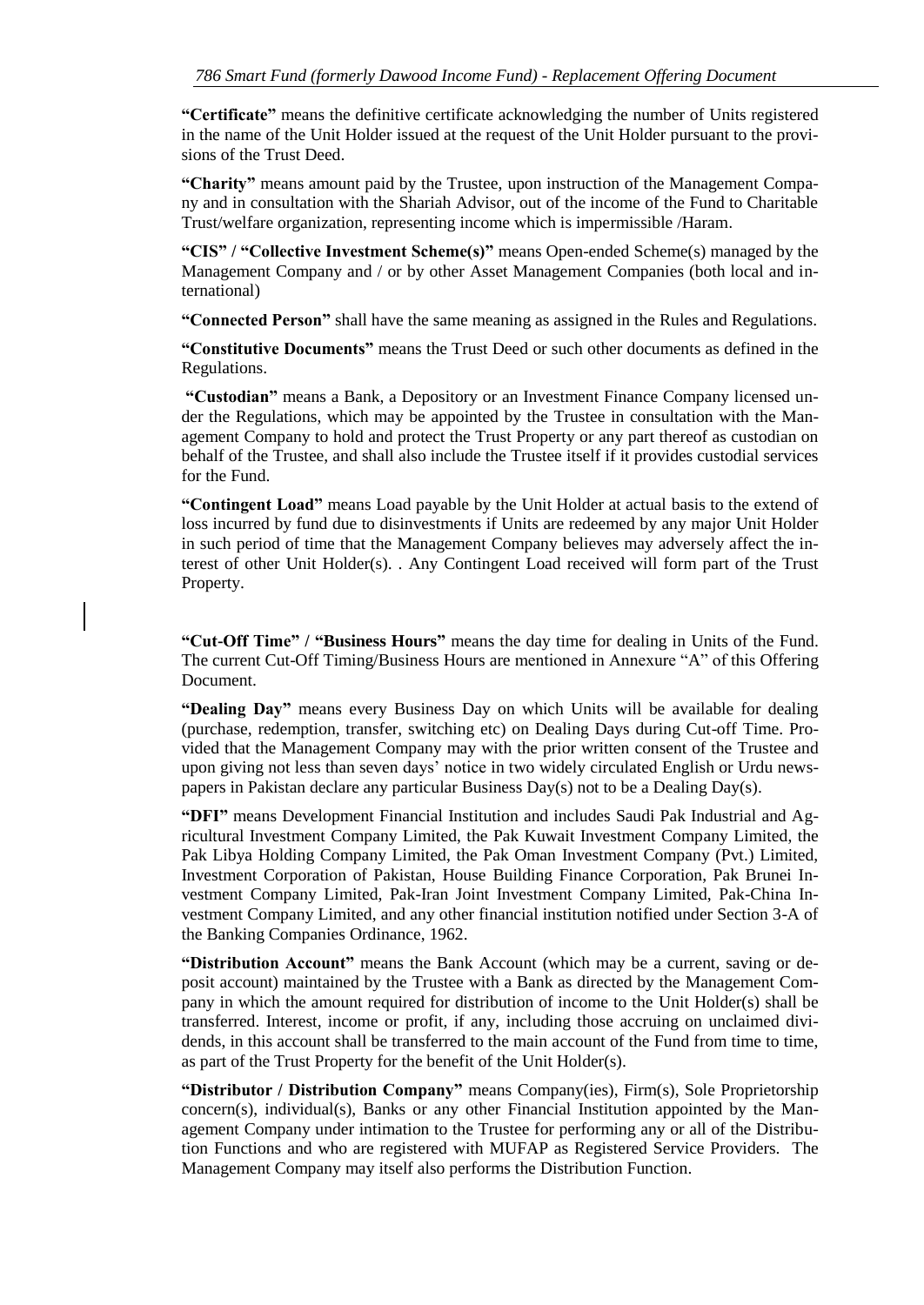**"Distribution Function"** means the functions with regard to:

- a) receiving applications for issue of Units together with the aggregate Offer Price for Units applied for by the applicants;
- b) issuing receipts in respect of (a) above;
- c) interfacing with and providing services to the Holders including receiving redemption/transfer applications, conversion notices and applications for change of address or issue of duplicate Certificates for immediate transmission to the Management Company or the Transfer Agent as appropriate;
- d) accounting to the Management Company for all: (i) payment instruments received from the applicants for issuance of Units; (ii) payments instruments to the Holders on redemption of Units; and (iii) expenses incurred in relation to the Distribution Function.
- e) the above functions may be performed electronically, if appropriate systems are in place.

**"Duties and Charges"** means in relation to any particular transaction or dealing all stamp and other duties, taxes, Government charges, bank charges, transfer fees, registration fees and other duties and charges in connection with the increase or decrease of the Trust Property or the creation, issue, sale, transfer, redemption or purchase of Units or the sale or purchase of Investment or in respect of the issue, transfer, cancellation or replacement of a Certificate or otherwise which may have become or may be payable in respect of or prior to or upon the occasion of the transaction or dealing in respect of which such duties and charges are payable, but do not include the remuneration payable to the Distribution Company or any Commission payable to agents on sales and redemption of Units or any Commission charges or costs which may have been taken into account in ascertaining the Net Asset Value.

**"Exposure"** shall have same meanings as provided in the Regulations.

**"Federal Government"** means the Federal Government of Islamic Republic of Pakistan.

**"Financial Institution"** means a Bank, Development Finance Institution, Non Banking Finance Company, Modaraba or an institution registered under relevant laws to provide financial services within or outside Pakistan.

**"Financial Sector"** shall comprise of the savings and term deposits / certificates/ securities/ instruments issued by the entities of Banking Sector, Financial Services Sector, Life Insurance Sector and Non- Life Insurance Sector as classified by Karachi Stock Exchange and DFIs.

**"Force Majeure"** means any occurrence or circumstance or element which delays or

prevents performance of any of the terms and conditions of this Deed or any obligations of the Management Company or the Trustee and shall include but not limited to any circumstance or element that cannot be reasonably controlled, predicted, avoided or overcome by any party hereto and which occurs after the execution of this Deed and makes the performance of the Deed in whole or in part impossible or impracticable or delays the performance, including but not limited to any situation where performance is impossible without unreasonable expenditure. Such circumstances include but are not limited to floods, fires, droughts, typhoons, earthquakes and other acts of God and other unavoidable or unpredictable elements beyond reasonable control, such as war (declared or undeclared), insurrection, civil war, acts of terrorism, accidents, strikes, riots, turmoil, civil commotion, any act or omission of a governmental authority, failure of communication system, hacking of computer system and transmissions by unscrupulous persons, closure of stock exchanges, banks or financial institutions, freezing of economic activities and other macro-economic factors, etc.

**"Formation Cost"** means preliminary expenses relating to regulatory and registration fees of the Scheme, flotation expenses of the Scheme, expenses relating to authorization of the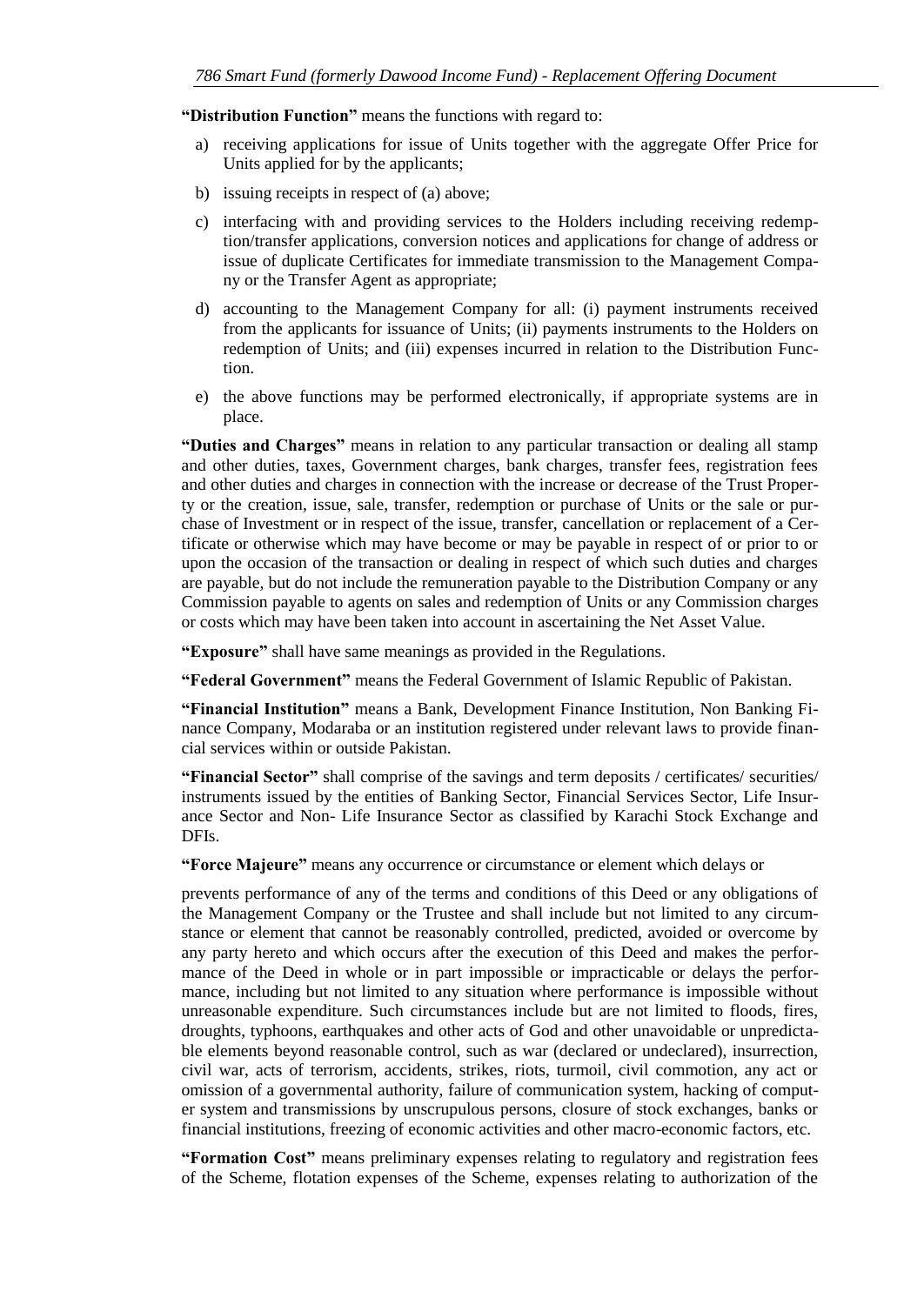Scheme, execution and registration of the Constitutive Documents, legal costs, printing, circulation and publication of this Offering Document, announcements describing the Scheme and all other expenses incurred until the end of the Initial Period.

**"Front-end Load"** means the Sales load which may be included in the offering price of the Units; provided however that different levels of Front-end Load may be applied to different investors, as determined by the Management Company. However, aggregate of Front-end Load and Back-end Load should not exceed 3% of Net Asset Value.

**"Government Securities"** includes monetary obligations of the Government or a Provincial Government or a corporation wholly owned or controlled, directly or indirectly, by the Federal Government or a Provincial Government and guaranteed by the Federal Government and any other security as the Federal Government may, by notification in the official Gazette, declare, to the extent determined from time to time, to be a Government Security.

**"Haram Income"** means any income prohibited by the Shariah

**"Holder or Unit Holder"** means the investor for the time being entered in the Register as owner of a Unit including investors jointly so registered pursuant to the provisions of the Trust Deed.

**"Initial Period" or "Initial Offering Period"** means a period determined by the Management Company during which Units will be offered as mentioned in clause 1.7 of this Offering Document.

**"Initial Price" or "Initial Offer"** means the price per Unit on the first day of the Initial Period determined by the Management Company.

**"Investment"** means any Authorized Investment forming part of the Trust Property.

**"Investment Facilitators/Advisors" "** means an individual, firm, corporate or other entity appointed by the Management Company to identify, solicit and assist investors in investing in the Scheme. *The investment facilitator/advisor is not authorized to perform the Distribution Functions.* The Management Company shall compensate the Investment Facilitators out of the Front-end Load collected by it in the Offer Price and /or Management Fee.

**"Investment Form"** means a standardized form prescribed by the Management Company to be duly filled by the investor to purchase Units and will be stated in this Offering Document.

**"Local Governments"** mean all the local / city governments in Pakistan.

**"Management Company"** is defined in the preamble hereto;

**"Net Assets"**, in relation to the Trust, means, the excess of assets over liabilities of the Scheme as calculated in accordance with the Regulations.

**"Net Asset Value" or "NAV"** means per Unit value of the Trust arrived at by dividing the Net Assets by the number of Units outstanding.

**"Offer Price or Purchase (Public Offer) Price"** means the sum to be paid by the investor for purchase of one Unit, such price to be determined pursuant to this document.

**"Offering Document"** means the prospectus or other document (issued by the Management Company with written consent of the Trustee and approved by the Commission) which contains the investments and distribution policy, unit structure(s) and all other information in respect of the Unit Trust, as required by the Rules and Regulations and is circulated to invite offers by the public to invest in the Scheme.

**"Online"** means transactions through electronic data-interchange whether real time transactions or otherwise, which may be through the internet, intranet networks and the like.

**"Ordinance"** means the Companies Act 2017 / Companies Ordinance, 1984.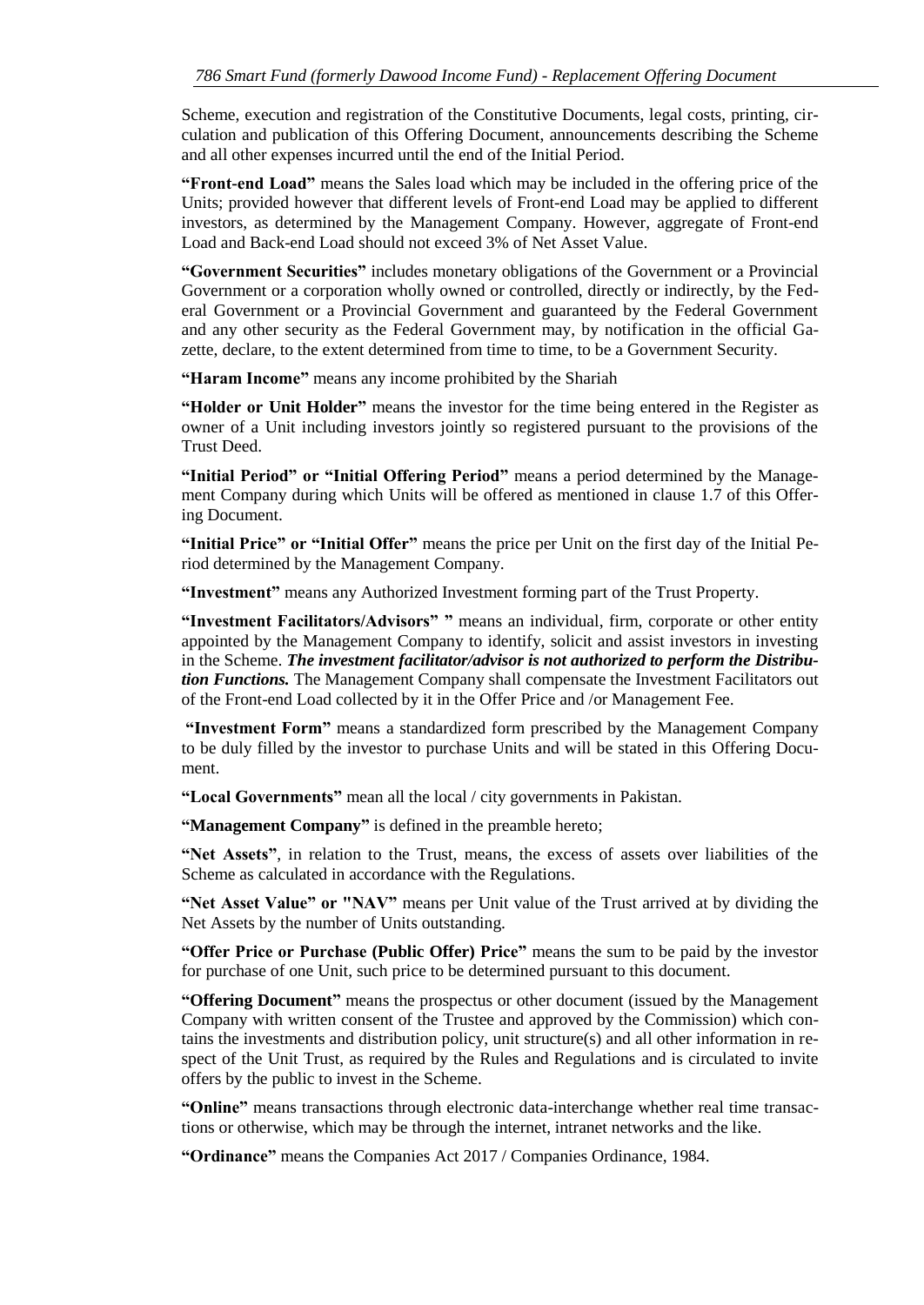**"Par Value"** means the face value of **Rs. 100** for a Unit of the Fund.

**"Personal Law"** means the law of inheritance and succession as applicable to the individual Unit Holder.

**"Pledge Form"** means a standardized form prescribed by the Management Company to be duly filled by the investor to Pledge his/her Units and will be stated in this Offering Document.

**"Profit Distribution Date"** means the date on which the Management Company decides to distribute the profits (if any).

**"Provincial Governments"** mean the Provincial Governments of all four provinces of Pakistan.

**"Redemption Form"** means a standardized form prescribed by the Management Company to be duly filled by the investor to redeem Units and will be stated in this Offering Document.

**"Redemption Price or Repurchase Price"** means the amount to be paid to the relevant Holder upon redemption of that Unit, such amount to be determined pursuant to this document.

**"Register Function"** means the functions with regard to:

- a. Maintaining the Register, including keeping a record of change of addresses/other particulars of the Holders;
- b. Issuing account statements to the Holders;
- c. Issuing Certificate, including Certificates in lieu of undistributed income to Holders;
- d. Cancelling old Certificates on redemption or replacement thereof;
- e. Processing of applications for issue, redemption, transfer and transmission of Units, recording of pledges, liens and changes in the data with regard to the Holders;
- f. Issuing and dispatching of Certificates;
- g. Dispatching income distribution warrants, and bank transfer intimation and distributing bonus Units or partly both and allocating Units to Holders on re-investment of dividends;
- h. Receiving applications for redemption and transfer/transmission of Units directly from Holder or legal representatives or through Distributor;
- i. Maintaining record of lien/pledge/charge; and
- j. Keeping record of change of addresses/other particulars of the Holders.

**"Regular Interval"** means monthly, quarterly, half yearly or annual periods.

**"Rules"** mean Non-Banking Finance Companies (Establishment and Regulation) Rules 2003 as amended from time to time.

**"Regulations"** mean Non--Banking Finance Companies and Notified Entities Regulations, 2008 and the Schedules and Forms attached to it as amended/replaced from time to time.

**"Sales Load"** means front end load deducted at the time of investment or back end load charged at the time of redemption from Scheme. However, the load charged upon redemption and which forms part of the Scheme property shall not classify as sales load. An Asset Management Company may charge sales load maximum upto 3% of the NAV per unit and may charge sales load maximum upto 1.5% of the NAV per unit where transactions are done online or through a website.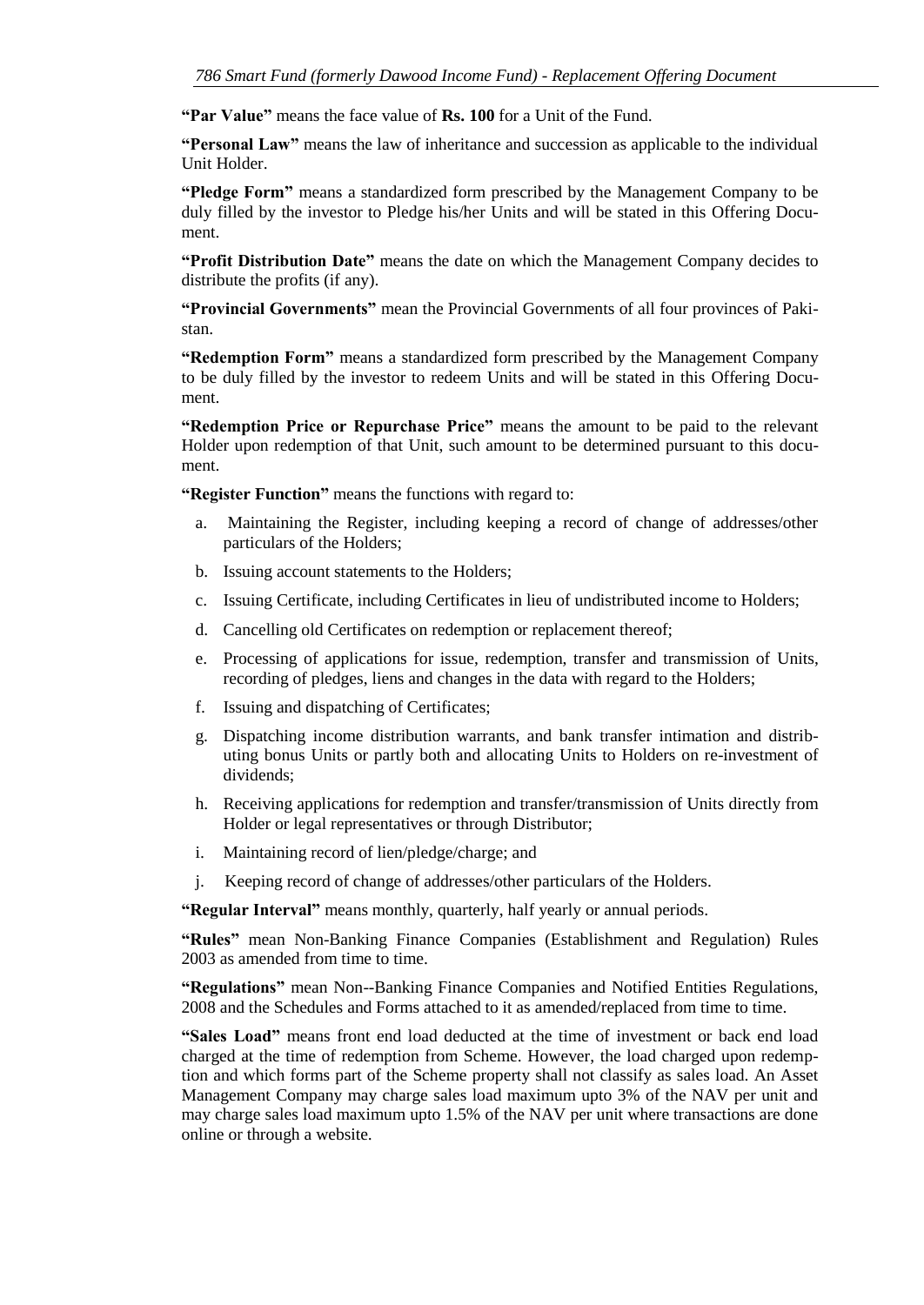**"SECP" or "Commission"** means Securities and Exchange Commission of Pakistan established under Securities and Exchange Commission of Pakistan Act, 1997 and shall include its successor.

**"Special Instruction Form"** means a standardized form prescribed by the Management Company to be duly filled by the investor to change his/her particulars and will be stated in this Offering Document.

**"Stock Exchange"** means Stock Exchanges registered under the Securities and Exchange Ordinance, 1969.

**"Sukuk"** means a type of Islamic bond that is backed by assets of the issuer that earn profit or rent.

**Subscriber"** means a unit holder who subscribes for Type of Class "C" Units

"**Transaction Costs**" means the costs incurred or estimated by the Management Company to cover the costs (such as, but not restricted to, brokerage, Trustee charges, taxes or levies on transactions, etc.) related to the investing or disinvesting activity of the Trust's portfolio, *inter alia*, necessitated by creation or cancellation of Units, which costs may be added to the NAV for determining the Offer Price of Units or to be deducted from the NAV in determining the Redemption Price.

**"Transfer Agent"** means a company including a Bank that the Management Company shall appoint for performing the Registrar Functions. The Management Company may itself perform the Registrar Function.

**"Transfer Form"** means a standardized form prescribed by the Management Company to be duly filed by the investor to transfer Units and will be stated in this Offering Document.

**"Trust Deed" or "Deed"** means the Trust Deed of the Fund executed between the Management Company and the Trustee along with all the exhibits appended hereto.

**"Trust" or "Unit Trust" or "Fund" or "Scheme"** means the Unit Trust constituted by the Trust Deed for continuous offers for sale of Units.

Words and expressions used but not defined herein shall have the meanings assigned to them in the Act and Rules and Regulations, words importing persons include corporations, words importing the masculine gender include the feminine gender, words importing singular include plural and words "written" or "in writing" include printing, engraving lithography, or other means of visible reproduction. The headings and table of contents are for convenience only and shall not affect the construction of the Trust Deed.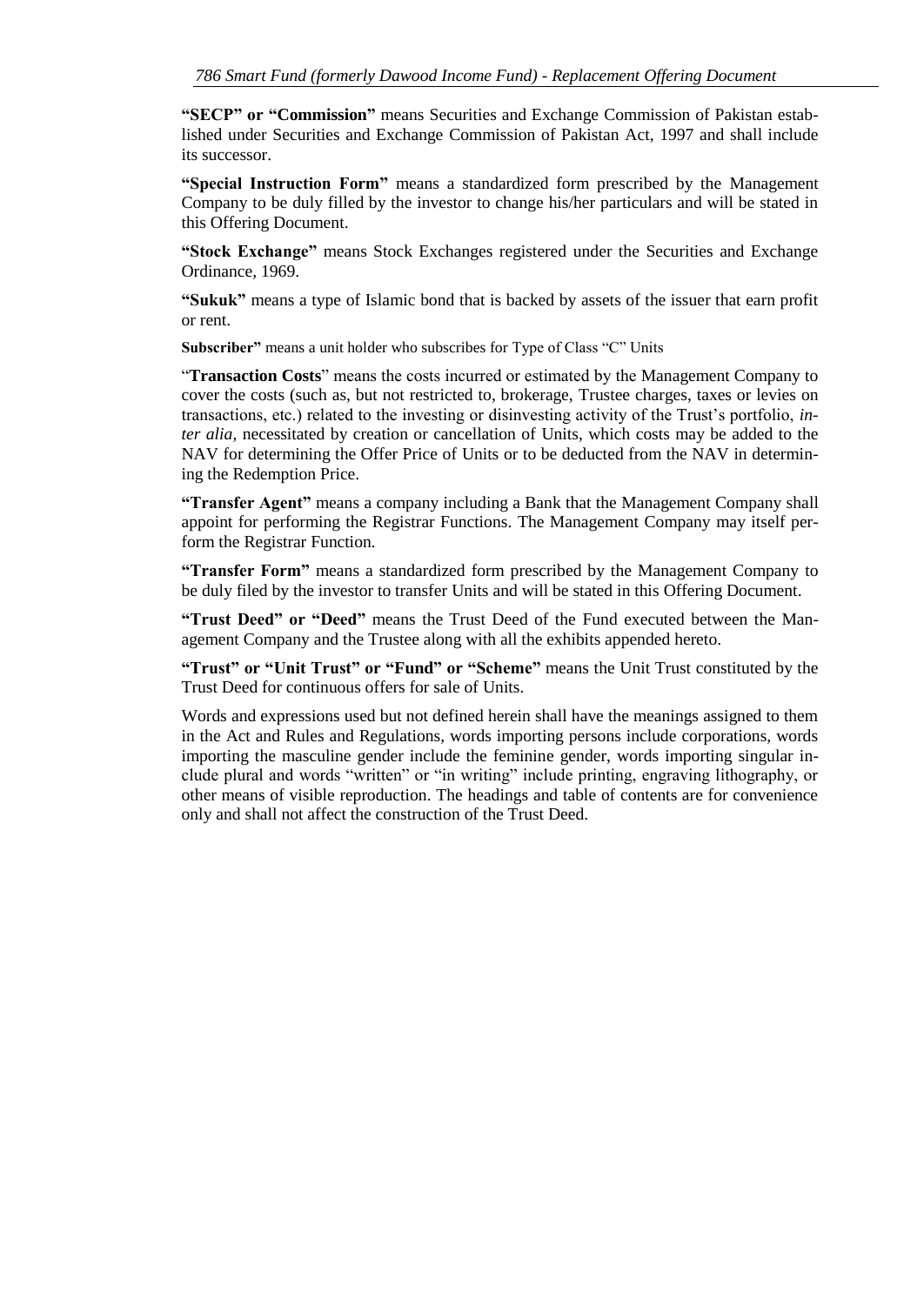# **ANNEXURE "A"**

| <b>Classes of Units</b> | <b>Front-end</b><br>Load<br>% of NAV | <b>Back-end</b><br>Load<br>% of NAV | <b>Contingent</b><br>Load<br>% of NAV |
|-------------------------|--------------------------------------|-------------------------------------|---------------------------------------|
| Class A                 | $0\%$                                | $0\%$                               | $0\%$                                 |
| Class B                 | Up to $2\%$                          | $0\%$                               | $0\%$                                 |
| Class C                 |                                      | As per following table              |                                       |

#### **Current Level of Front-End and Back End Loads**

|                   |                                      |              |                                      | <b>Type of Class C Units</b>          |                                   |  |
|-------------------|--------------------------------------|--------------|--------------------------------------|---------------------------------------|-----------------------------------|--|
| <b>Minimum</b>    |                                      |              | <b>Sales Load</b>                    |                                       |                                   |  |
| <b>Name</b>       | <b>Amount in</b><br>PKR <sup>*</sup> | Front<br>End | <b>Back</b><br><b>End</b>            | <b>Contingent Load</b>                | <b>Minimum</b><br><b>Duration</b> |  |
| <b>BabyFund</b>   |                                      |              |                                      | 2% within first 5 years of investment |                                   |  |
| Plan $/$          | 5,000                                | 0%<br>0%     |                                      | 1% from 6 to 10 years                 | till the age<br>of 18             |  |
| <b>ChildFund</b>  |                                      |              |                                      | 0.5% from 10 to 18 years              | years                             |  |
| <b>Plan</b>       |                                      |              |                                      | 0% after 18 years of investment       |                                   |  |
|                   |                                      |              |                                      | 2% within first year of investment    |                                   |  |
| <b>ShaadiFund</b> | 0%                                   | 0%           | 1% from 1 to 2 years of investment   | 3 years                               |                                   |  |
| <b>Plan</b>       | 5,000                                |              | 0.5% from 2 to 3 years of investment |                                       |                                   |  |
|                   |                                      |              |                                      | 0% after 3 years of investment        |                                   |  |
| <b>LadiesFund</b> | 5,000                                | 0%<br>0%     |                                      | 2% within first year of investment    | 1 year                            |  |
| <b>Plan</b>       |                                      |              |                                      | 0% after 1 year of investment         |                                   |  |
| <b>Millennial</b> |                                      |              |                                      | 1% within first year of investment    |                                   |  |
| <b>Plan</b>       | 5,000                                | 0%<br>0%     |                                      | 0% after 1 year of investment         | 1 year                            |  |
| Hajj/Umrah        | 0%<br>5,000<br>0%<br>Plan            |              |                                      | 1% within first year of investment    |                                   |  |
|                   |                                      |              |                                      | 0% after 1 year of investment         | 1 year                            |  |
| <b>Education</b>  |                                      |              |                                      | 1% within first year of investment    |                                   |  |
| <b>Plan</b>       | 0%<br>5,000<br>0%                    |              | 0% after 1 year of investment        | 1 year                                |                                   |  |

\*Subsequent minimum investment will be PKR 1,000.

#### **Current Cut-Off Time**

During Subscription Days of the Fund

Monday to Friday: 9:00 AM to 4:00PM

Cut-Off time may vary from time to time as may be determined by the Management Company and communicated to the Unit Holders through Management Company's website.

### **Current Level of Management Fee**

Current level of management fee is maximum 1.50% of the average annual net assets calculated on daily basis.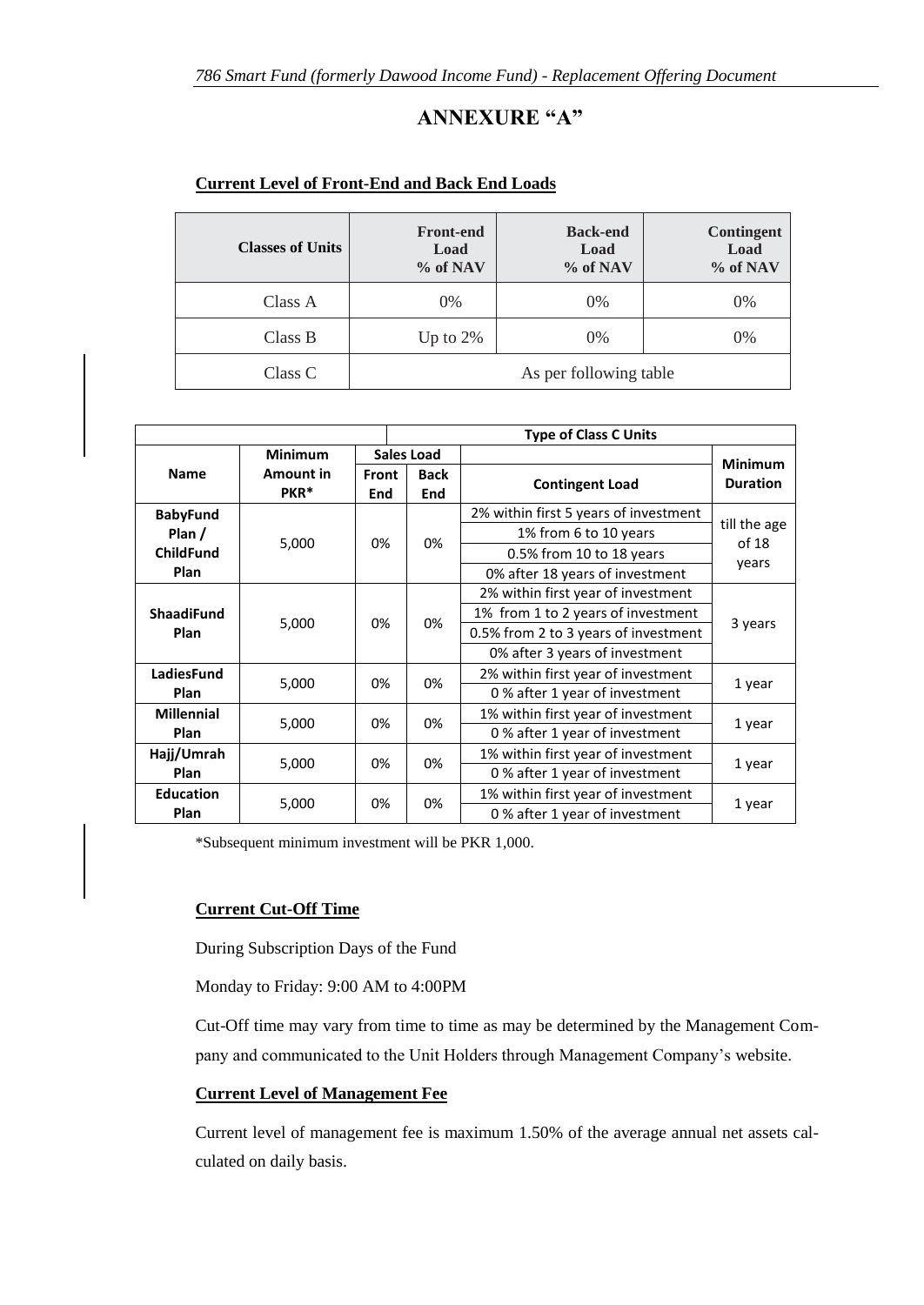# **"ANNEXURE "B"**

### **TARIFF STRUCTURE FOR TRUSTEE FEE OF THE FUND**

Trustee Fee subject to review by either party. However, any upward revision shall require prior approval of SECP.

The trustee remuneration shall consist of reimbursement of actual custodial expenses / charges plus the following tariff:

| <b>NET ASSETS</b> | <b>TARIFF</b>                                                                              |  |  |
|-------------------|--------------------------------------------------------------------------------------------|--|--|
|                   | Upto PKR 1 billion   Rs.0.6 million or 0.15% p.a. of Net Assets whichever is higher.       |  |  |
|                   | Over PKR 1 billion   Rs. 1.5 million plus 0.09% p.a. of Net Assets exceeding Rs 1 billion. |  |  |